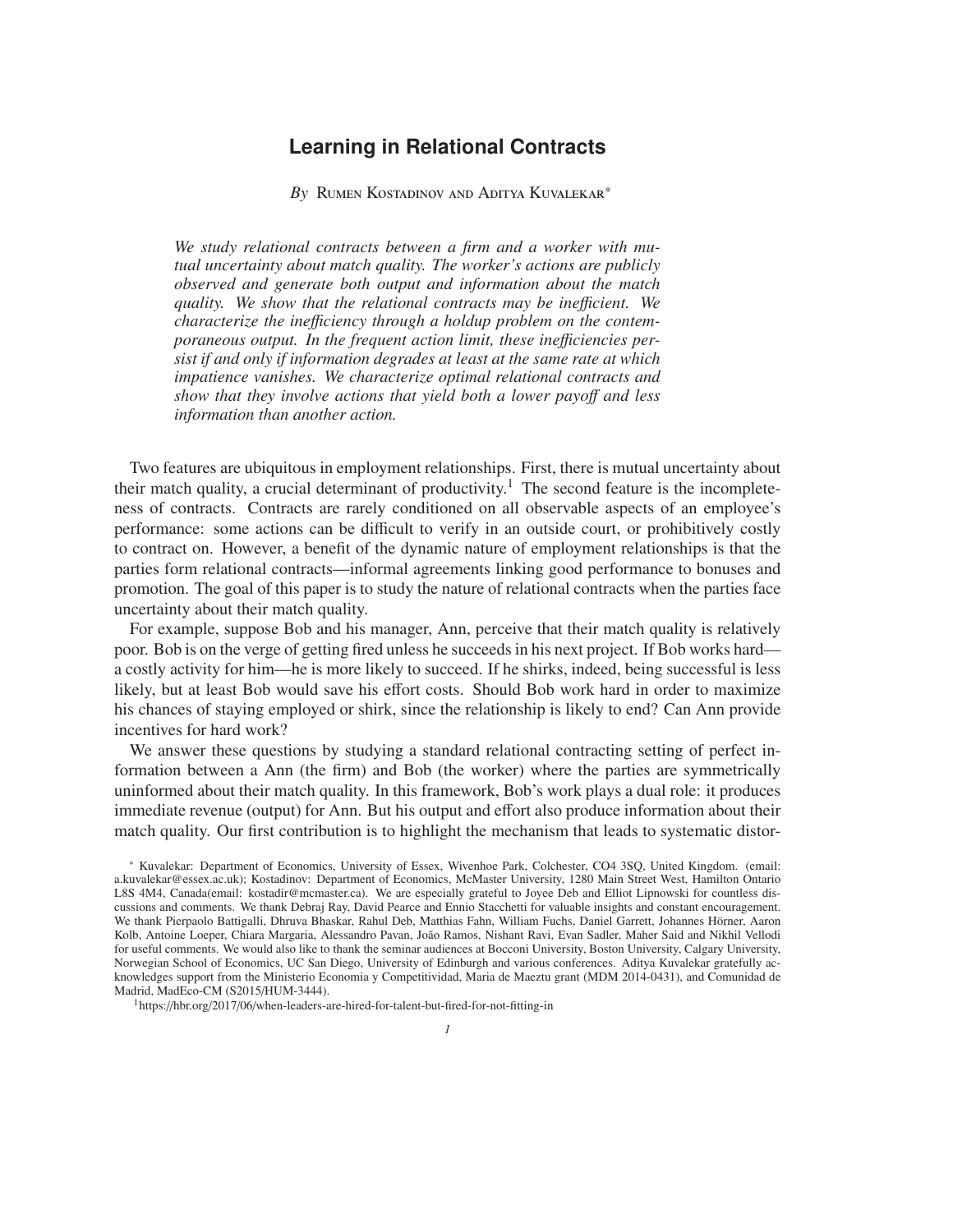tions in the relational contracts between Ann and Bob. In short, if the immediate revenue is a strong reason why Ann would have Bob work hard at the brink of separation, the outcomes are inefficient. On the other hand, if the primary motive is to acquire information, then the outcomes are efficient. So what should the parties do when they cannot attain efficiency? Our second contribution answers this question by providing a full characterization of the optimal relational contract. Most notably, this characterization reveals that Ann may assign Bob to a less ambitious project which will not require hard work but will also reveal less information about the future prospects of the relationship. These relational contracts resemble probationary periods or "performance improvement plans (PIPs)" that we will expand upon later.

Summary of the framework and results: We study an infinite horizon, discrete time game between a firm and a worker. In each period, the firm can fire the worker or offer him a salary. If the worker accepts the salary, he chooses an *observable* action. The output is stochastically determined by the worker's action and a relationship-specific match quality. We study the set of all relational contracts, i.e., Perfect Bayesian Equilibria of this game.

Notice that an action produces both output and also information about the match quality. Hence, actions can be ranked according to their informativeness (in the Blackwell sense) and their profitability expected output minus the effort cost of the action. For most of the paper we analyze an environment with two actions: high and low. We assume that the high action is more informative as well as more profitable than the low action.

We begin by studying the efficiency of relational contracts. The efficient benchmark is the solution to the experimentation problem of a planner who maximizes the joint surplus of the firm and the worker ignoring incentive constraints. It is characterized by a simple policy—terminate the relationship below a certain cutoff belief about the match quality and choose the high action above the cutoff. $2$ 

We obtain a full characterization of efficiency driven by the interaction between contract incompleteness and learning. Consider the efficient cutoff belief where the planner is indifferent between the outside options and experimentation. At this belief, the cost of the worker's action is exactly offset by the value of experimentation over and above the outside options. The value of experimentation consists of two parts—contemporaneous output and the option value of learning. In relational contracts, incentives to choose the high action are provided via the option value of learning alone. Therefore, if the contemporaneous output is larger than the outside options, the option value of learning will not offset the costs of effort. As a result, relational contracts are inefficient. Otherwise, they are efficient. The way we interpret this, in our original Ann and Bob example, is that whenever the immediate revenue (contemporaneous output) is sufficiently attractive for Ann, relational contracts are inefficient. On the other hand, if the option value of learning is sufficiently large, relational contracts are efficient. One implication of this result is that inefficiency can be mitigated by increaseing unemployment benefits which would strengthen the outside options.

We proceed to characterize the optimal relational contract in Proposition 3. The contract exhibits a three-region structure (Figure 1). The players take their outside options at low beliefs. The

 ${}^{2}$ This is a correlated three-arm bandit problem, the three arms being the high action, the low action and the outside option. In general, such problems can be analytically challenging. However, since the high action unambiguously dominates the low action, obtaining the optimal policy is straightforward.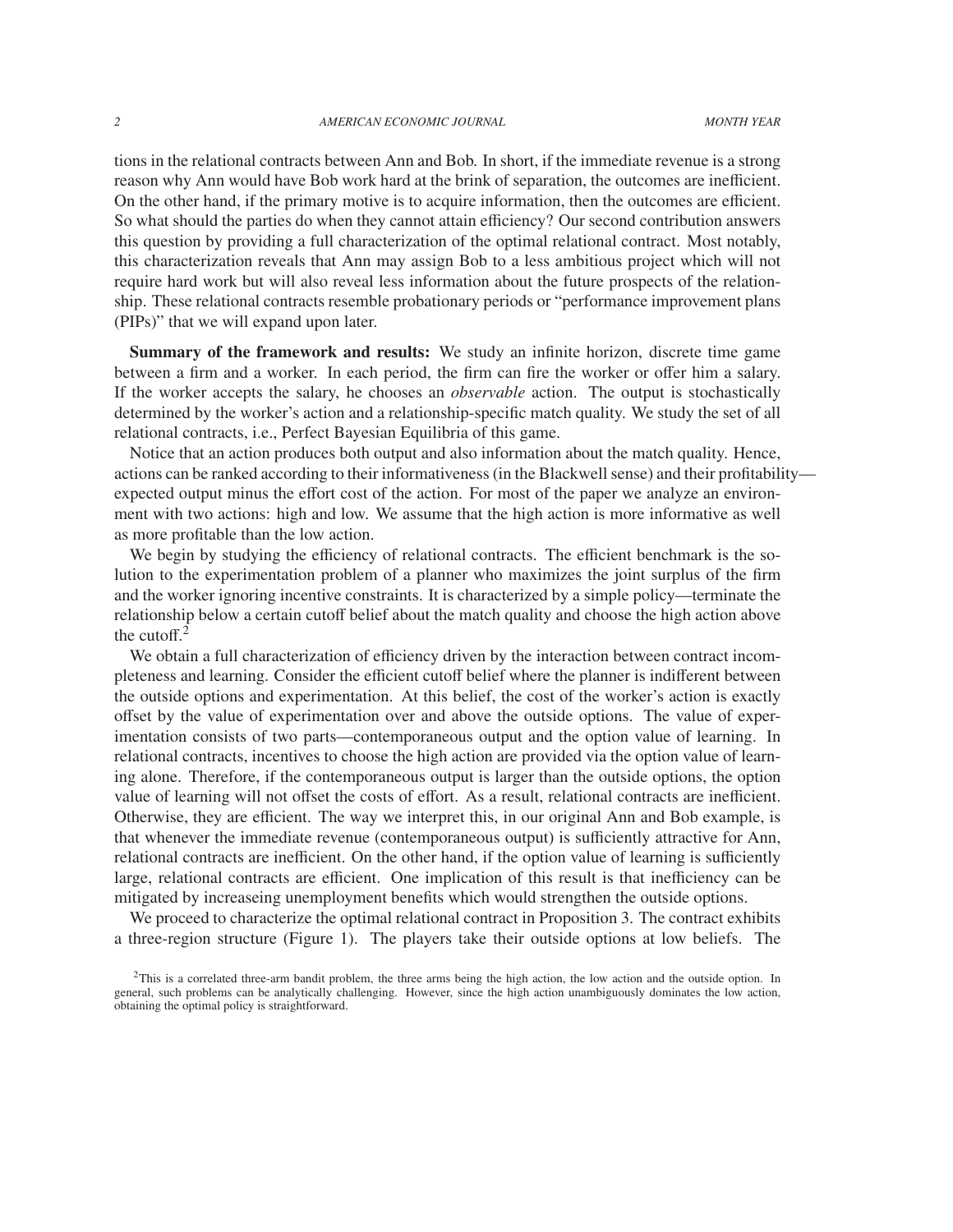worker chooses the low action at intermediate beliefs and the high action at high beliefs. Despite

its inferior profitability and informativeness, the low action offers a better alternative to terminating the relationship when the firm cannot credibly promise to reimburse the worker for the cost of the high action.



Figure 1. Difference between the efficient benchmark and optimal relational contract

As mentioned earlier, this characterization resembles the performance improvement plans (PIPs) that are often used in consulting firms.<sup>3</sup> In PIPs, struggling employees are assigned less important roles as a chance to redeem themselves and stay employed before getting fired. In the optimal relational contract, the low action region can be interpreted as a PIP. We would like to point out that, unlike other models of relationship building (Watson, 1999, 2002; Halac, 2014), an important implication of our model is that the worker may move in and out of a PIP multiple times. This is a testable implication of our model.

The intuition behind Proposition 3 is that the high action is used whenever it is incentive compatible, since it is more informative and more profitable. Hence, the low action is only optimal at lower beliefs where the high action cannot be incentivized. This intuition is a correct starting point but is incomplete. In the efficient benchmark, the low action is never used *because*, absent incentive constraints, more information is always desirable. In a relational contract incentive constraints may make information undesirable at some beliefs.<sup>4</sup> This in turn may render the low action superior *because* it is less informative.

The proof of Proposition 3 obtains the three-region structure by using the algorithmic procedure by Abreu, Pearce, and Stacchetti (1990), APS hereafter. We adapt the APS algorithm to show that iterative application of an operator on an appropriate initial function yields, as a fixed point, the equilibrium surplus function (maximum achievable surplus at each belief). We demonstrate the use of this approach in two steps—(i) Applying the operator once on the function obtained in the efficient solution yields a three-region structure; and (ii) due to our assumptions on the ranking

<sup>3</sup>See https://www.shrm.org/resourcesandtools/tools-and-samples/how-to-guides/pages/ performanceimprovementplan.aspx

<sup>4</sup>Preference for information is equivalent to the convexity of the surplus function for the optimal relational contract. As we will see later, the surplus function in the optimal relational contract is generally not convex. In a special case where all actions are equally informative, such non-convexities do not pose any technical hurdles and a three-region structure is immediate. See Section VI.D for details.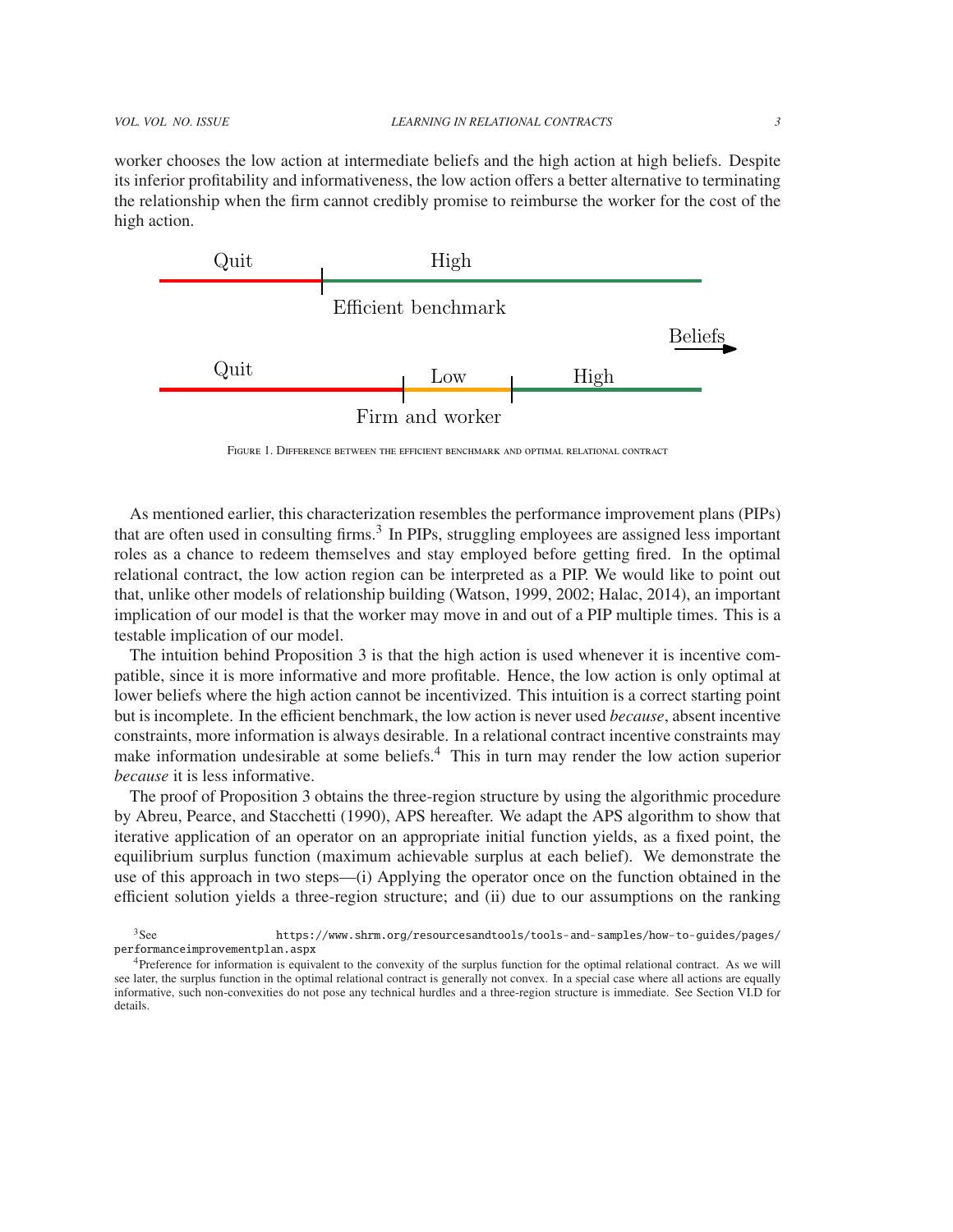of payoff and informativeness, we obtain that the three-region structure is preserved upon every subsequent operation. Therefore, the three-region structure is obtained as a fixed point property. We are optimistic that this approach could be useful in other settings.

A natural point of inquiry for our model is the effect of increasing patience. There are typically two kinds of limits that are studied towards this goal. Folk theorems study the limit as players become arbitrarily patient, leaving the rest of the environment unchanged. Another source of patience is frequent interaction, i.e., reducing the length of each period. The literature originating in Abreu, Milgrom, and Pearce (1991) (AMP hereafter) studies the limiting outcomes of repeated games with imperfect monitoring as the length of a period converges to  $0<sup>5</sup>$ . Shorter periods increase the effective patience of players, despite a fixed rate of time discounting. However, they have the additional effect of reducing information per period. The frequent action limit and the limit in standard folk theorems are equivalent in settings of perfect monitoring and complete information. In our setting—perfect monitoring with uncertainty about match quality—the two limits may no longer be equivalent. Therefore, we have a rare opportunity to explore both limits in an environment with perfect monitoring.

Being agnostic about which of the two limits is more natural, in Section V, we study both approaches to the patient limit in a unified framework. We consider a sequence of instances of our model with players' patience increasing along the sequence while the quality of information may degrade, both measured in per-period terms. We say that the learning problem is trivial if the limiting optimal policy associated with the efficient outcome involves experimentation at any positive belief. Theorem 1 provides a sharp characterization of the limiting outcome in the efficient benchmark and in the optimal relational contract. First, the holdup problem characterizing inefficiency from Proposition 2 persists in the limit if and only if the learning problem is non-trivial. Second, the triviality of the learning problem is characterized by the relationship between the rate at which informativeness, as measured by the variance of the posterior belief, deteriorates, and the rate at which players become perfectly patient along the sequence of models. Whenever information decays at a slower rate than the rate at which impatience vanishes, the learning problem is trivial. Consequently, there is no holdup problem and relational contracts are efficient, consistent with a folk theorem.<sup>6</sup> When information decays at an equal or faster rate, the learning problem is nontrivial and the holdup problem persists in the limit. Hence, the rate of information decay determines whether inefficiency can be a robust limiting feature of our model.

The remainder of the paper proceeds as follows. Section I discusses the connection of our work with some existing literature. In Section II, we describe our game and the equilibrium concept. Section III sets up the preliminary analysis leading to our main results presented in Section IV. In Section V we analyze the limit of our model as the parties become patient and information may deteriorate. Section VI details some extensions of the model.

<sup>5</sup>AMP consider complete information and imperfect monitoring, while our setting has incomplete information and perfect monitoring. This distinction gives rise to qualitative differences discussed in detail in Section V.

<sup>6</sup>The closest existing folk theorem to our setting is due to Wiseman (2005) discussed in Section V.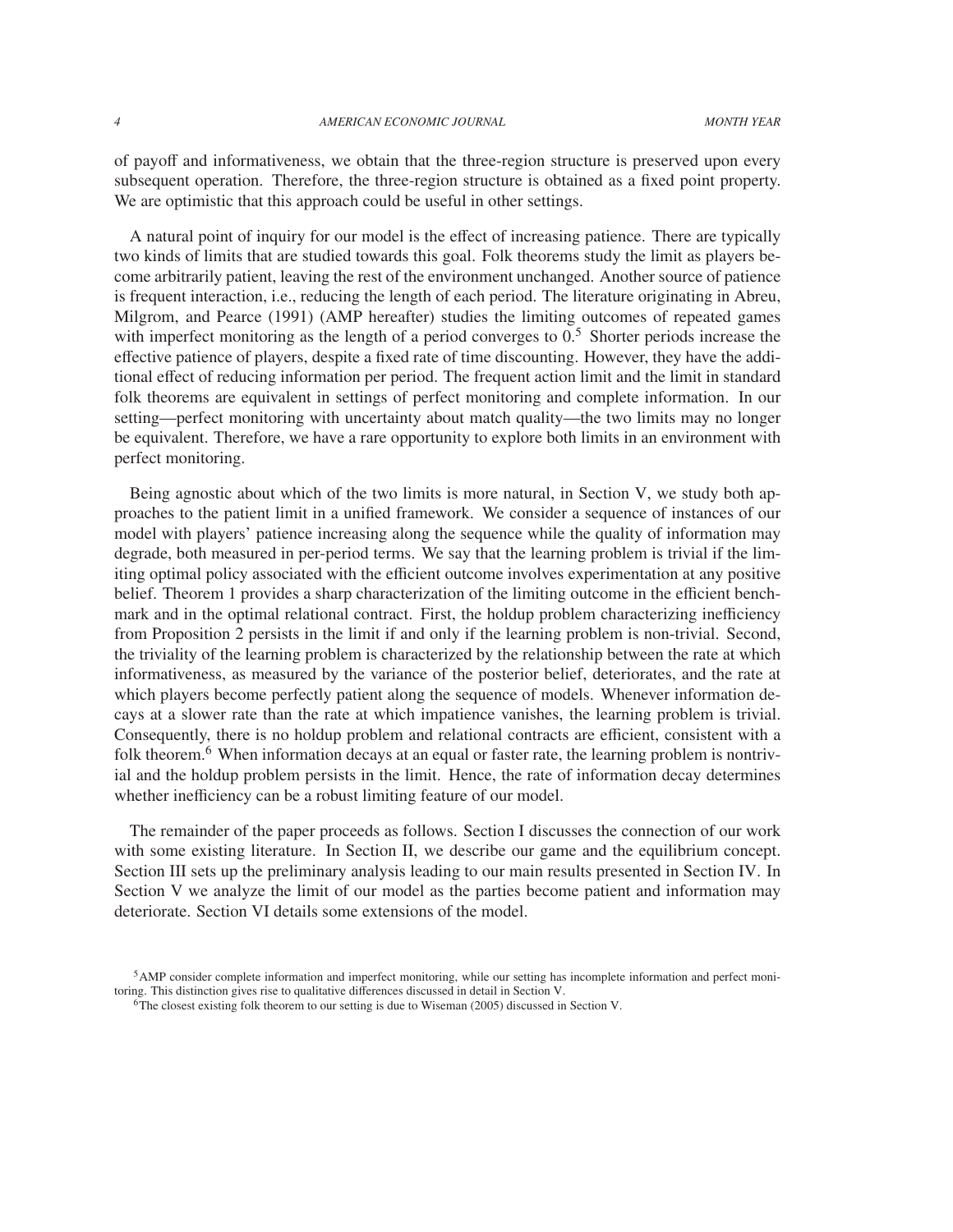# I. Related Literature

The early literature on relational contracts established their efficiency in various settings of complete and perfect information when the parties are sufficiently patient (Bull (1987), Thomas and Worrall (1988), MacLeod and Malcomson (1989)). This is no longer true in settings with private information such as moral hazard and adverse selection (Levin (2003), Halac (2012)). Our paper shows that incomplete yet *public* information alone can also create inefficiencies in relational contracts. Hörner and Samuelson (2013) obtain a similar type of inefficiency in the version of their model with observable actions, which is a special case of the class of frequent action models that we consider. In Hörner and Samuelson (2013) inefficiency always obtains due to specific parametric assumptions (outside options equal to zero). Our characterization of efficiency shows that this is not true in general and it identifies the force behind (in)efficiency.

Persistent uncertainty in relational contracts has also been studied by Thomas and Worrall (2010), Kwon (2016) and Malcomson (2016).<sup>7</sup> Recently, DeVaro et al. (2018) have studied relational contracts with moral hazard where a publicly known, exogenously evolving state affects the future value of the relationship but not the productivity of effort. They find that the effort is increasing in the state in the optimal relational contract, similar to our three-region characterization. Unlike these settings, the worker controls the flow of information through his effort in our environment.

Our conclusions share some similarities with the literature on relationship building that posits that favourable outcomes are achieved by establishing trust through repeated interactions. Typically, these dynamics are driven by asymmetric information (Ghosh and Ray, 1996; Watson, 1999, 2002; Halac, 2014). McAdams (2011) studies a stochastic partnership game with an exogenously evolving relationship capital that yields similar dynamics as our optimal relational contract. While we discuss the contrast in detail after Proposition 3, the evolution of relationship capital is endogenous in our setting.<sup>8</sup>

Symmetric uncertainty has traditionally been explored in the career concerns literature beginning with Holmström (1999). Typically, the agent is paid his marginal product every period, which leaves no room for dynamic incentive provision, e.g. backloaded compensation. Also, the career concerns literature focuses on the *signal jamming* incentives where the worker tries to influence the market's beliefs. When the agent's action is unobservable, market driven incentives can give rise to divergent beliefs and, subsequently the ratchet effect, recently demonstrated by Cisternas (2018). Observable action rules out both signal jamming and the ratchet effect. In a continuous time environment without transfers, Kuvalekar and Lipnowski (Kuvalekar and Lipnowski) study a firm-worker relationship with symmetric uncertainty about match quality and observable actions. They show that even with observable actions, a non-trivial agency problem ensues in a world without commitment. Besides the lack of transfers, the actions in their environment are costless and they focus on Markovian equilibria.

Symmetric uncertainty has also garnered attention in the dynamic contracting literature. With full commitment, the efficient outcome is trivially achieved in our setting. Hence, the dynamic

<sup>7</sup>Beyond relational contracts, in a repeated Bertrand game with persistent, private cost shocks, Athey and Bagwell (2008) show that high persistence relative to patience leads to inefficiencies.

<sup>&</sup>lt;sup>8</sup>McAdams (2011) also considers a general version where the relationship capital evolves endogenously. However, he does not obtain a three-region structure as in our Proposition 3.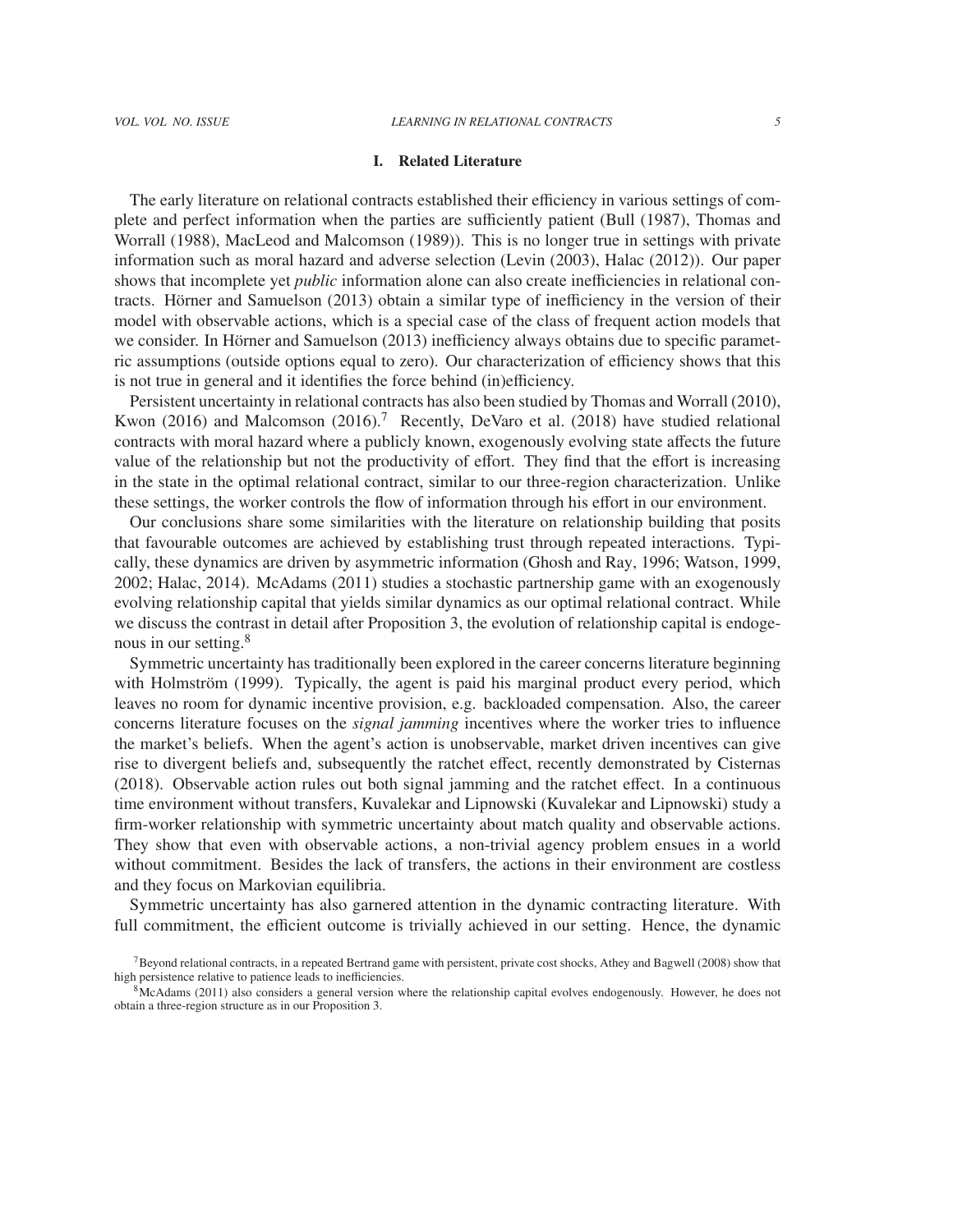contracting literature is often concerned with moral hazard. Prat and Jovanovic (2014) analyzed a continuous time model with Brownian learning, and found that in order to avoid the ratchet effect (as in Laffont and Tirole (1988) and Bhaskar (2014)) the contract induces the agent to shirk early on, and when the information about his ability is more precise, the rewards are more tightly linked to the output. These dynamics are similar to our findings–under limited commitment a relationship with perceived low match quality results in low effort and transitions to high effort as prospects improve. Due to the binary state of the match quality in our model, the signals' precision does not improve over time, and we can see switches between high and low effort due to streaks of luck, while Prat and Jovanovic (2014) obtained a permanent shift to high effort.

Uncertainty about match quality naturally leads to an experimentation problem connecting us with Keller et al. (2005), Bolton and Harris (1999) who also have underexperimentation in the strategic interaction. However, in our setting there is no free-rider effect, which is the main driver of inefficiencies in that literature.

# II. Model

We consider an infinitely repeated interaction between a firm (she) and a worker (he), both riskneutral. The productivity of their relationship is determined by the quality of their match, which can be either good or bad. The parties are symmetrically uninformed: they begin with a common prior  $p_1 \in (0, 1)$  that the match quality is good. Time is discrete and denoted by  $t = 1, 2, ...$  The firm and the worker have outside options of  $\nu$  and  $\mu$  per period, respectively. Let  $\delta = \mu + \nu$  be the sum of their outside options.

The timing within a period *t* is shown in Figure 2. At the beginning of the period the firm and the worker share a common belief  $p_t$  that the match quality is good. The firm decides whether to continue interacting with the worker  $(d_t^f = 1)$  or to terminate the relationship by firing the worker  $(d_t^f = 0)$ . If she interacts, she offers a wage  $w_t$  to the worker. The worker decides whether to accept the offer  $(d_t^w = 1)$  or terminate the relationship by quitting the firm  $(d_t^w = 0)$ . If the parties terminate the relationship, they receive their outside options in all remaining periods, starting from the current one.<sup>9</sup> If, instead, a wage offer is accepted, the wage is paid to the worker and he chooses a level of effort  $(e_t)$ , which can be High  $(H)$  or Low  $(L)$  and is observed by the firm.<sup>10</sup> Effort is not contractible, so the worker is free to choose any level of effort, regardless of the wage he accepted. The cost of *H* to the worker is  $c > 0$ , while the cost of *L* is 0.

The outcome of the worker's effort is either a success (high output)  $(y_t = y^h)$  or a failure (low output)  $(y_t = y^l < y^h)$ . The probability of success when the worker's effort is *e* is given by  $\gamma_e$  when the match quality is good and *8*, when the match quality is had as shown in Table 1. Given a prior the match quality is good and <sup>β</sup>*<sup>e</sup>* when the match quality is bad, as shown in Table 1. Given a prior *p* and effort  $e \in \{H, L\}$ , let  $\pi_e(p)$  and  $R_e(p)$  denote, respectively, the expected probability of success

<sup>9</sup>Allowing the parties to suspend the relationship for a finite number of periods, instead of terminating it, would not affect the equilibrium outcome. This follows from the existence of an equilibrium where both parties receive their outside options in all periods.

<sup>&</sup>lt;sup>10</sup>Allowing the firm to pay a bonus at the end of the period does not change the model, as the bonus can be factored into the next period's wage.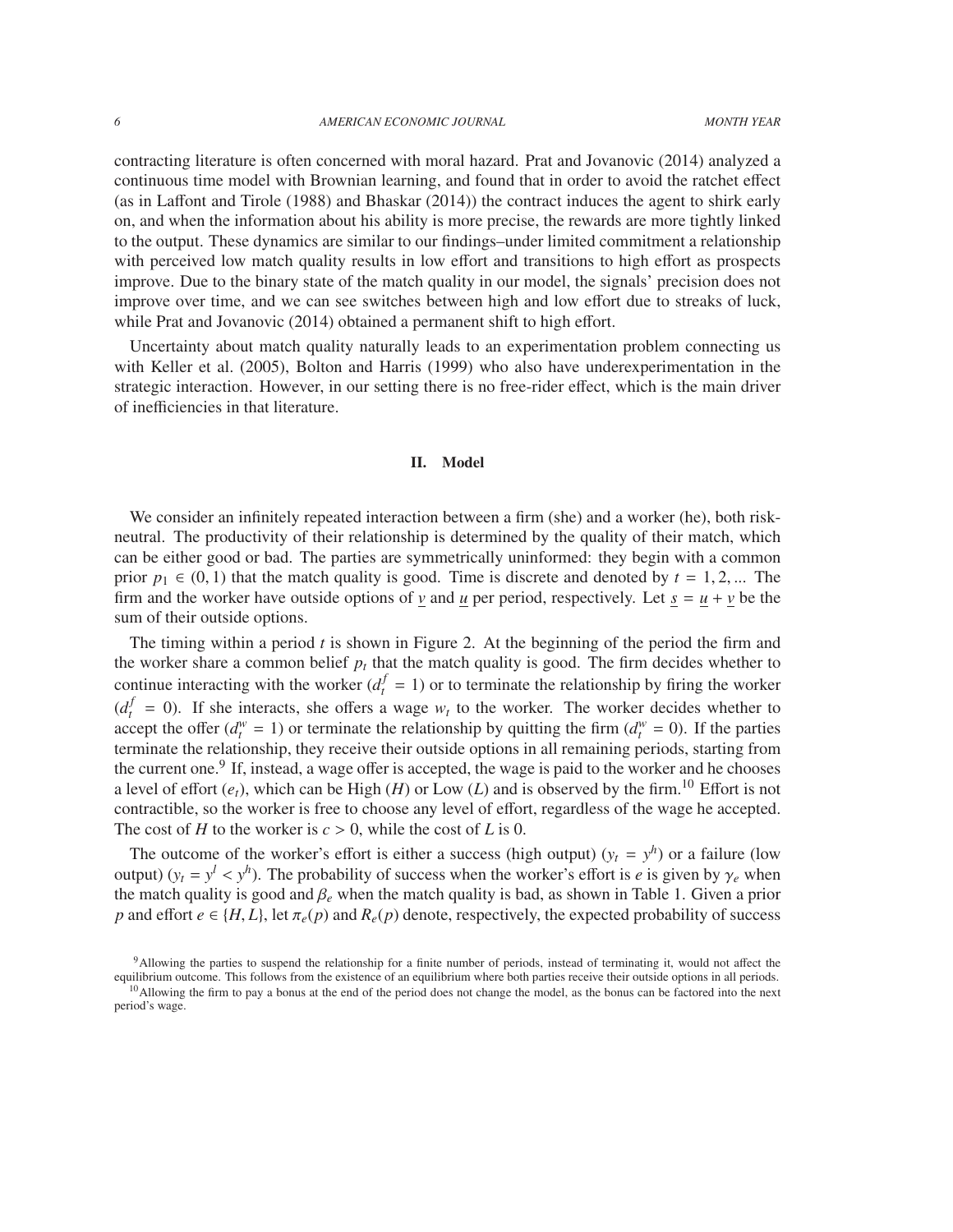| Match<br>guality<br>Effort | Good       | <b>Bad</b> |
|----------------------------|------------|------------|
| High                       | $\gamma_H$ | bн         |
| Low                        | YΙ.        |            |

TABLE 1—PROBABILITY OF A SUCCESS GIVEN EFFORT AND MATCH OUALITY.

and the expected output in the current period. Then

$$
\pi_e(p) = p\gamma_e + (1 - p)\beta_e
$$
  

$$
R_e(p) = \pi_e(p)y^h + (1 - \pi_e(p))y^l
$$

Since all actions are publicly observable, the firm and the worker form a common posterior  $p_{t+1}$ at the end of period *t*. Let  $\phi_e^+(p)$  (resp.  $\phi_e^-(p)$ ) be the posterior belief following effort *e* and success (failure) when the prior at the beginning of the period was *p*. According to Bayes' rule (failure) when the prior at the beginning of the period was *p*. According to Bayes' rule,

(1) 
$$
\phi_e^+(p) = \frac{p\gamma_e}{p\gamma_e + (1-p)\beta_e} \qquad \phi_e^-(p) = \frac{p(1-\gamma_e)}{p(1-\gamma_e) + (1-p)(1-\beta_e)}.
$$

In addition, we allow for public randomization. Formally, at the beginning of each period the parties observe the realization  $x_t$  of a random variable uniformly distributed on [0, 1]. This is a common convenience in the literature, as it convexifies the equilibrium set of payoffs.



Figure 2. Timeline of one period

#### *A. Assumptions*

The following assumptions define our baseline model and will be maintained throughout Sections III, IV, and V. They are visualized in Figure 3

ASSUMPTION 1: 
$$
R_H(1) - c > \underline{s} > R_H(0) - c > R_L(0)
$$
 and  $\underline{s} > R_L(1) > R_L(0)$ .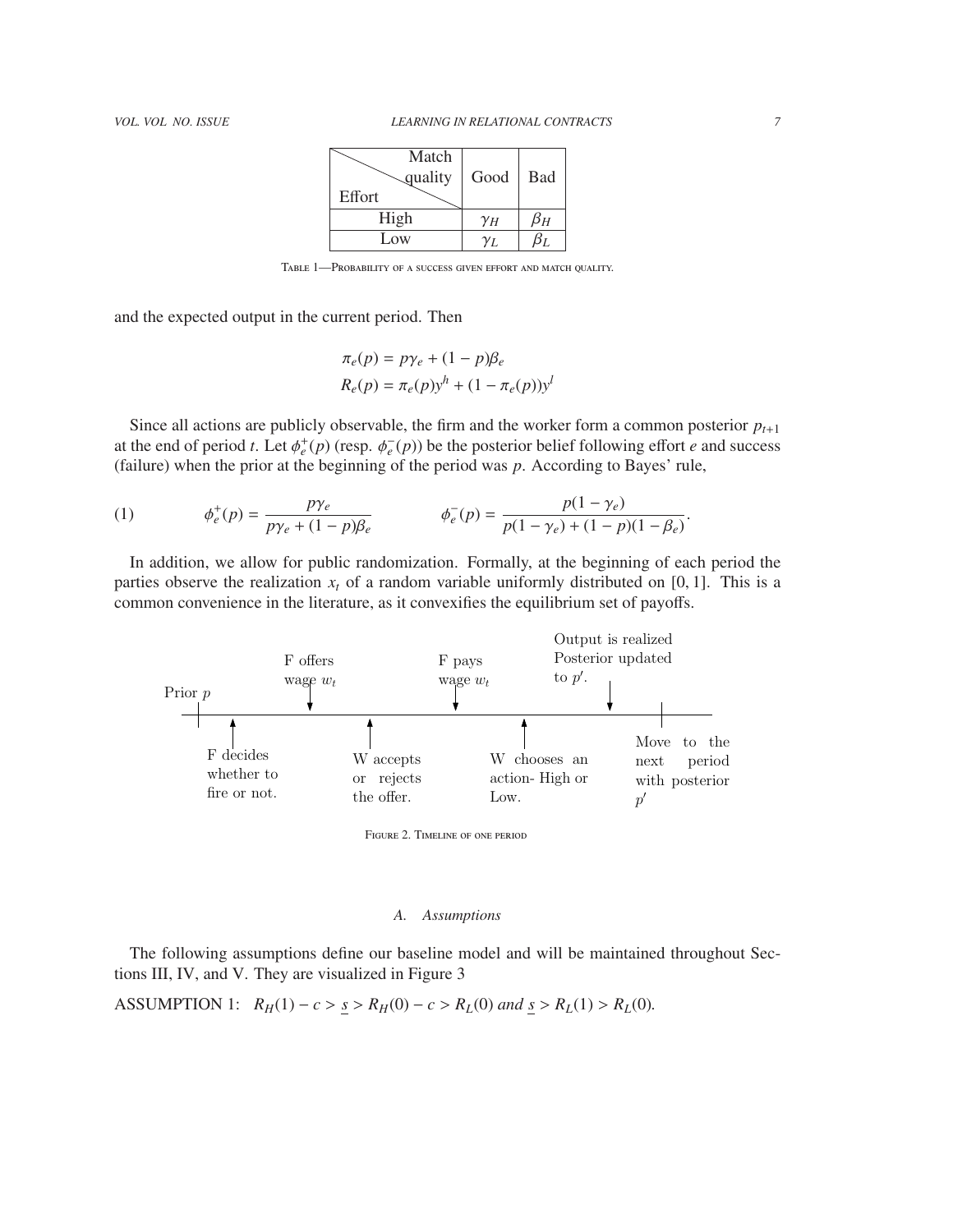ASSUMPTION 2: *If*  $\beta_H = \beta_L = 0$ *, then*  $\gamma_H > \gamma_L$ *. Otherwise*,  $\frac{\gamma_H}{\beta_H} >$ γ*L* β*L .*



FIGURE 3. MYOPIC SURPLUS AS A FUNCTION OF BELIEFS.

The assumptions imply the following:

- 1) *H* generates more expected surplus (output net of cost of effort) than *L* regardless of the match quality.
- 2) *H* generates more (less) expected surplus than the outside options when the match quality is good (bad).
- 3) *L* generates less expected surplus than the outside options regardless of the match quality.
- 4) *H* is more informative than *L* in the sense of Blackwell (1953), which means that

φ  $_{H}^{+}(p) \geq \phi_{L}^{+}(p) \geq p \geq \phi_{L}^{-}$  $L^-(p) \ge \phi_H^ \bar{H}(p)$  for all *p*.

Finally, we assume that players are patient enough to sustain *H* in equilibrium when the match quality is good. Without this assumption the unique equilibrium would involve the players taking the outside option at every belief.

ASSUMPTION 3:  $\delta \left[ R_H(1) - c - \underline{s} \right] \ge (1 - \delta)c$ .

# *B. Discussion of the model*

In the baseline model we assume that the match quality, realized at the beginning of the relationship, is static. This need not be the case. The match quality can change when firms undergo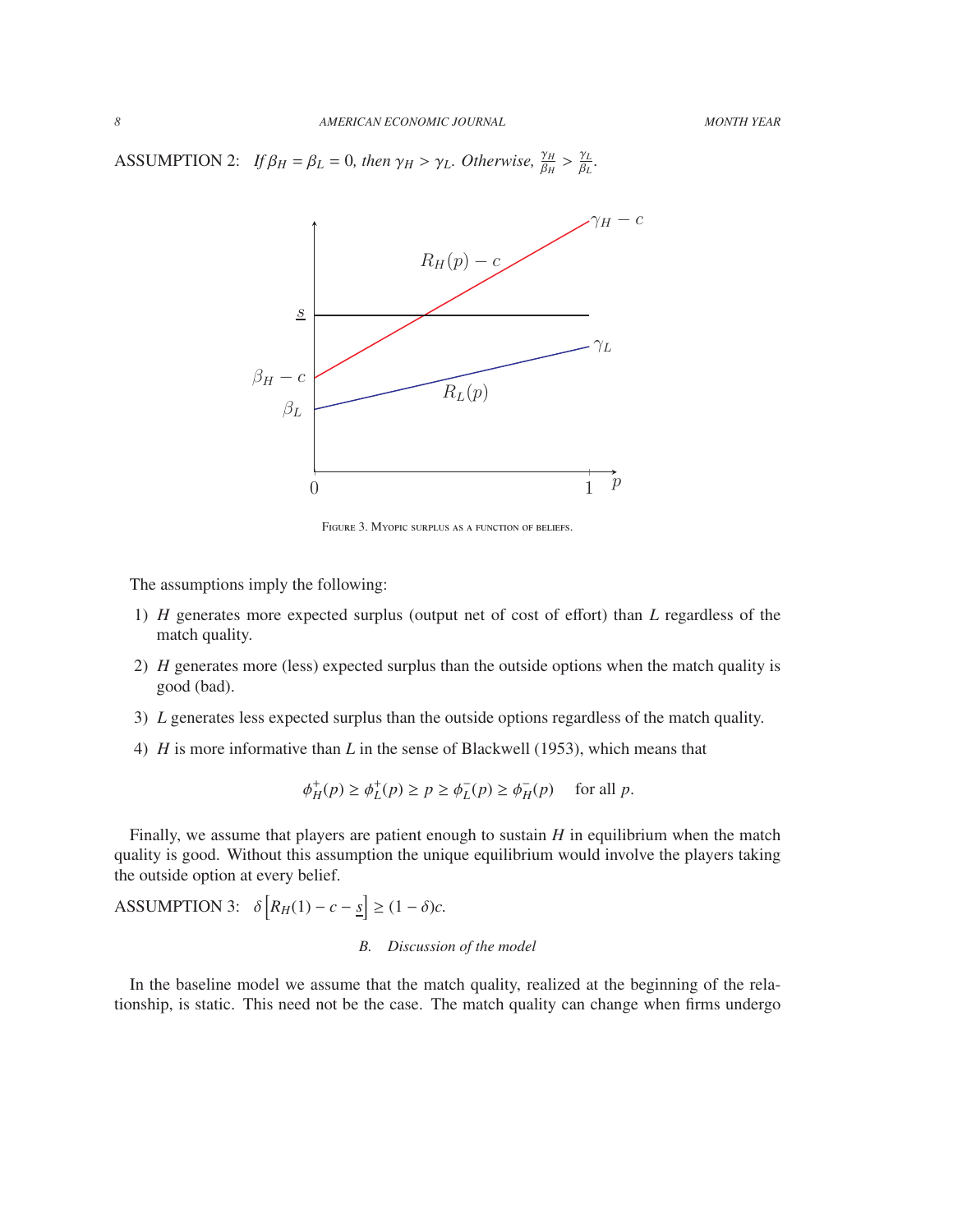technology shocks, changes in management, or market conditions. To model these scenarios we could assume that the match quality evolves exogenously according to some Markov process. Such evolution would not change the structure of our analysis and the results. This is because, even though the environment is changing, the players observe the same signals regarding its evolution. Therefore, they share the same beliefs regarding match quality at all points in time.

Our model can also accommodate a setting, wherein the worker is assigned projects by the firm. Suppose the firm can assign either a big or a small project to the worker each period. Big projects carry more responsibility, e.g. managing teams, dealing with clients etc. Small projects can be back-office jobs. The worker chooses his effort on the project. Big projects, due to greater responsibility, can succeed only if the worker exerts high effort. In that case, the probabilities of success are  $\gamma_H$  and  $\beta_H$  respectively depending on whether the match is good or bad. The probability of success for the small projects is  $\gamma_L$  and  $\beta_L$  depending on whether the match is good or bad *regardless of the choice of action*. In this framework, the analysis and the results remain identical to the baseline model.

#### *C. Strategies and Equilibrium*

We denote by  $h_t := \{x_t, w_t, e_t, y_t\}$  the history in stage *t* if the relationship has not been termi-<br>ted. Let  $h^t := \{h\}^{t-1}$  be the history at the beginning of period *t* if the relationship has not been nated. Let  $h^t := \{h_\tau\}_{\tau=1}^{t-1}$  be the history at the beginning of period *t* if the relationship has not been<br>terminated. Let  $\mathcal{H}^t$  be the set of histories up to time t terminated. Let  $H^t = \{h_t^r\}_{\tau=1}^T$  be the instort at the beginning determinated. Let  $H^t$  be the set of histories up to time *t*.

A strategy for the firm is a sequence of functions  $\{D_t^f\}$  $\int_t^f$ ,  $W_t\}_{t=0}^\infty$  $\sum_{t=1}^{\infty}$ , where  $D_t^f$  $t_t^f : \mathcal{H}^t \times [0,1] \to \{0,1\}$ <br>
offer as a function of the and  $W_t: H^t \times [0, 1] \to \mathbb{R}$  determine the interaction decision and the wage offer as a function of the history in previous stages and the public random variable in the current stage. Similarly, a strategy history in previous stages and the public random variable in the current stage. Similarly, a strategy for the worker is a sequence of functions  ${D_t^w, E_t}_{t=0}^{\infty}$ <br> $F_t: H^t \times [0, 1] \times \mathbb{R} \to H^t$  b determine his interactions  $\sum_{t=1}^{\infty}$ , where  $D_t^w$ :  $\mathcal{H}^t \times [0, 1] \times \mathbb{R} \to \{0, 1\}$  and ion decision and effort level as a function of the  $E_t$ :  $\mathcal{H}^t \times [0,1] \times \mathbb{R} \to \{H, L\}$  determine his interaction decision and effort level as a function of the history in the previous stages, the current public random variable, and the firm's wage offer history in the previous stages, the current public random variable, and the firm's wage offer.

Let  $D_t := d_t^f$  ${}^{t}$  *d*<sup>*w*</sup>. Following history *h*<sup>*t*</sup> and a posterior belief *p<sub>t</sub>*, the respective continuation payoffs to the firm and the worker from strategies  $(\sigma^P, \sigma^A)$  are given by

$$
v_t(p_t|h^t, (\sigma^P, \sigma^A)) := \mathbb{E}\left[ (1-\delta) \sum_{\tau=t}^{\infty} \delta^{\tau-t} \left( D_t(y_t - w_t) + (1 - D_t) \frac{\nu}{1-\delta} \right) \right]
$$
  

$$
u_t(p_t|h^t, (\sigma^P, \sigma^A)) := \mathbb{E}\left[ (1-\delta) \sum_{\tau=t}^{\infty} \delta^{\tau-t} \left( D_t(w_t - c \mathbb{1}_{e_t = H}) + (1 - D_t) \frac{\mu}{1-\delta} \right) \right]
$$

where the expectation is taken over nonterminal histories that are continuations of  $h<sup>t</sup>$  given the belief  $p_t$  and the continuations of strategies  $(\sigma^P, \sigma^A)$ .<sup>11</sup><br>Following the literature, we define a relational contra

Following the literature, we define a relational contract as a Perfect Bayesian Equilibrium (PBE) with public randomization of the dynamic game with the restriction that beliefs are updated recursively according to Bayes rule (1) after every period (henceforth referred to as equilibrium).

<sup>11</sup>Note that if the relationship is terminated at time  $t$  ( $D_t = 0$ ), the game ends and no histories of length greater than  $t$  occur in equilibrium. The players receive  $\frac{u}{1-\delta}$  and  $\frac{v}{1-\delta}$  at time *t*, which is equivalent to receiving their outside options in each subsequent period.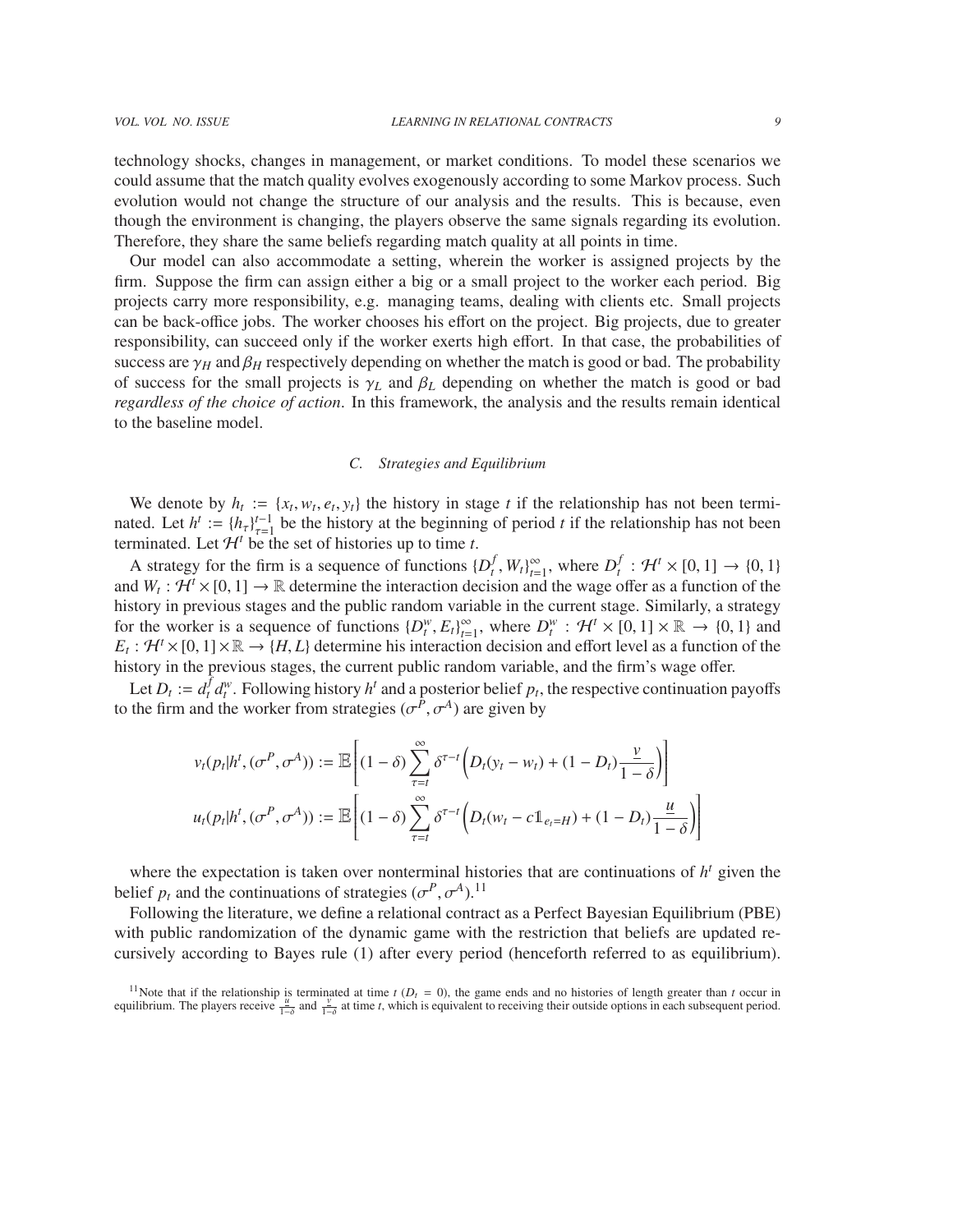*10 AMERICAN ECONOMIC JOURNAL MONTH YEAR*

This means that the public beliefs are updated only through the realization of the output given the worker's action *on and o*ff *path*. The motivation behind this is that in a PBE we can assign arbitrary beliefs off the equilibrium path. For example, if the worker chose the high action when he was supposed to choose the low action, the posterior belief can be arbitrary and unrelated to the output realization. This is obviously unsatisfactory given the structure of our game. Ideally, we want to embed the notion that players cannot signal what they do not know.<sup>12</sup> Our restriction achieves this purpose.

Let  $\mathcal{E}(p)$  denote the set of equilibrium payoffs of the game starting at prior belief p.

# III. Equilibrium Characterization

# *A. E*ffi*ciency benchmark*

The sole conflict in our environment is the separation between the entity exerting effort (worker) and the entity collecting the output (firm). Therefore, our natural notion of efficiency is one where effort is contractible. Alternatively, we could view this as an experimentation problem wherein a planner, possessing the same information about match quality as the firm and the worker, chooses effort to maximize the total surplus of the firm and the worker. This is a multi-armed bandit problem with two correlated arms (*H* and *L*), and one safe arm given by the outside options.

Given a value function *f*, let  $T_e f$  denote the surplus from choosing an effort  $e \in \{H, L\}$  today and drawing continuations from *f* according to the probabilty distribution induced by *e*.

$$
T_e f(p) := (1 - \delta)(R_e(p) - 1_{e=H}c) + \delta \mathbb{E}^e[f(p)]
$$
  
where 
$$
\mathbb{E}^e[f(p)] = \pi_e(p)f(\phi_e^+(p)) + (1 - \pi_e(p))f(\phi_e^-(p)) \quad \forall e \in \{H, L\}
$$

The optimal policy for this problem specifies an effort level or the outside options at each belief *p*. Let *G*(*p*) denote the payoff associated with the optimal policy. The value function *G* is the unique fixed point of the following operator  $T : B[0, 1] \rightarrow B[0, 1]$  where  $B[0, 1]$  denotes the set of bounded real-valued functions on [0, 1]:

(2) 
$$
Tf(p) = \max\{T_Hf(p), T_Lf(p), \underline{s}\}.
$$

Proposition 1 uses standard dynamic programming arguments to establish that *G* is convex. Thus, the planner prefers more informative arms. Since *H* offers more information and more surplus than *L*, the planner never chooses the latter. Hence, the optimal policy has a simple structure. There is a cutoff belief  $p<sup>FB</sup>$  above which the planner uses *H* and below which the planner chooses the outside options.

PROPOSITION 1: *The e*ffi*cient value function is given by the unique fixed point G of the operator T. G is increasing and convex. There exists a unique belief*  $p^{FB} \in (0, 1)$  *such that the optimal policy is to choose H above pFB and the outside options below pFB .*

<sup>&</sup>lt;sup>12</sup>As Battigalli (1996) pointed out, this implies a notion of strategic independence.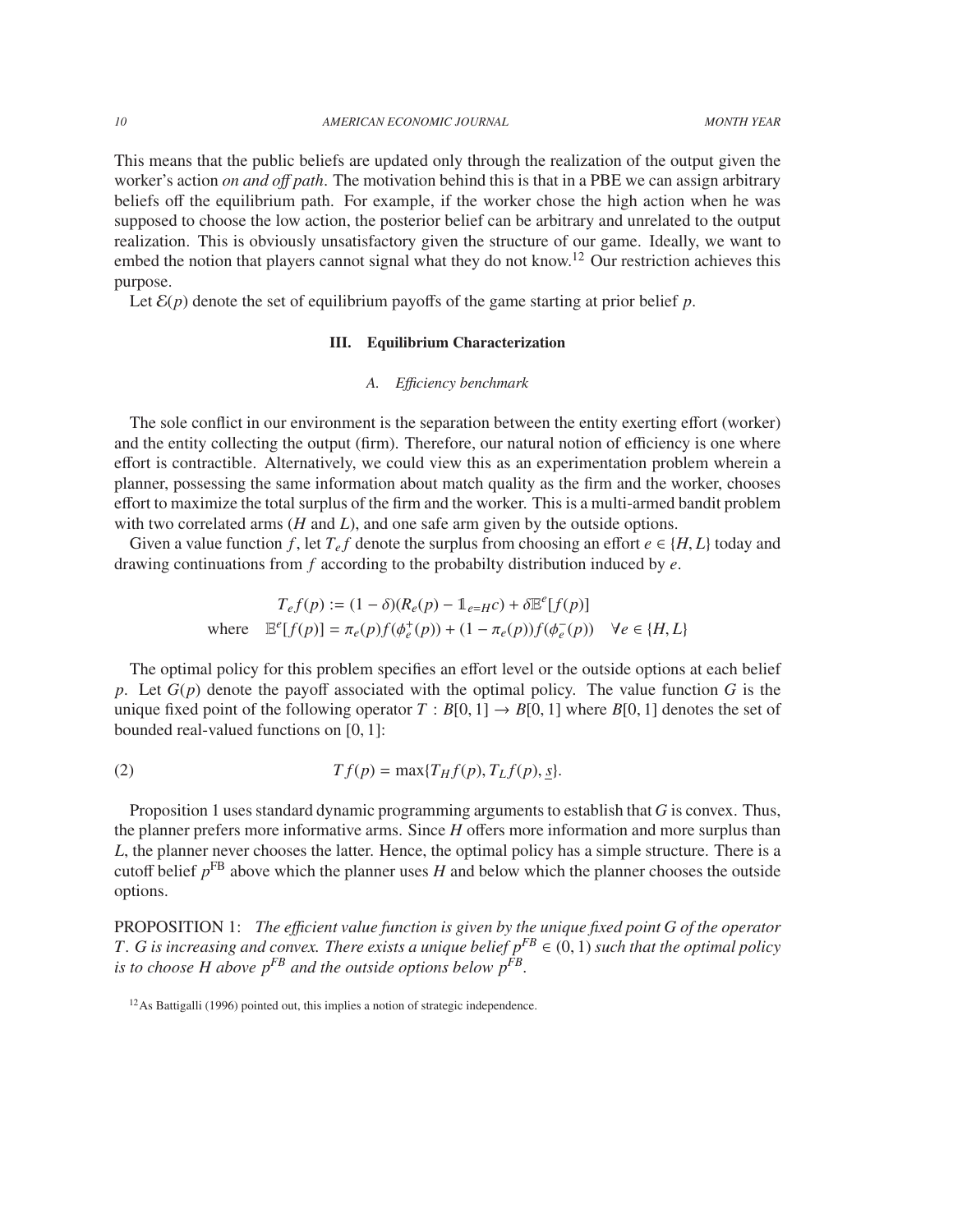All proofs are presented in the appendix.

#### *B. Recursive Characterization*

We proceed to analyse  $\mathcal{E}(p)$ , the set of equilibrium payoffs of the game starting with prior  $p \in [0, 1]$ . Techniques from Abreu, Pearce, and Stacchetti (1990) (APS) are easily adapted to show that equilibria admit a recursive structure with the belief acting as a state variable. Any equilibrium payoff  $(u, v) \in \mathcal{E}(p)$  can be decomposed into an action profile for the current period and continuation payoffs subject to incentive constraints. Continuation payoffs must belong to  $\mathcal{E}(p')$ , where *p*' is the updated belief. For each  $(u, v) \in \mathcal{E}(p)$ , the payoffs are decomposed in one of the following three ways following three ways.

• (High effort) There exist continuation payoffs  $(u^+, v^+) \in \mathcal{E}(\phi_H^+(p))$ ,  $(u^-, v^-) \in \mathcal{E}(\phi_H^-(p))$  $\bar{H}(p)$  and a wage *w* such that,

(3)  
\n
$$
v = (1 - \delta)(R_H(p) - w) + \delta[\pi_H(p)v^+ + (1 - \pi_H(p))v^-]
$$
\n
$$
u = (1 - \delta)(w - c) + \delta[\pi_H(p)u^+ + (1 - \pi_H(p))u^-]
$$
\n
$$
v \ge \underline{v}, \qquad u \ge \underline{u}
$$
\n
$$
\delta[\pi_H(p)u^+ + (1 - \pi_H(p))u^- - \underline{u}] \ge (1 - \delta)c
$$

• (Low effort) There exist continuation payoffs  $(u^+, v^+) \in \mathcal{E}(\phi_L^+(p))$ ,  $(u^-, v^-) \in \mathcal{E}(\phi_L^-)$  $L^2(p)$  and a wage *w* such that

$$
v = (1 - \delta)(R_L(p) - w) + \delta[\pi_L(p)v^+ + (1 - \pi_L(p))v^-]
$$
  
 
$$
u = (1 - \delta)w + \delta[\pi_L(p)u^+ + (1 - \pi_L(p))u^-]
$$
  
 
$$
v \ge \underline{v} \qquad u \ge \underline{u}
$$

• (Termination) The firm does not interact or the worker rejects the offer.

$$
v = \underline{v} \qquad u = \underline{u}
$$

The above characterization relies on the fact that players act sequentially and publicly, and that there is an equilibrium that gives both parties their outside options (see Lemma 2 in the appendix). This equilibrium is used to threaten deviators.

In light of this punishment, the incentive constraint for the firm is straightforward. Suppose the firm deviates by offering *w'*. If  $w' \ge u$ , the worst continuation equilibrium for the firm is one where the worker accepts and exerts *L* and the outside options are taken in the following period. The resulting payoff for the firm is strictly less than  $\nu$ . If  $w' < u$ , then the worker quits giving the firm a payoff of  $\nu$ . Therefore, the firm's incentives amount to a participation constraint payoff of *v*. Therefore, the firm's incentives amount to a participation constraint.

For the worker, an additional constraint (3) is that he needs to be compensated through future continuation value if he is exerting *H*. If he deviates by choosing *L*, he still collects the wage, saves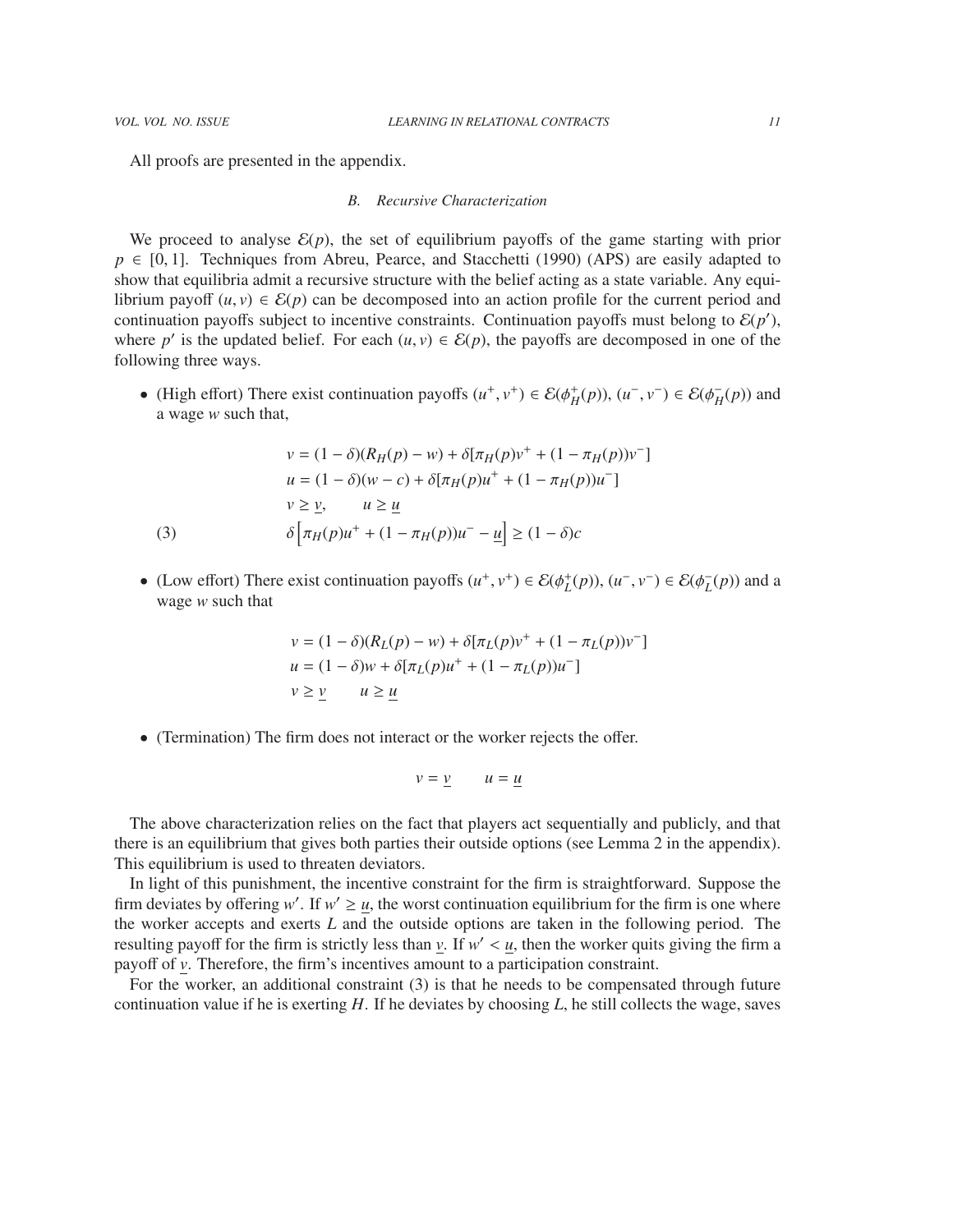on the cost *c* and is punished by receiving *u* tomorrow.

#### *C. Optimal Relational Contracts through Surplus Maximization*

Notice that the contemporaneous wages can be used to redistribute surplus without affecting incentives, as in Levin (2003). Hence, an optimal relational contract maximizes the sum of the firm's and the worker's payoffs and is characterized by a surplus function *S* defined below.

$$
S(p) := \max_{(u,v)\in\mathcal{E}(p)} \{u+v\}
$$

In a surplus-maximizing relational contract, it is without loss of generality to keep the firm to its outside option and give the worker the entire future surplus over and above the firm's outside option by shifting the current wage in the firm's favour. This offers the strongest incentives for the worker without impacting the incentives of the firm. This observation helps us characterize *S* as a fixed point of the operator *T*<sup>∗</sup> defined in Lemma 1 below. *T*<sup>∗</sup> resembles the operator *T* in (2) used to obtain the efficient surplus, but with the addition of an incentive constraint (4) for using *H*.

LEMMA 1: *S* is a fixed point of the operator  $T_*$  :  $B[0, 1]$  →  $B[0, 1]$  given by

(4) 
$$
T_*f(p) := \begin{cases} \max\{T_Hf(p), T_Lf(p), \underline{s}\} & \text{if } \delta\big(\mathbb{E}^H[f(p)] - \underline{s}\big) \ge (1 - \delta)c \\ \max\{T_Lf(p), \underline{s}\} & \text{otherwise} \end{cases}
$$

*and*

$$
S = \lim_{n \to \infty} T_*^n G
$$

*where*  $T_*^n G \geq T_*^{n+1} G$  and the limit is taken pointwise.

The incentive constraint in  $T_*$  implies that  $T_*$  is not a contraction.<sup>13</sup> Despite this, we can still obtain *S* by iteratively applying *T*<sup>∗</sup> on the efficient surplus function *G*. This result exploits the algorithmic result of APS. The APS algorithm obtains the equilibrium payoff set by an iterative application of a set-valued operator on a large enough payoff set. Since our setting has a separate equilibrium payoff set for each belief, we adapt the algorithm to operate on payoff correspondences. Then we exploit the fact that the equilibrium set at any belief *p* can be characterized entirely by  $S(p)$ . Thus, the APS algorithm can be reduced to operating on surplus functions. This characterization, stated in Lemma 1 below, will let us establish a number of key properties of *S* , including a complete characterization of the optimal relational contract.

<sup>13</sup>To see this, note that *S* is only one of many fixed points of *T*∗. Another fixed point is a function which equals *s* for all beliefs in  $[0, 1)$ .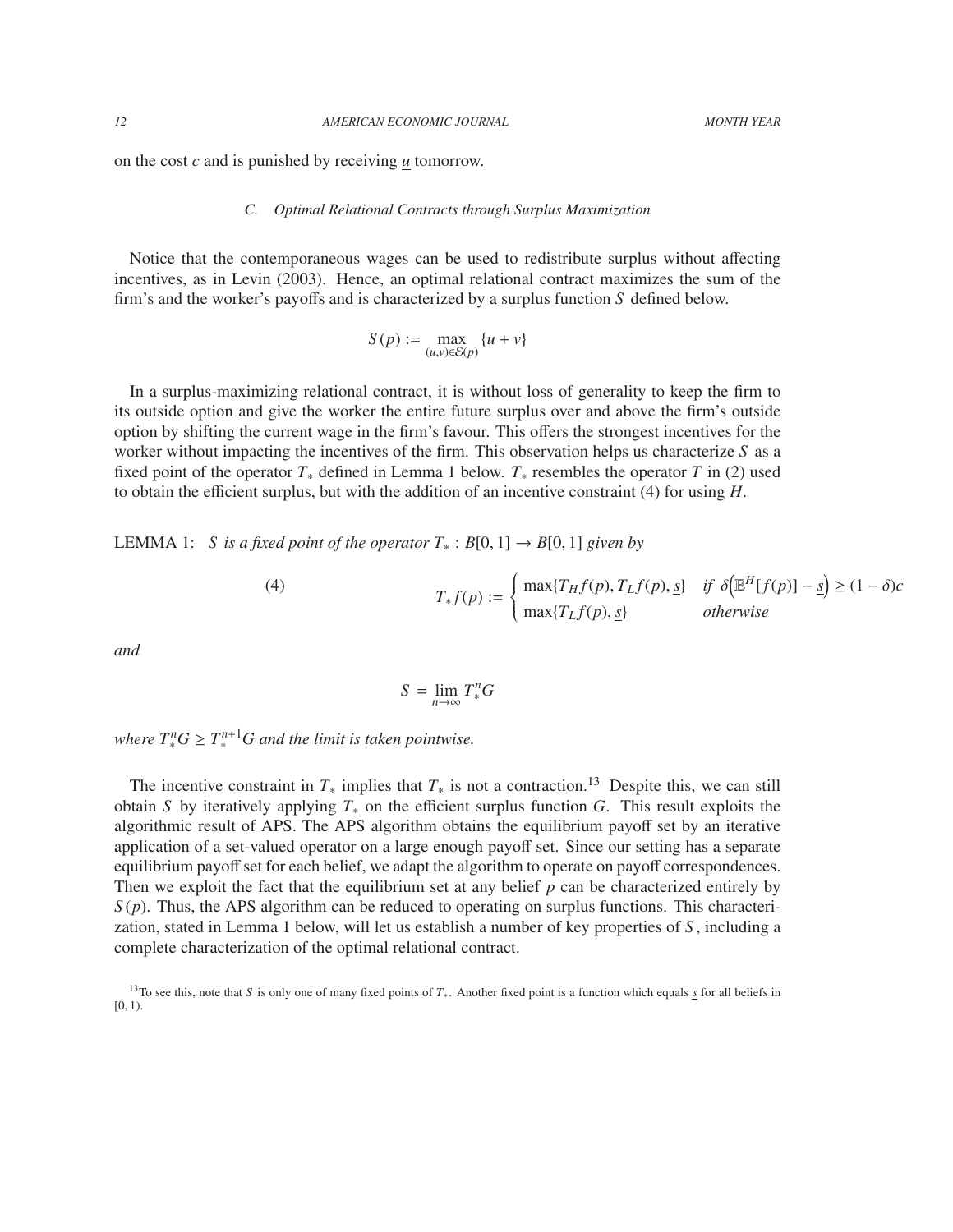#### IV. Results

#### *A. (In)e*ffi*ciency of relational contracts*

We say that relational contracts are inefficient if the optimal relational contract cannot achieve the efficient surplus at some belief i.e.  $S(p) < G(p)$  for some  $p \in [0,1]$ . In the absence of any private information, the only tension is the separation between the entity incuring the cost of effort (worker) and the entity collecting the output (firm). In an environment with known match quality, MacLeod and Malcomson (1989) showed that when the players are sufficiently patient, relational contracts are efficient. The uncertainty about match quality, even though symmetric, may overturn this result. Proposition 2 provides a necessary and sufficient condition for inefficiency.

# PROPOSITION 2: *Relational contracts are inefficient if and only if*  $R_H(p^{FB}) > S$ .

We proceed to illustrate the argument. Since every belief admits an equilibrium where the parties receive their outside options, the efficient solution can be replicated in a relational contract at every belief  $p < p<sup>FB</sup>$ . Hence, to establish efficiency, it suffices to show that every belief  $p \ge p<sup>FB</sup>$  admits an equilibrium where the worker chooses *H*. This amounts to showing that *H* can be incentivized <sup>FB</sup>. Hence, to establish efficiency, it suffices to show that every belief  $p \ge p^{\text{FB}}$  admits at  $p^{\text{FB}}$  since relational contracts generate more surplus at higher beliefs. Since  $G(p^{\text{FB}}) = s$ , we have

$$
(1 - \delta) (R_H(p^{\text{FB}}) - c) + \delta \mathbb{E}^H[G(p)] = \underline{s}.
$$

This means that the cost of *H* is exactly compensated by the sum of two terms: the contemporaneous output and continuation surplus in excess of the sum of the outside options:

$$
\underbrace{(1-\delta) c}_{\text{Today's cost}} = \underbrace{(1-\delta)(R_H(p^{\text{FB}}) - \underline{s})}_{\text{Today's excess surplus}} + \underbrace{\delta(\mathbb{E}^H[G(p)] - \underline{s})}_{\text{Tomorrow's excess surplus}}
$$

In equilibrium, the firm cannot commit to rewarding the worker with the output in the current period. This creates a holdup problem when today's excess surplus must be used to compensate the worker for his effort in the efficient solution. The worker can be incentivized to choose *H* only when tomorrow's excess surplus exceeds today's cost, as evidenced by (4). If  $R_H(p^{\text{FB}}) > s$ , tomorrow's excess surplus must be less than today's cost, i.e., the incentive constraint (4) at  $n^{\text{FB}}$ tomorrow's excess surplus must be less than today's cost, i.e., the incentive constraint (4) at *p* FB fails even if the continuation surplus in relational contracts *S* equals the efficient surplus *G*. Since *S*  $\le$  *G*, relational contracts are inefficient. Conversely, if  $R_H(p^{FB}) \leq s$ , then the incentive constraint at *p* FB is satisfied assuming that the continuation surplus is given by *G*. A fixed point argument using Lemma 1 then establishes that relational contracts are efficient.<sup>14</sup>

Since the source of inefficiency is a holdup problem on today's excess surplus, one might think that the introduction of output-contingent spot contracts would restore it. However, as we show in Section VI, as long as the worker is protected by limited liability, the inefficiency persists. Thus, the

<sup>&</sup>lt;sup>14</sup>The nature of the holdup problem is not tied to the specific information structure we consider. The argument generalises to a setting with continuous output under sufficient regularity.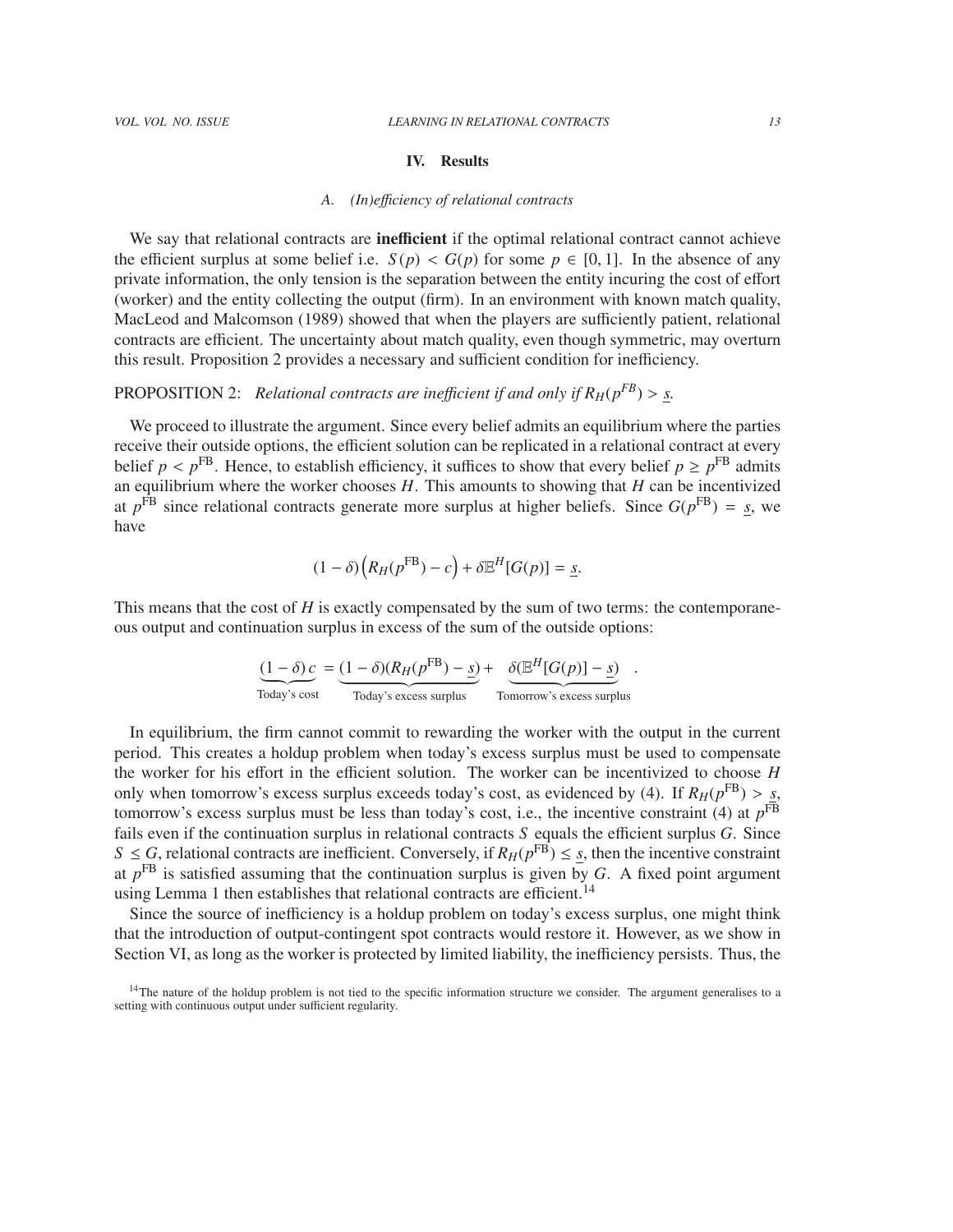inefficiency is not a direct consequence of unknown match quality but rather its subtle interaction with incomplete contracts.

While Proposition 2 places a condition on the cutoff belief in the efficient outcome which is an endogenous object, Corollary 1 below gives a sufficient condition for inefficiency, based only on the primitives of the model.

# COROLLARY 1: *If*  $R_H(0) \geq s$ , then relational contracts are inefficient.

Moreover, if the condition above fails, i.e.  $R_H(0) < s$ , then, relational contracts are efficient for a sufficiently high  $\delta$ . When  $\delta$  is fixed, it is also possible to generate sets of parameters with positive measures for which relational contracts are efficient or inefficient.

# *B. Optimal relational contracts*

We now give a characterization of the optimal relational contracts.

PROPOSITION 3: An optimal relational contract is described by two cutoff beliefs: p and  $\bar{p}$  such *that*  $\bar{p} \ge p \ge p^{FB}$ *. At any belief*  $p$ 

- *The firm and the worker interact if and only if*  $p \geq p$ *.*
- *The worker exerts L if*  $p \in [p, \bar{p})$ *.*
- *The worker exerts H if*  $p \geq \bar{p}$ .

The structure of optimal relational contracts can be interpreted as follows. When the players are sufficiently pessimistic about the match quality, the (expected) value of the relationship is low and learning has a high opportunity cost, so it is optimal to fire the worker. When the players are highly optimistic, the future value of the relationship is sufficient to incentivize the worker to exert *H*. At intermediate beliefs there is not enough surplus to provide incentives, but the firm would like to retain the worker, as it is reasonably likely that the match quality is good. This is accomplished by the worker choosing *L* which is cheaper to incentivize and also offers some learning.

The structure of the optimal relational contracts resembles PIPs mentioned in the introduction. Typically, a worker not meeting the performance standards is placed on a PIP where he is monitored closely. In the event that his performance improves, the worker is moved out of a PIP; otherwise, he is fired. In our model, this corresponds to a belief that dips below  $\bar{p}$  and climbs back above it. These dynamics are different from the ideas of "starting small" (Ghosh and Ray, 1996; Watson, 1999, 2002; Halac, 2014). In these models, parties build up the value of their relationship monotonically as long as it is not terminated. In our model, beliefs do not evolve monotonically so the value of the relationship may not improve with time. The parties realise that a drop in beliefs may happen even if the match quality is good, so the worker is given a chance to improve his performance, instead of being fired immediately. Hence, our model explains why a worker in good standing can be placed on a PIP, complete it successfully and continue his career with the firm.

While Proposition 3 does not guarantee that *L* is used in an optimal relational contract, Proposition 4 below gives a condition on the parameters of the model, under which this is the case. This condition implies the sufficient condition for inefficiency in Corollary 1.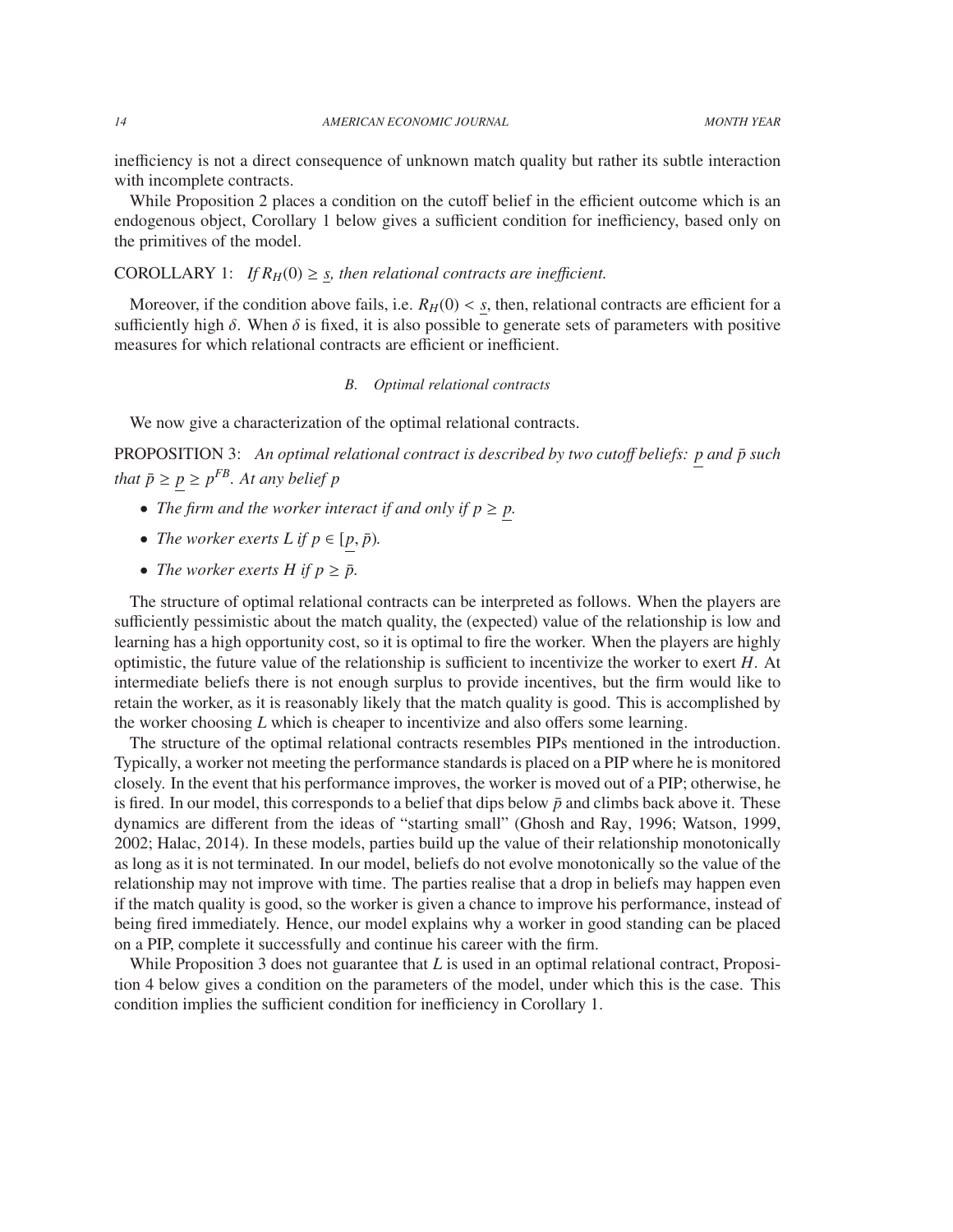

Figure 4. Plot of *G* and *S*

# PROPOSITION 4: *If*  $R_L(0) - \underline{s} + \delta \pi_L(0)(R_H(0) - \underline{s}) \ge 0$  *then*  $p < \bar{p}$  *in Proposition 3.*

We proceed to give an overview of the proof of Proposition 3. A starting intuition is that *H* should be preferable to *L* at any belief, so that the worker exerts *L* only if the incentive constraint for *H* cannot be satisfied. Incentive provision being easier at higher beliefs (as there is more future surplus to promise the worker), the three-region structure should result. However, this intuition is precluded by the nonconvexity of *S* , the surplus function in the optimal relational contract (Figure 4).<sup>15,16</sup> Hence, more informative actions are not necessarily preferable. Recall that *L* is never

<sup>&</sup>lt;sup>15</sup>The parameters used for the plot are  $\gamma_H = 0.7$ ,  $\beta_H = 0.45$ ,  $\gamma_L = 0.35$ ,  $\beta_L = 0.226$ ,  $c = 0.22$ ,  $\delta = 0.85$ ,  $\mu = 0.15$ ,  $\nu = 0.2$ .

<sup>&</sup>lt;sup>16</sup>S exhibits a jump at  $\bar{p}$  where the optimal effort switches from *L* to *H*. The reason is that the surplus from *H* exceeds the surplus from *L* at any belief, which will be shown as part of the proof of Proposition 3. Even though *H* would create more surplus than *L* at beliefs lower than  $\bar{p}$ , the incentive constraint precludes its use, resulting in the jump. Consequently, there are jumps at beliefs, whose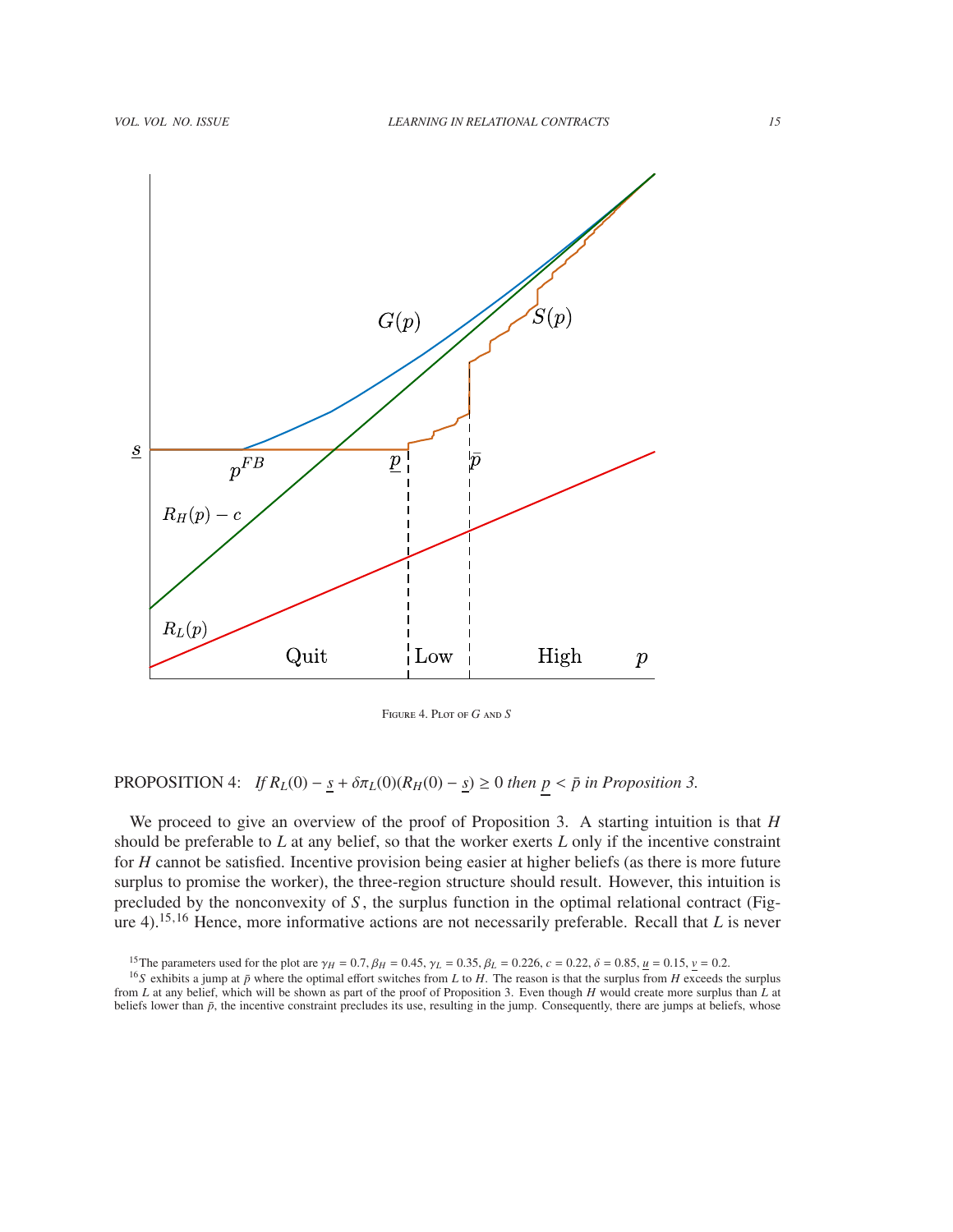used in the efficient benchmark because more information is better, and *H* dominates *L* on both the informativeness and payoff dimensions. In a relational contract, *L* may be preferred to *H* at some beliefs where the gains from the inferior information in *L* outweigh the payoff losses. Therefore, we cannot dismiss the possibility of multiple switches between *L* and *H* as the beliefs improve.

The key to overcoming this obstacle lies in the APS algorithm as seen in Lemma 1. As *S* can be obtained through iterative application of  $T_*$  to the efficient surplus function  $G, S$  inherits the properties of *G* that are preserved under  $T_*$ . While  $T_*$  does not preserve convexity (or even continuity), it preserves the weaker property that, barring incentive constraints, *H* is preferred to *L*.

# DEFINITION 1: *A function*  $f : [0, 1] \rightarrow \mathbb{R}$  *exhibits a monotone policy if*  $T_H f \geq T_L f$ .

If an increasing function *f* exhibits a monotone policy, then the optimal policy associated with *f* will exhibit the three-region structure of Proposition 3. Therefore, the proof boils down to showing that if an increasing function *f* exhibits a monotone policy, then  $T_* f$  is also an increasing function that exhibits a monotone policy. The details of this argument are provided in the appendix.

Proposition 3 resembles the characterization in the infinitely repeated stochastic partnership game studied by McAdams (2011). Therein, the state, which evolves exogenously, captures the temptation to cheat. Though outwardly different, these two models have a similar intuition behind obtaining the three-region characterization: providing incentives is difficult when future prospects of the relationship look grim. In such situations, parties interact but indulge in inefficient activities, hoping that the relationship could drift towards an optimistic regime. In our model, the state variable that affects the incentives is the belief about the match quality which evolves *endogenously*.

# V. Asymptotic Behavior

In this section we explore the limit of our baseline model as the parties become arbitrarily patient. There are two typical approaches. Folk theorems analyze the limit as  $\delta \rightarrow 1$ , ceteris paribus. It is also possible to consider a frequent action limit in which the length of each period is reduced to 0 without changing patience per unit of time. In a seminal paper, Abreu, Milgrom, and Pearce (1991) (AMP) showed that these two approaches can produce radically different results in games of imperfect monitoring. In repeated games of perfect monitoring the two approaches are equivalent when information is complete. This equivalence breaks down in our richer setting due to incomplete information about match quality. For example, if information accumulates with calendar time, shortening the period length degrades the quality of information. Therefore, the presence of learning about match quality is a unique opportunity to explore differences between these two approaches in a game of perfect monitoring.

We do this by studying a sequence of (discrete time) instances of our model with  $\delta$  converging to 1 along the sequence. As  $\delta$  grows, the quality of information per period may (*but need not*) degrade. The main result of this section, Theorem 1, shows that the speed at which information degrades relative to the speed at which impatience vanishes is crucial for the limit behavior of our model. If information degrades at a slower rate, a folk theorem obtains and relational contracts are efficient in the sense that the sup norm of  $G - S$  converges to 0 as  $\delta \rightarrow 1$ . Wiseman (2005) obtains

posteriors reach  $\bar{p}$ , or can be reached from  $\bar{p}$ .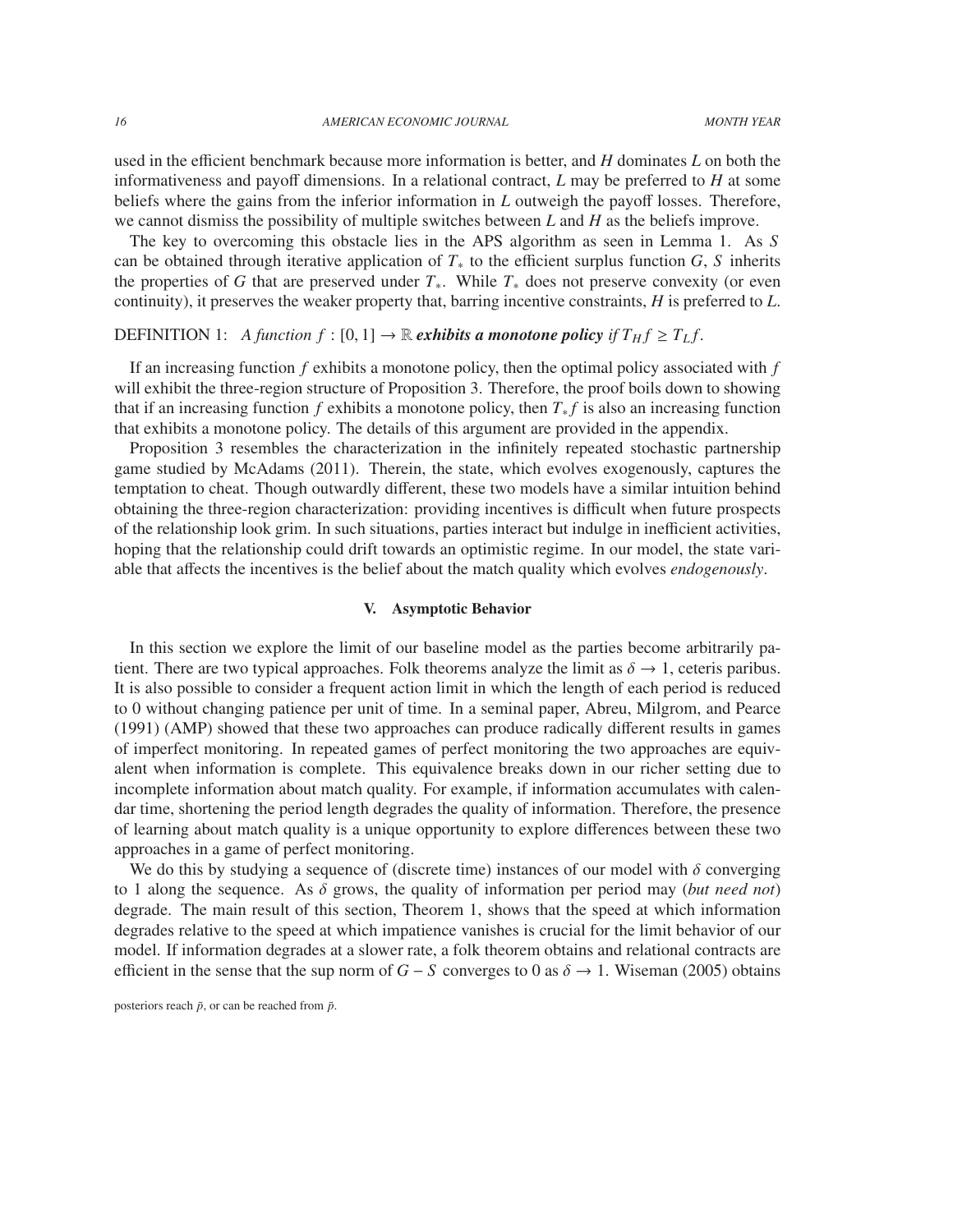a similar result when information is unchanged along the sequence by proving a folk theorem in general repeated games with learning.<sup>17,18</sup> Our result can be seen as a mild extension of this folk theorem to a case in which information can degrade, but it does so more slowly than the rate at which players become patient.

On the other hand, if information degrades at a rate equal to or higher than the rate of decay of impatience, relational contracts can be inefficient in the limit – the holdup problem of Proposition 2 persists even with patient players. This result stands in contrast to the folk theorem of Peski and Wiseman (2015) where the probability of a state change vanishes with period length. In our setting it is possible that the probability of a substantial change in state (beliefs) vanishes with period length, yet the belief always changes and a folk theorem may or may not hold.

The case where information and impatience degrade at the same rate is reminiscent of AMP. They study a two player prisoner's dilemma with imperfect monitoring. A key takeaway in the frequent action limit is that the sustainability of cooperation crucially depends on the nature of information. In their "good news" environment, signals arrive according to a Poisson distribution, and their rate is higher when players cooperate than when they defect. In the "bad news" environment, the rate of Poisson signals is higher when the players defect than when they cooperate. The bad news environment facilitates full cooperation when the players are sufficiently patient, while the good news environment offers no hope thereof. The source of this difference is imperfect monitoring, where information is used to statistically infer the actions played in the past. In our environment – learning with perfect monitoring – actions are public, and the information is only used to learn about future prospects. Therefore, regardless of the environment (good news or bad news), the holdup problem of Proposition 2 gives rise to inefficiencies when information degrades at the same rate as patience. Qualitatively there is no distinction between the two environments, in contrast to AMP. We illustrate this point with a simple example at the end of this section.

Formally, we consider a sequence of models  $(M_k)_{k=1}^{\infty}$  with parameters indexed by *k* and cutoffs  $p_k^{\text{FB}}$ ,  $\underline{p}_k$ ,  $\bar{p}_k$  as in Proposition 1 and Proposition 3, such that:

- 1)  $\delta_k \to 1$  as  $k \to \infty$
- 2) None of  $c_k$ ,  $R_H^k$ ,  $R_L^k$ ,  $\underline{u}_k$ ,  $\underline{v}_k$  vary with *k*.
- 3) The limits  $p_*^{\text{FB}} = \lim_{k \to \infty} p_k^{\text{FB}}$  and  $\bar{p}_* = \lim_{k \to \infty} \bar{p}_k$  exist, as well as the (possibly infinite) limits of  $\frac{\gamma_H^k}{\rho k}$  $\frac{\gamma_H^k}{\beta_H^k}$ ,  $\frac{1-\gamma_H^k}{1-\beta_H^k}$ , and  $\frac{\gamma_H^k-\beta_H^k}{1-\delta_k}$  as  $k \to \infty$ .

The second assumption is merely a normalization of per-period payoffs.<sup>19</sup> Henceforth, payoffs will not be indexed by *k*, in order to economize on notation. The last assumption involves no loss of generality, as it amounts to considering a subsequence.

 $17$ Technically, the folk theorem of Wiseman (2005) does not apply to our setting because the set of individually rational payoffs in the game where match quality is known to be bad has an empty interior.

<sup>18</sup>For further work on folk theorems with learning see Fudenberg and Yamamoto (2010), Fudenberg and Yamamoto (2011), Wiseman (2012), and Yamamoto (2019). Well-known folk theorems for stochastic games (e.g. Hörner et al. (2011)) do not apply to our setting because the space of beliefs is not an irreducible state space due to the option of quitting.

<sup>&</sup>lt;sup>19</sup>It is possible to normalize payoffs per unit of time to the same effect.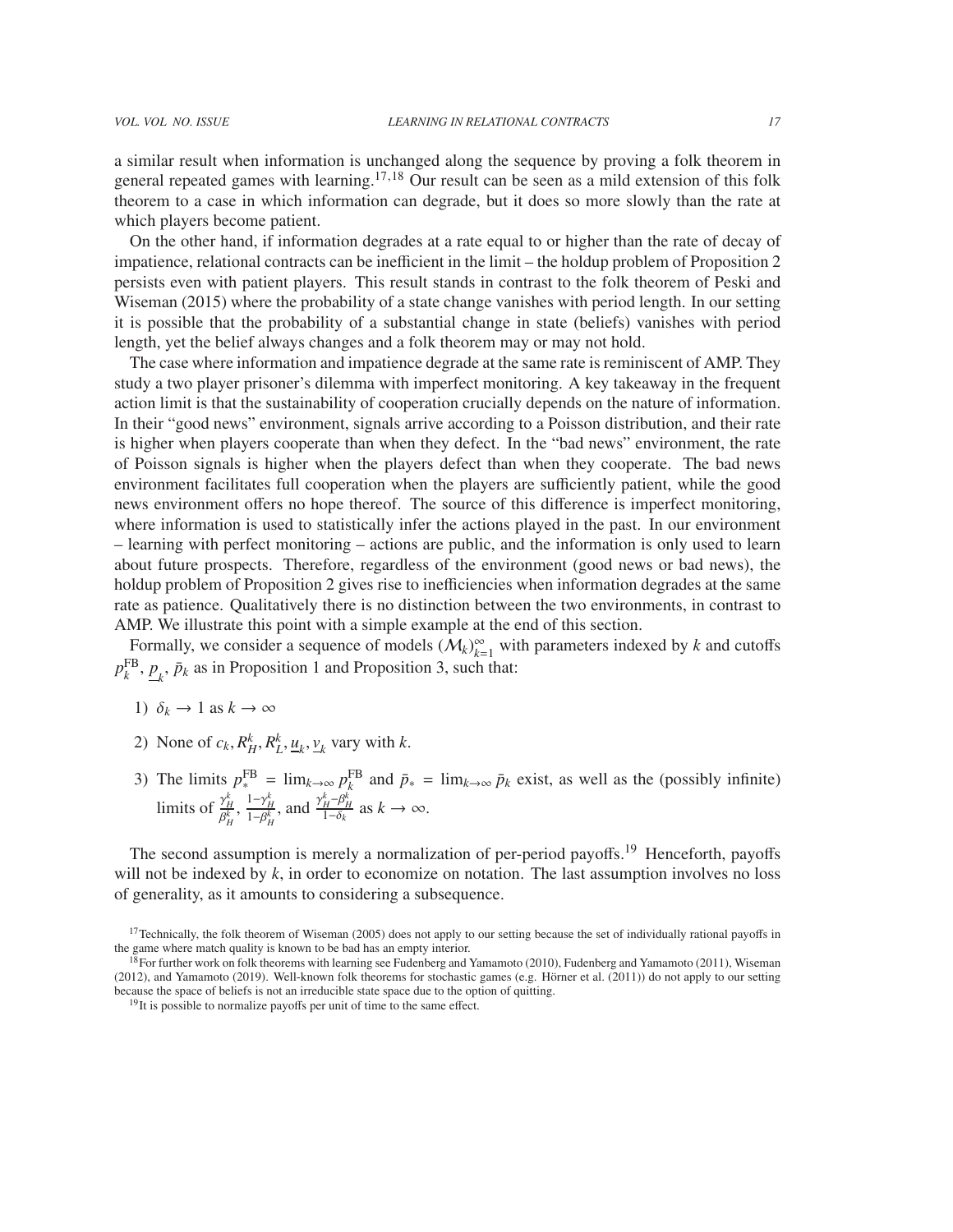In addition, we assume that either the limiting posterior belief following *H* and success exceeds any interior prior or the limiting posterior belief following *H* and failure is below any interior prior. This is formally stated in Assumption 4 below.

ASSUMPTION 4: *At least one of the following holds:*

*(a)*  $\lim_{k} \frac{\gamma_H^k}{\beta^k}$  $\frac{\gamma_H}{\beta_H^k} \in (1, \infty]$ *(b)*  $\lim_{k} \frac{1-\gamma_H^k}{1-\beta_H^k} \in [0, 1)$ *.* 

We measure the informativeness of *H* via the variance of the posterior belief:

$$
\text{Var}_{H}^{k}(p) = \pi_{H}^{k}(p) \Big(\phi_{H,k}^{+}(p) - p\Big)^{2} + (1 - \pi_{H}^{k}(p)) \Big(\phi_{H,k}^{-}(p) - p\Big)^{2}
$$

The limit of the ratio  $\frac{\text{Var}_{H}^{k}(p)}{1-\delta}$  $\frac{1-\delta_k}{1-\delta_k}$  measures the rate of decay of information per period relative to the examishes when the prior belief is *n*. In the proof of Theorem 1 we show rate at which impatience vanishes, when the prior belief is *p*. In the proof of Theorem 1 we show that this limiting ratio exists and is either finite for all  $p \in (0, 1)$  or infinite for all  $p \in (0, 1)$ . The relative rate of information decay plays a key role in the characterization of the limiting outcome presented below.

THEOREM 1: *The following are equivalent:*

- *(i)* lim<sub>*k*→∞</sub>  $\frac{\text{Var}_{H}^{k}(p)}{1-\delta_{k}}$  $\frac{a_{H}(p)}{1-\delta_{k}}$  *is finite for all*  $p \in (0,1)$
- $(iii)$   $p_*^{FB} > 0.$
- $(iii)$   $\bar{p}_* > 0$ .

*In addition, if*  $R_H(p_*^{FB}) > S$  *then (i)-(iii) are also equivalent to* 

$$
(iv) \ \ \bar{p}_* > p_*^{FB}.
$$

Notice that  $R_H(p_F^{\text{FB}}) > \frac{s}{s}$  is an analogue of the condition in Proposition 2, which characterizes the holdup problem in the baseline model.

The centerpiece of Theorem 1 is the class of models where the informativeness of *H* per period decays at the same rate as the players' discounting. These models approximate a natural environment in which information about match quality arrives in continuous time, but the players act at discrete points in time, with actions becoming arbitrarily frequent. Under this interpretation, information is proportional to the length of the period and Theorem 1 shows that the tensions of the baseline model persist in the limit: First, the learning problem is nontrivial, since the efficient solution exhibits an interior cutoff that separates outside options and experimentation through *H*. Second, there is an incentive problem associated with the use of *H* in relational contracts. The holdup problem from Proposition 2 which characterizes inefficiency in the baseline model also characterizes inefficiency in the limit. Two natural examples, outlined at the end of this section, are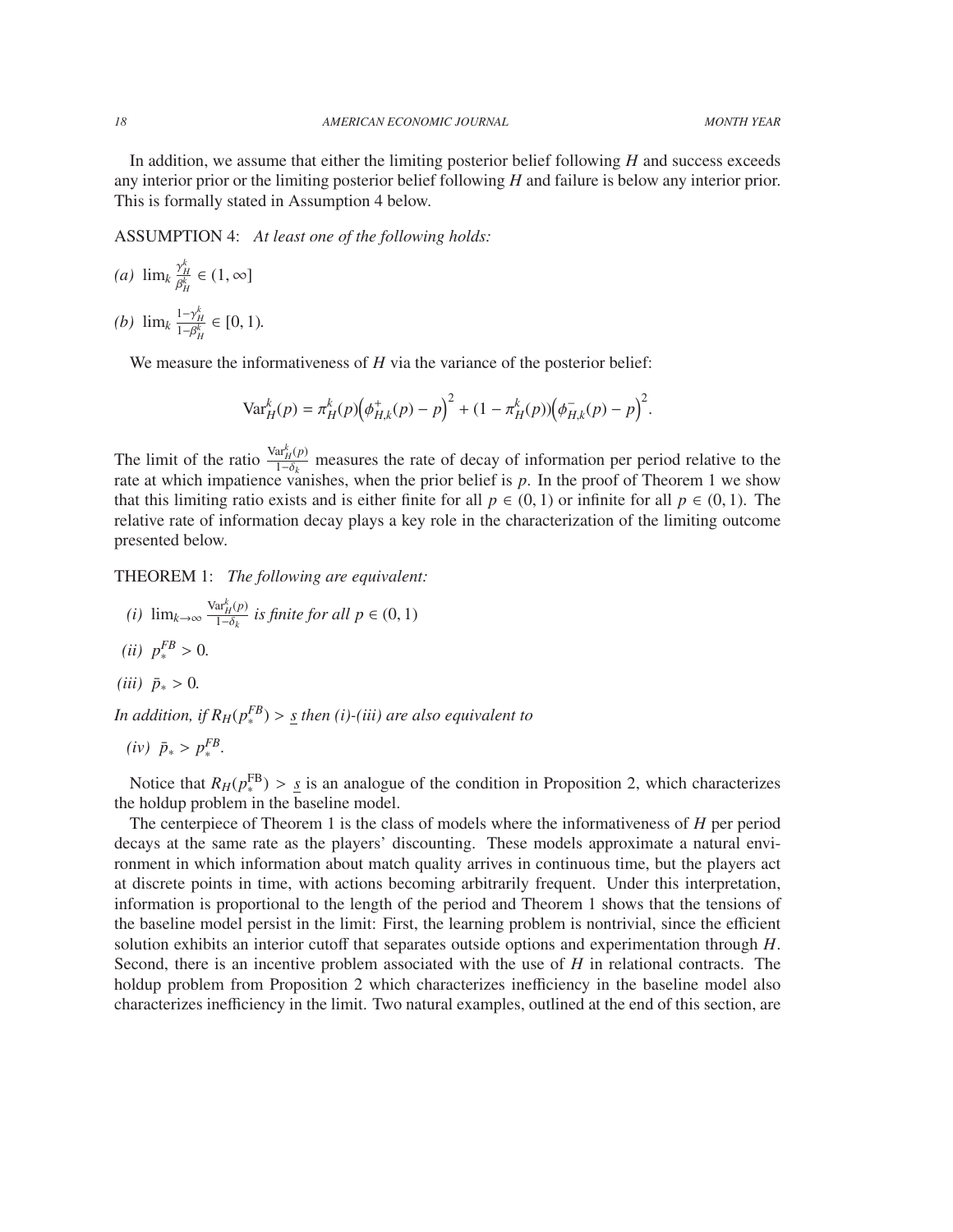models in which success or failure are realized with probability proportional to the length of the period.

In addition to characterizing the limiting outcome of these frequent action models, Theorem 1 shows that they are at the boundary of two qualitatively different environments. When information decays faster than the rate of impatience, the holdup problem highlighted in Proposition 2—and thereby the resulting inefficiency—persists in the limit. On the other hand, when information decays at a comparatively slower rate, or does not vanish at all, we obtain a folk theorem: At any positive belief, the efficient solution and the optimal relational contract involve experimentation through *H* when the discount factor is high enough. The reason is that the opportunity cost of learning vanishes relative to its benefit.

In our baseline model, one consequence of inefficiency is that the use of *L* may increase the surplus of an optimal relational contract. However, this property is not preserved in the limit. Let *S* denote the pointwise limit of  $(S_k)$ , taking a subsequence, if necessary.<sup>20</sup> Proposition 5 below states that *L* does not create any surplus in the limit.

**PROPOSITION** 5: *Let*  $\hat{p} = \inf\{p|S(p) > s\}$ *. Then*  $\bar{p}_* \leq \hat{p}$ *.* 

#### *A. Example: Good and bad news Poisson models*

We illustrate the results of this section with an example of a good news Poisson model in which the players become patient at the same rate as the rate of information decay. Consider a sequence  $\Delta_k$  of period lengths converging to 0. The discount factor is  $\delta_k = e^{-\Delta_k}$ . The probabilities of success with known match quality in model  $M_k$  are given by with known match quality in model  $M_k$  are given by

$$
\gamma_H^k = \gamma_H \Delta_k \qquad \gamma_L^k = \gamma_L \Delta_k \n\beta_H^k = \beta_H \Delta_k \qquad \beta_L^k = \beta_L \Delta_k.
$$

This approximates a Poisson arrival of success as  $\Delta_k \to 0$ . Such an information structure is interpreted as a "good news" model because the rare signal makes players more optimistic about their match quality causing their belief to jump upwards.<sup>21</sup>

The values of success and failure are  $y_k^h = \frac{1}{\Delta_k}$  $\frac{1}{\Delta_k}$  and  $y_k^l = 0$  respectively, so the revenue from effort  $e$  is  $R_e(p) = p\gamma_e + (1-p)\beta_e$ ...

The proof of Theorem 1 shows that the variance of the posterior is proportional to  $\gamma_H^k - \beta_H^k$  $k \atop H} - \beta_R^k$ which is of the order of  $\Delta$ . Hence,  $\lim_{k\to\infty} \frac{\text{Var}_H^k(p)}{1-\delta_k}$  $\frac{\partial u_H(p)}{\partial \phi}$  is finite for all  $p \in (0, 1)$ . Theorem 1, therefore, i.ent solution is nontrivial. In addition the inefficiency implies that the learning problem in the efficient solution is nontrivial. In addition, the inefficiency of relational contracts can persist in the limit, whenever the holdup problem of Proposition 2 arises. A sufficient condition for inefficiency is  $R_H(0) > c$ , similarly to Corollary 1.

Alternatively, we can consider a bad news model where the probability of failure is proportional to ∆. To be more precise, the probabilities of failure with known match quality in model M*<sup>k</sup>* are

<sup>20</sup>The limit exists by Helly's selection theorem and Lemma 6.

 $21$ In the experimentation literature "good news" and "bad news" is often conclusive, i.e. one signal establishes the match quality. This is a special case of our model when  $\beta_H = \beta_L = 0$ .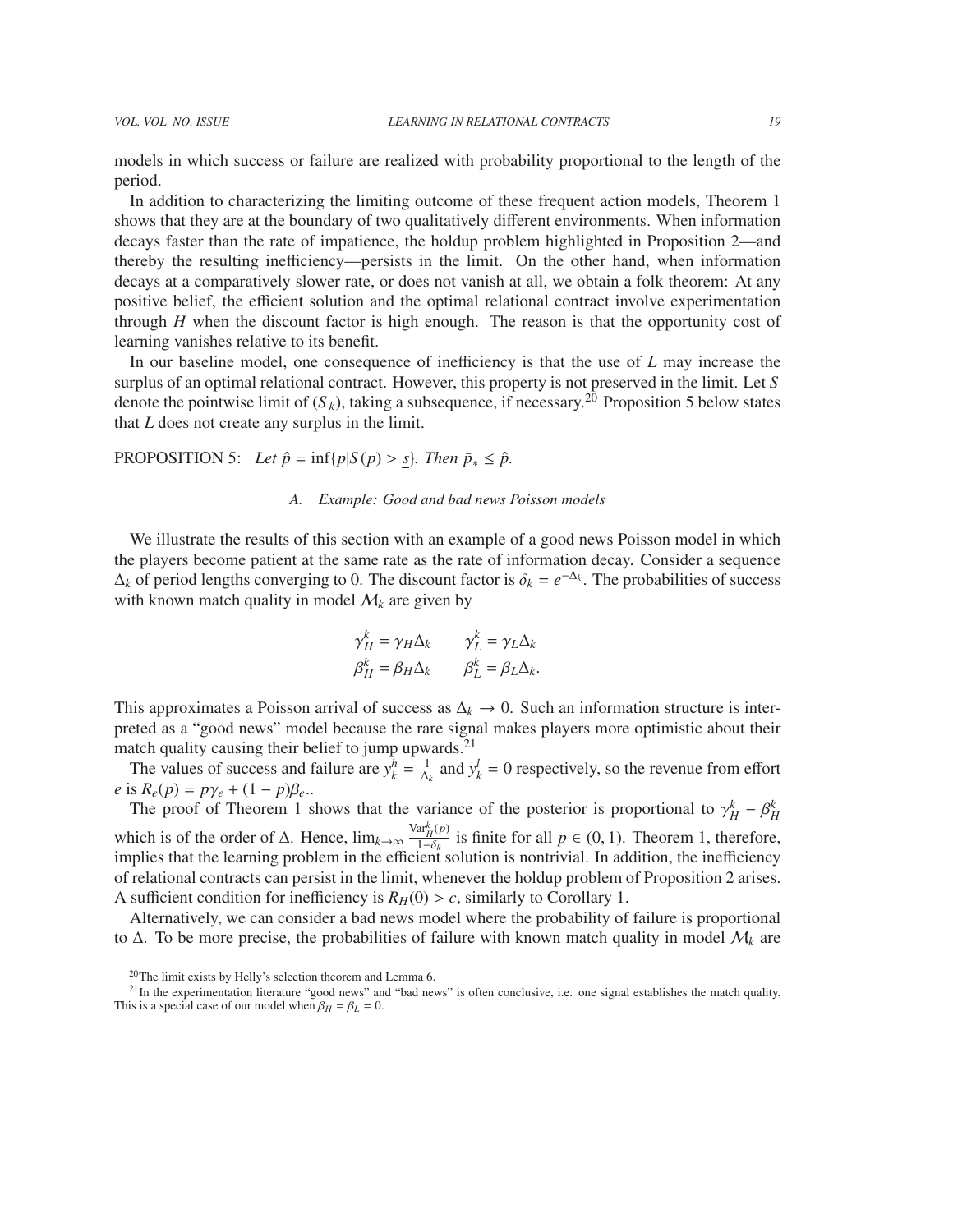given by

$$
1 - \gamma_H^k = \gamma_H \Delta_k \qquad 1 - \gamma_L^k = \gamma_L \Delta_k
$$
  

$$
1 - \beta_H^k = \beta_H \Delta_k \qquad 1 - \beta_L^k = \beta_L \Delta_k.
$$

The value of a success and failure are  $y_k^h = 0$ ,  $y_k^l = -\frac{1}{\Delta}$ <br>
In like the good news model, here the "news" is  $\frac{1}{\Delta}$  respectively.

Unlike the good news model, here the "news" is a failure and, upon its arrival the posterior jumps discretely downward. Also, in contrast to the imperfect monitoring setting of AMP—both the models exhibit inefficiencies due to a holdup problem even asymptotically.

Lastly, a very special case of the good news model is the "fully revealing good news" model where  $\beta_H = \beta_L = 0$ . Here, any success conclusively establishes that the match quality is good. This model parallels Hörner and Samuelson (2013) and similar inefficiencies arise in this environment as in theirs.

#### VI. Extensions

Our model can be extended in various directions. We briefly discuss some natural directions in which our results generalize.

#### *A. Spot contracts contingent on output*

As we saw in Section IV.A, the source of inefficiency is a holdup problem arising from the separation between the firm that collects the output and the worker, who exerts effort. A natural question is whether this inefficiency would disappear if the parties could write one period contracts contingent on output. As we show below, limited liability plays a key role in the answer. If the worker is protected by limited liability, output contingent contracts cannot achieve efficiency unless it was already achievable with constant wages. But, when the worker is not protected by limited liability, relational contracts achieve efficiency by spreading the wages for success and failure to induce high effort.

PROPOSITION 6: *Suppose the firm can commit to one-period output-contingent contracts. Then e*ffi*ciency can be achieved if the worker is not protected by limited liability. If the minimum wage the firm must o*ff*er the worker for any level of output is u, then relational contracts are ine*ffi*cient*  $\inf R_H(p^{FB}) > S.$ 

#### *B. Combination of verifiable and non-verifiable actions*

In most organizations, there are some contractible aspects of a worker's behavior. Hence, the lack of contractibility in our model may seem extreme. However, it is also common that some aspects of the worker's behavior are not verifiable in court. For example, a teaching assistant's wage can be contingent on the number of sections she teaches but not on how well she answers questions. As we show here, the holdup problem from the baseline model remains as long as there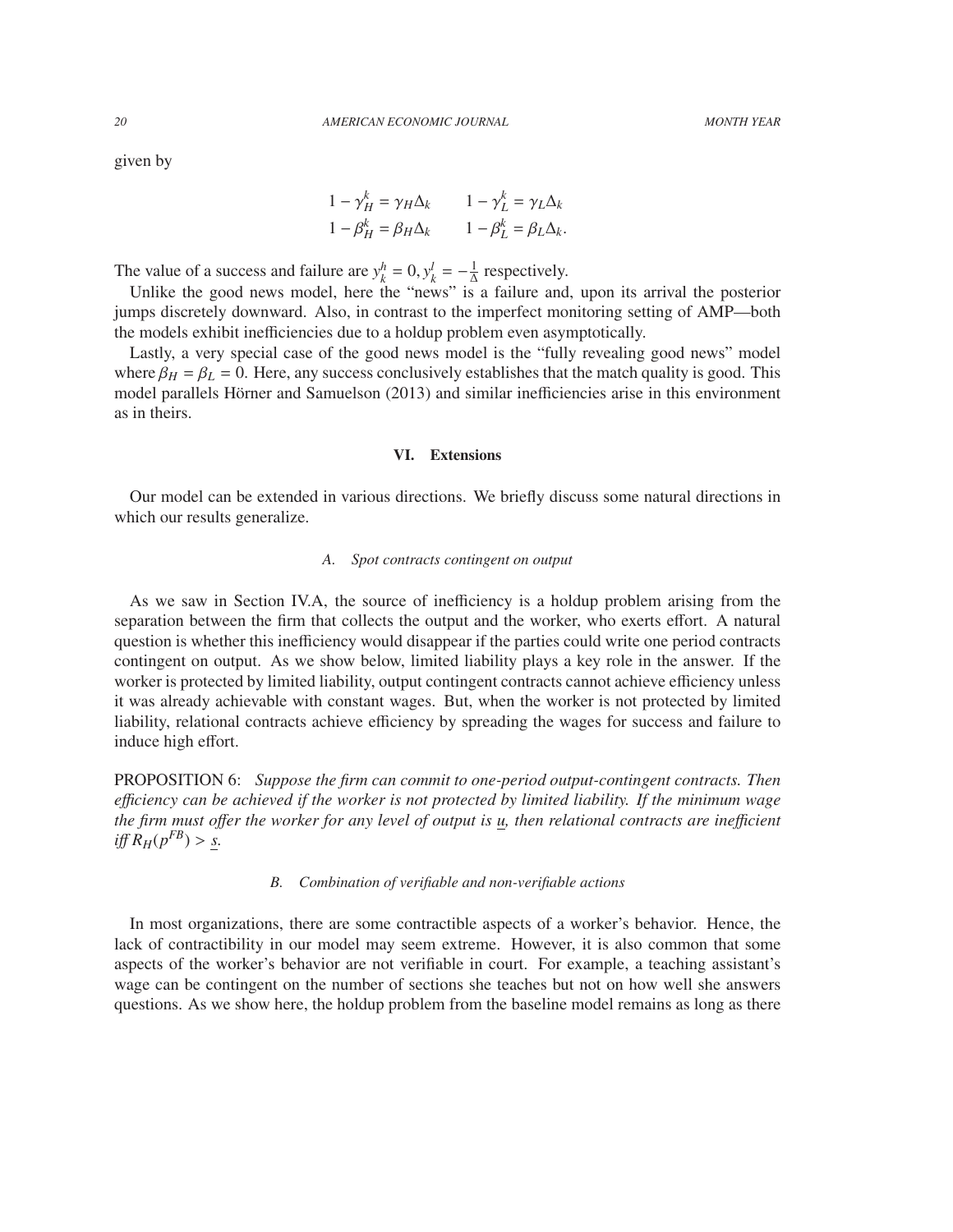is some non-contractibility of the worker's actions. Moreover, in any optimal relational contract, the parties can find the use of dominated actions beneficial for reasons similar to Proposition 3.

We model a mix of contractible and non-contractible actions by considering two-dimensional effort  $e \in \{L, H\} \times \{L, H\}$ . We assume that the first component of *e* is verifiable in court, while the second is not. The cost of effort is separable in the two components, and *H* is more costly than *L* on each of them. Effort is ranked informationally as well as in payoff as follows:

$$
(H, H) \succ (H, L) \succ (L, H) \succ (L, L)
$$

Naturally, the efficient outcome involves using (*H*, *<sup>H</sup>*) above a certain cutoff belief and taking the outside option below. The argument for inefficiency in Proposition 2 is virtually unchanged, as the same holdup problem arises on the non-contractible dimension. Moreover, an analogous result to our Proposition 4 holds, showing that an optimal relational contract would involve using *L* on the non-contractible dimension.

# *C. Continuous e*ff*ort*

So far we have analyzed a setting with only two efforts, one of which is both more informative and more profitable. A natural question is whether a continuous choice of effort would produce similar inefficiencies. In this section we enrich the model by making the choice of effort continuous. Also, a more informative effort may not necessarily be more profitable. As mentioned previously, such correlated bandit problems are very difficult to analyze in discrete time once the information and payoffs ranking do not coincide. However, we show that our central findings are true in this model as well: (i) relational contracts can be inefficient and (ii) efforts that are worse for both information and payoff are used in an optimal relational contract.

To this end, consider a modification of the baseline model where effort lies in [0, 1]. Let there be two strictly increasing, concave functions  $\gamma$  and  $\beta$  defining the probability of success conditional on the choice of effort  $(e)$  and match quality  $(\theta)$  as follows:

$$
\gamma(e) = \text{Prob}(y^h | \theta = G, \text{effort} = e)
$$
  
 $\beta(e) = \text{Prob}(y^h | \theta = B, \text{effort} = e).$ 

Let  $c(e)$  be the cost of effort *e* where *c* is strictly increasing and convex. The myopic profit from effort *e* at prior *p* is given by

$$
h(p,e) := p[\gamma(e)y^{h} + (1 - \gamma(e))y^{l}] + (1 - p)[\beta(e)y^{h} + (1 - \beta(e))y^{l}] - c(e).
$$

We assume that  $\gamma$ ,  $\beta$ , and  $c$  are differentiable and satisfy the following assumption.

**ASSUMPTION 5:**  $\frac{\gamma(e)}{\beta(e)}$  is increasing in e, and  $\gamma'(e) > \beta'(e)$ 

2)  $c(0) = c'(0) = 0$ . 3)  $\gamma'(1) < c'(1)$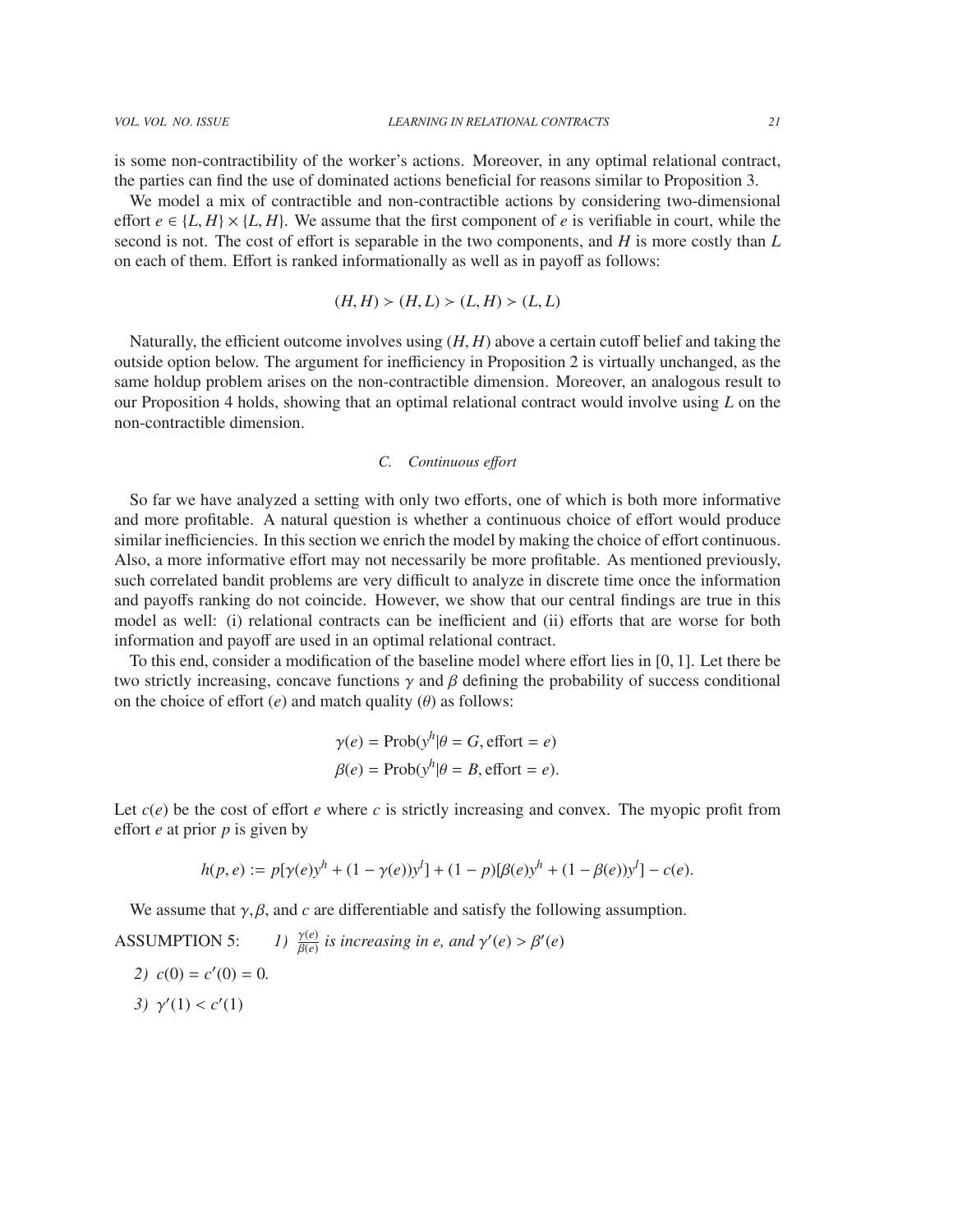The myopically efficient action at belief  $p$  is denoted by  $\hat{e}(p)$  given by,

$$
\frac{\partial h(p, \hat{e}(p))}{\partial e} = [p\gamma'(\hat{e}(p)) + (1-p)\beta'(\hat{e}(p))] [y^h - y^l] - c'(\hat{e}(p)) = 0.
$$

Assumption 5 implies that  $\hat{e}$  is increasing and  $0 < \underline{e} := \hat{e}(0) < \hat{e}(1) =: \overline{e} < 1$ . That is, conditional on the match quality being good (bad), the efficient action is  $\bar{e}$  (*e*) which is strictly less than 1 (larger than  $0$ ).

The measure of informativeness for an effort *e* is the fraction  $\frac{\gamma(e)}{\beta(e)}$  $\frac{\gamma(e)}{\beta(e)}$ , which is increasing due to the necessarily more profitable. Assumption 5. Hence, higher effort levels are more informative, but not necessarily more profitable.

As in the baseline model, the optimal policy for the efficient outcome is characterized by a cutoff  $p<sup>FB</sup>$ , below which the outside options are taken. Also, the value function is convex. Therefore, efforts dominated in both payoff and informational content are not used. In particular, efforts lower than *e* are never used.



Parameters:  $\gamma(e) = 0.95e, \beta(e) = \frac{2}{7}$  $√e$ , *c*(*e*) = 0.9*e*<sup>2</sup> − 0.009, *e* ∈ [0.1, 1].

The holdup problem in the baseline model arises because the action chosen at the efficient cutoff is costly to the worker. Here too, since the lowest effort chosen is  $\epsilon$ , the choice of effort at  $p^{FB}$  will involve a cost to be borne by the worker. Therefore, the qualitative nature of the holdup problem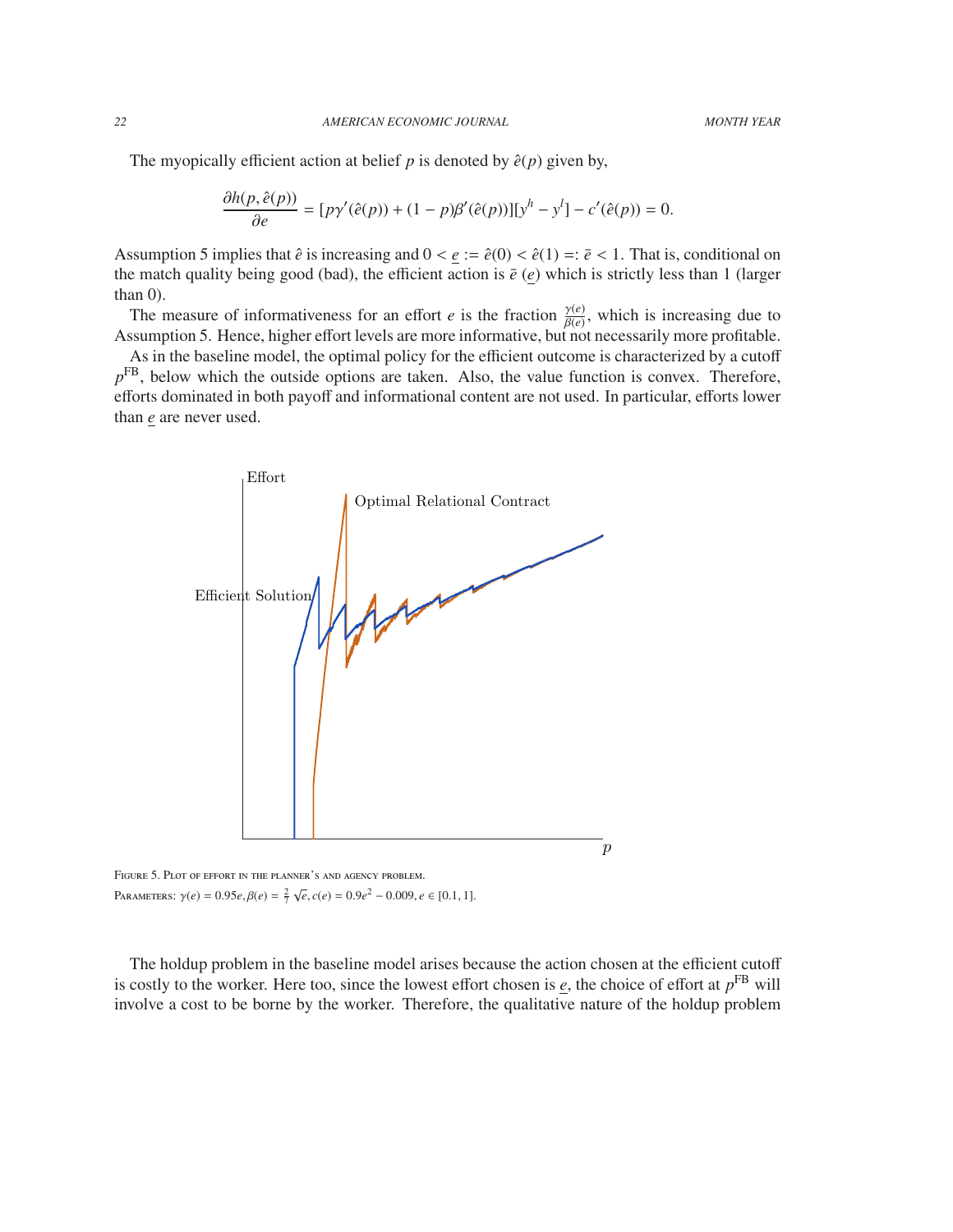is identical to the case of two efforts resulting in efficiency not being achievable in any relational contract. Moreover, a condition analogous to our Proposition 4 shows that efforts that are worse for both information and payoff will be used in the optimal relational contract.

While we have highlighted the form of inefficiency resulting in the use of efforts that are inferior for information as well as payoff, in this richer model, the optimal relational contract may involve the worker choosing an inefficiently higher effort. This can be seen numerically as shown in Figure 5. Notice that, for a range of beliefs in the middle, the worker chooses an effort that is higher than the efficient benchmark. Also, as we can see, the optimal effort is non-monotonic in both the efficient benchmark and the optimal relational contract. This non-monotonicity arises because the informational and payoff rankings do not coincide. This is precisely why correlated bandits are difficult to analytically understand in such problems.

#### *D. Exogenous Learning*

The three-region structure obtained in Proposition 3 suggests that higher effort is used at higher beliefs when efforts have the same informational and profitability rankings. Although this property does not generalize to a setting with more than two effort levels, monotonic effort can be recovered in a simpler model where each effort is equally informative. $22$ 

To formalize this model, suppose the set of effort levels is [0, 1] and the probabilities of success given good and bad match quality are  $\gamma$  and  $\beta$ , respectively, regardless of the effort. Let  $g : [0, 1] \rightarrow$  $\mathbb{R}_+$  and  $c : [0, 1] \to \mathbb{R}_+$  be strictly increasing,  $\overline{C}^2$  functions describing the revenue from success and the cost of effort respectively. We assume a is concave and c is convex with  $c(0) = 0$ . The and the cost of effort, respectively. We assume *g* is concave and *c* is convex with  $c(0) = 0$ . The revenue from failure is 0, regardless of the effort. Hence, the myopic profit of effort *e* at a prior *p*, is given by

$$
h(p,e) = \underbrace{[p\gamma + (1-p)\beta]}_{\pi(p)} g(e) - c(e).
$$

In particular, if we assume that  $\pi(p)g'(1) - c'(1) > 0$  for all *p*, then the efficies naturally involve the outside options below a cutoff  $p^{FB}$  and effort  $e = 1$  above it.  $\alpha'(1) - c'(1) > 0$  for all *p*, then the efficient solution would<br>ow a cutoff *n*<sup>FB</sup> and effort *e* = 1 above it

Now consider the surplus from effort *e* at prior *p* in a relational contract:

$$
(1 - \delta)h(p, e) + \delta \mathbb{E}^e S(p).
$$

Since all efforts are equally informative, they all bring the same expected continuation surplus  $E^e[S(p)]$ . Hence, higher effort is more profitable. Its use is precluded only by the incentive constraint:

$$
\delta[\mathbb{E}^e S(p) - \underline{s}] \ge (1 - \delta)c(e).
$$

<sup>22</sup>McAdams (2011) also considers exogenous learning with relational contracts set in a partnership game with two effort levels and and shows a similar monotonicity of effort.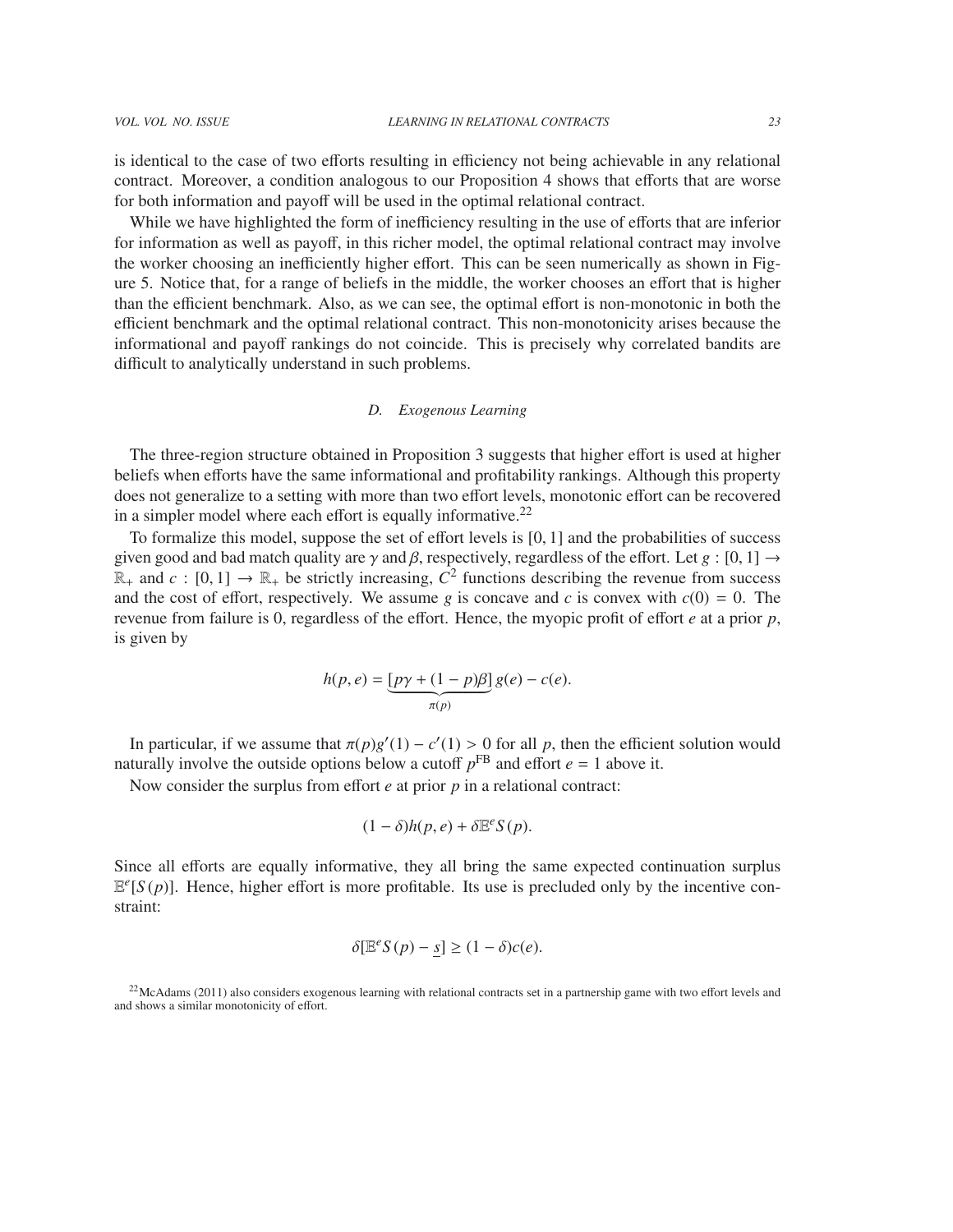Since the cost of effort is increasing, the set of incentive compatible effort levels at prior  $p$  is an interval  $[0, \bar{e}(p)]$  where  $\bar{e}$  is increasing. The optimal relational contract involves the outside options below a threshold belief *p* and effort  $\bar{e}(p)$  at any higher belief. Hence, the effort is smoothly increasing in the belief. As in the continuous effort model in the previous section, our main results regarding inefficiency and the use of dominated efforts in equilibrium can be shown to hold.

# VII. Conclusion

In this paper, we studied a dynamic firm-worker relationship with symmetric uncertainty about match quality and limits to contractibility. There are two main takeaways. First, despite the absence of private information, uncertainty about the match quality can preclude efficiency. Second, the presence of actions that produce both worse information and worse payoffs offer a partial remedy, as they may be cheaper to incentivize. The inefficiency is robust to various extensions of the model, and persists in a frequent action limit. Moreover, separating the effects of higher patience and shorter period length reveals that limiting efficiency depends on the relationship between the rates of decay of information and impatience.

In our view, the two key features in our environment – unknown match quality and incompleteness of contracts – are pervasive. Therefore, our model could serve as a building block toward studying various other economically important scenarios, such as obtaining the nature of relational contracts when there is partial contractibility in the form of spot contracts on output or even long run contracts on output. Another natural direction is to endogenize the outside option by embedding our model in a labor market with search frictions. Also, as mentioned in Section II.B, our model is formally equivalent to a setting where the firm assigns jobs to the worker. This interpretation relates us to Pastorino (2018) who finds, in a setting with worker not being strategic, that learning about ability accounts for one quarter of cumulative wage growth of a worker. We believe that our framework can be used to understand the effect of learning on wages when the worker is strategic.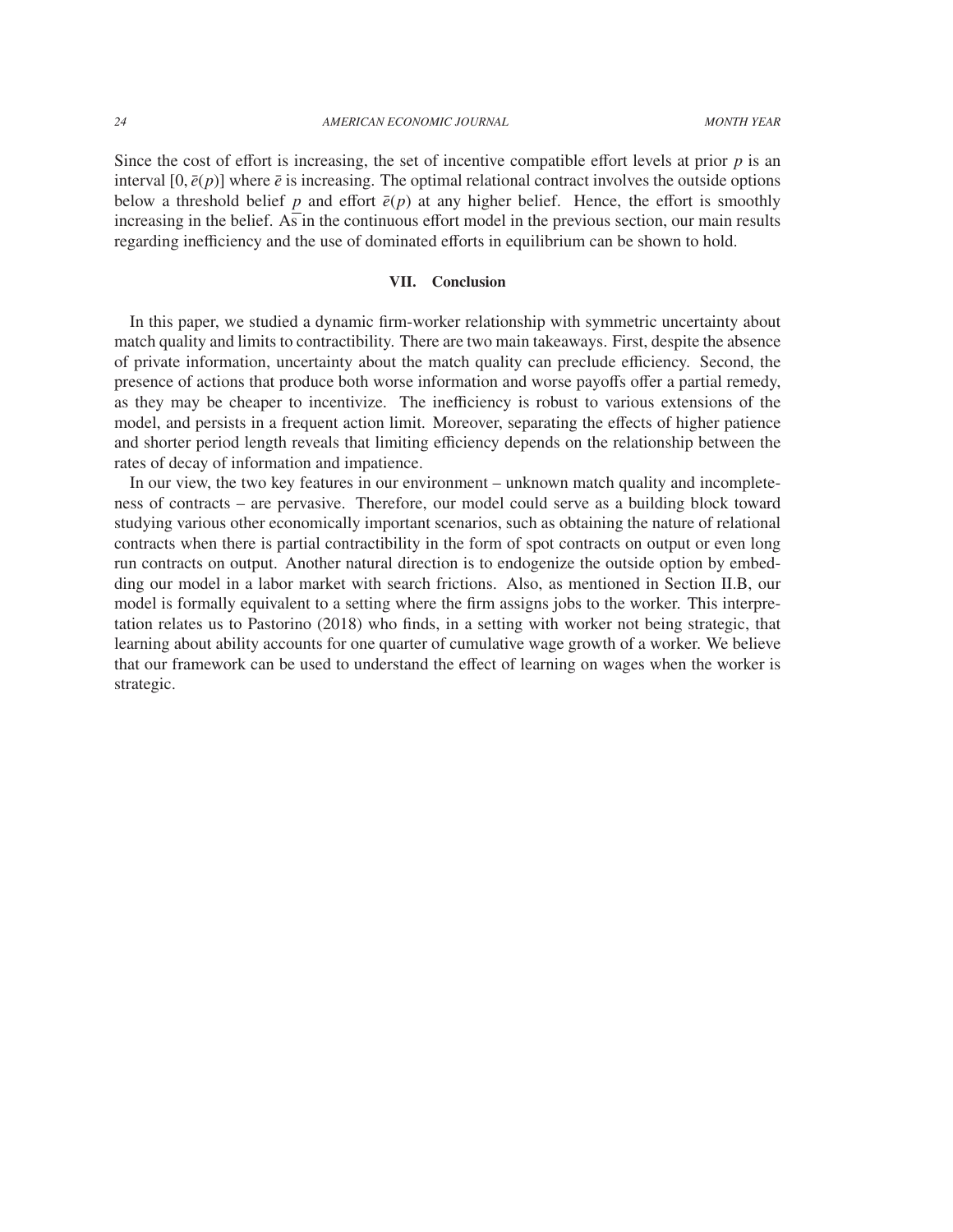#### VIII. Appendix

#### *Proofs from Section III.A*

## PROOF OF PROPOSITION 1:

*G* is the unique solution of the Bellman equation  $f = Tf$ . Standard contraction mapping arguments establish that *G* is increasing. To establish the convexity of *G*, let  $f \in B[0, 1]$  be convex. It suffices to show that  $T_H f$  and  $T_L f$  are convex, since a maximum of convex functions is convex. To this end, let  $p_1, p_2 \in [0, 1]$ ,  $\lambda \in [0, 1]$  and  $\tilde{p} = \lambda p_1 + (1 - \lambda)p_2$  and notice that

$$
f(\pi_H^+(\tilde{p})) = f\left(\frac{\lambda \pi_H(p_1)}{\pi_H(\tilde{p})} \frac{\gamma_H p_1}{\pi_H(p_1)} + \frac{(1 - \lambda)\pi_H(p_2)}{\pi_H(\tilde{p})} \frac{\gamma_H p_2}{\pi_H(p_2)}\right)
$$
  
\n
$$
\leq \frac{\lambda \pi_H(p_1)}{\pi_H(\tilde{p})} f\left(\pi_H^+(p_1)\right) + \frac{(1 - \lambda)\pi_H(p_2)}{\pi_H(\tilde{p})} f\left(\pi_H^+(p_2)\right)
$$
  
\nand 
$$
f(\pi_H^-(\tilde{p})) \leq \frac{\lambda(1 - \pi_H(p_1))}{1 - \pi_H(\tilde{p})} f\left(\pi_H^-(p_1)\right) + \frac{(1 - \lambda)(1 - \pi_H(p_2))}{1 - \pi_H(\tilde{p})} f\left(\pi_H^-(p_2)\right).
$$

It follows that

$$
T_H f(\tilde{p}) = (1 - \delta)(R_H(\tilde{p}) - c) + \delta \left(\pi_H(\tilde{p}) f(\pi_H^+(\tilde{p})) + (1 - \pi_H(\tilde{p})) f(\pi_H^-(\tilde{p}))\right)
$$
  
\n
$$
\leq (1 - \delta)(R_H(\tilde{p}) - c) + \delta \left(\lambda \pi_H(p_1) f(\pi_H^+(p_1)) + (1 - \lambda) \pi_H(p_2) f(\pi_H^+(p_2))\right)
$$
  
\n
$$
+ \delta \left(\lambda (1 - \pi_H(p_1)) f(\pi_H^-(p_1)) + (1 - \lambda)(1 - \pi_H(p_2)) f(\pi_H^-(p_2))\right)
$$
  
\n
$$
= \lambda \left((1 - \delta)(R_H(p_1) - c) + \delta \mathbb{E}^H[f(p_1)]\right) + (1 - \lambda) \left((1 - \delta)(R_H(p_2) - c) + \delta \mathbb{E}^H[f(p_2)]\right)
$$
  
\n
$$
= \lambda T_H f(p_1) + (1 - \lambda) T_H f(p_2)
$$

as required. The argument for the convexity of  $T_L f$  is analogous.<br>The convexity and monotonicity of *G* imply that  $T_H G > T_L G$ , so *L* is never used in the optimal The convexity and monotonicity of *G* imply that  $T_H G > T_L G$ , so *L* is never used in the optimal<br>licy By Assumption 1,  $R_U(1) > s > R_U(0)$ , so  $G(1) = \gamma_U - c$  and  $G(0) = s > T_U G(0)$ . By policy. By Assumption 1,  $R_H(1) > S \ge R_H(0)$ , so  $G(1) = \gamma_H - c$  and  $G(0) = S \ge T_HG(0)$ . By<br>continuity of G, there exists a maximal belief  $p^{FB} \in (0, 1)$  such that  $G(p^{FB}) = S$ . Since  $T_HG$  is<br>strictly increasing  $G(n) > S$  for all  $n >$ strictly increasing,  $G(p) > s$  for all  $p > p^{\text{FB}}$ . Hence, the optimal policy is to take the outside<br>options at heliefs  $n \leq p^{\text{FB}}$  and to choose *H* at higher heliefs. Clearly,  $p^{\text{FB}}$  is unique options at beliefs  $p \le p^{\text{FB}}$  and to choose *H* at higher beliefs. Clearly,  $p^{\text{FB}}$  is unique.

# *Proofs from Section III.B*

Here, we adapt the results of APS to our setting. We begin by obtaining the worst equilibrium payoffs.

LEMMA 2:  $(\underline{u}, \underline{v}) \in \mathcal{E}(p)$  *for all p*.

## PROOF:

Let  $p \in [0, 1]$ . Consider the following strategies: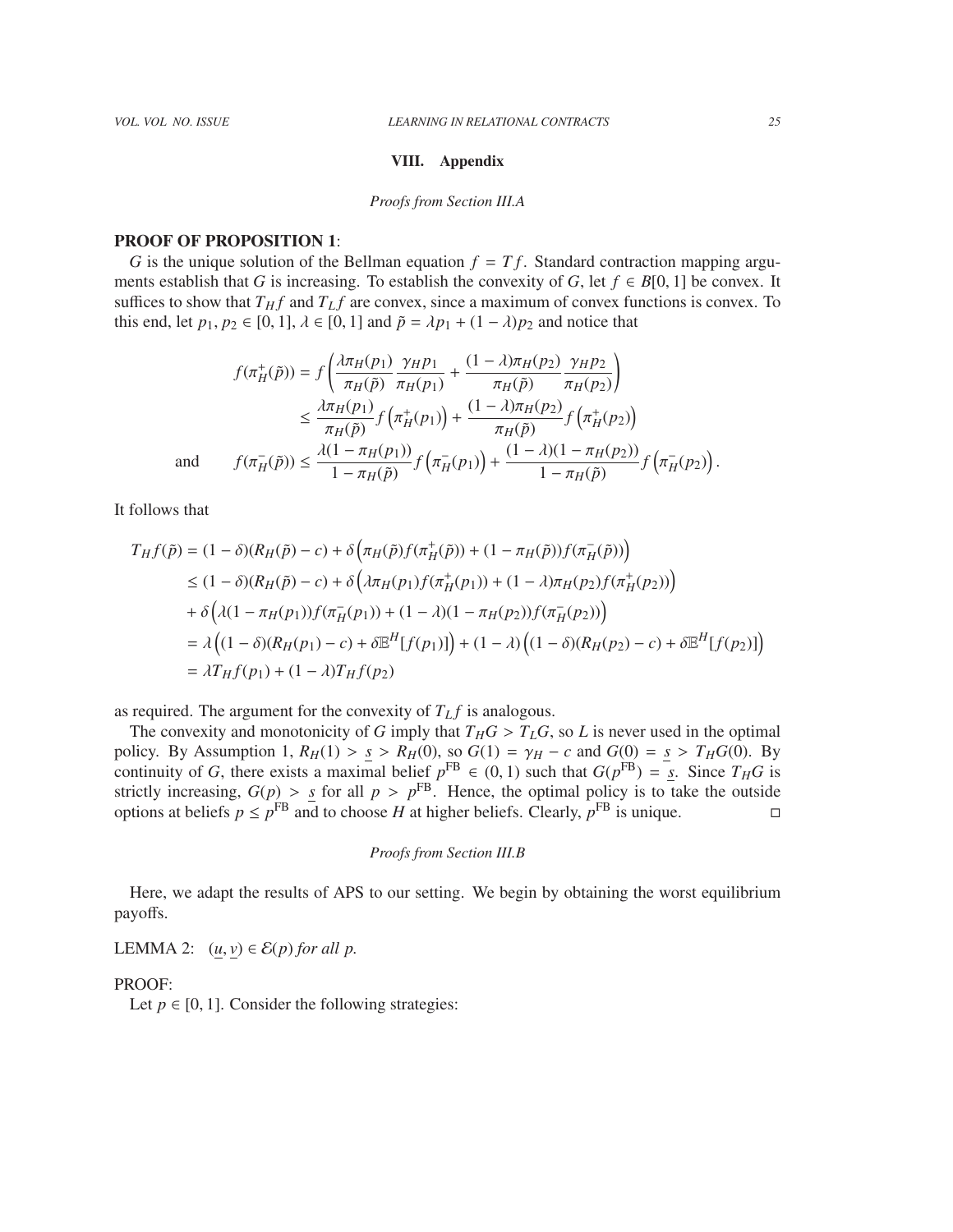- The firm never interacts with the worker.
- The worker accepts wage offer *w* if and only if  $w \ge u$  and always chooses *L*.

As the worker is never rewarded for choosing *H*, he chooses *L* whenever he accepts the wage offer. Since he expects to receive his outside option in the future he only accepts wage offers above *u*. Given that the worker chooses *L*, the firm does not get enough expected output to justify paying the worker <u>*u*</u> since  $R_L(p) \le R_L(1) < s$ . Hence, the strategies constitute a PBE with payoffs  $(u, v)$  at belief *p*. belief  $p$ .

Let  $C_0$  denote the set of bounded payoff correspondences  $W : [0, 1] \rightrightarrows \mathbb{R}^2$ . Let C denote the set compact-valued upper hemicontinuous correspondences  $W \in C_0$  such that  $(u, v) \in W(n)$  for all of compact-valued, upper hemicontinuous correspondences  $W \in C_0$  such that  $(u, v) \in W(p)$  for all *p*.

We say payoffs  $(u, v)$  are enforceable with respect to  $W \in C_0$  at belief  $p \in [0, 1]$  if they can be decomposed by an action profile in the initial period and continuation payoffs as described in the recursive formulation in Section III.B except that the continuation payoffs are drawn from *W* instead of E.

**DEFINITION** 2: Let  $\mathcal{B}W(p)$  be the convex hull of the set of payoffs  $(u, v)$  which are enforceable *with respect to*  $W \in C$  *at belief p.* 

It is straightforward to check that  $\mathcal{B}W \in \mathcal{C}$  whenever  $W \in \mathcal{C}$ .

DEFINITION 3: *A correspondence*  $W \in C_0$  *is self-generating if*  $W(p) \subseteq BW(p)$  *for all p.* 

PROPOSITION 7 (Self-generation): *If*  $W \in C_0$  *is self-generating, then*  $BW(p) \subseteq E(p)$  *for all p.* 

#### PROOF:

Let  $p \in [0, 1]$  and  $(u, v) \in BW(p)$ . If  $(u, v) = (u, v)$  then Lemma 2 implies  $(u, v) \in \mathcal{E}(p)$ . Otherwise,  $(u, v)$  is enforced by effort *e*, wage *w* and continuation payoffs  $(u^+, v^+) \in BW(\phi_e^+(p))$  and  $(u^- v^-) \in BW(A^-(p))$  since *W* is self-generating. Construct inductively equilibrium strategies as  $(u^-, v^-) \in BW(\phi_e^-(p))$  since *W* is self-generating. Construct inductively equilibrium strategies as follows: in the initial period, the firm offers wage w, the worker accents and exerts effort e. Continual follows: in the initial period, the firm offers wage *w*, the worker accepts and exerts effort *e*. Continuation strategies after any deviations follow the PBE in Lemma 2 with payoffs  $(u, v)$ . Continuation strategies on the equilibrium path are constructed by decomposing the continuation payoffs inductively in the same manner. An application of the one-shot deviation principle shows that the strategies form an equilibrium. Boundedness of *W* guarantees that the resulting equilibrium payoffs equal  $(u, v)$ , as required.

PROPOSITION 8 (Factorization):  $\mathcal{B}\mathcal{E}(p) = \mathcal{E}(p)$  *for all p.* 

#### PROOF:

Since equilibrium payoffs are bounded by the outside options and the production technology,  $\mathcal{E} \in C_0$ . Let  $p \in [0, 1]$ ,  $(u, v) \in \mathcal{E}(p)$ . By Proposition 7 it suffices to show that  $(u, v) \in \mathcal{B}\mathcal{E}(p)$ . If  $(u, v) = (u, v)$ , this is trivial. Otherwise, consider without loss of generality a PBE  $\sigma$  at belief p with payoffs  $(u, v)$  without public randomization in the initial period. The payoffs  $(u, v)$  are enforceable with respect to  $W$  at  $p$ , since they can be decomposed by the first-period effort and wage, and the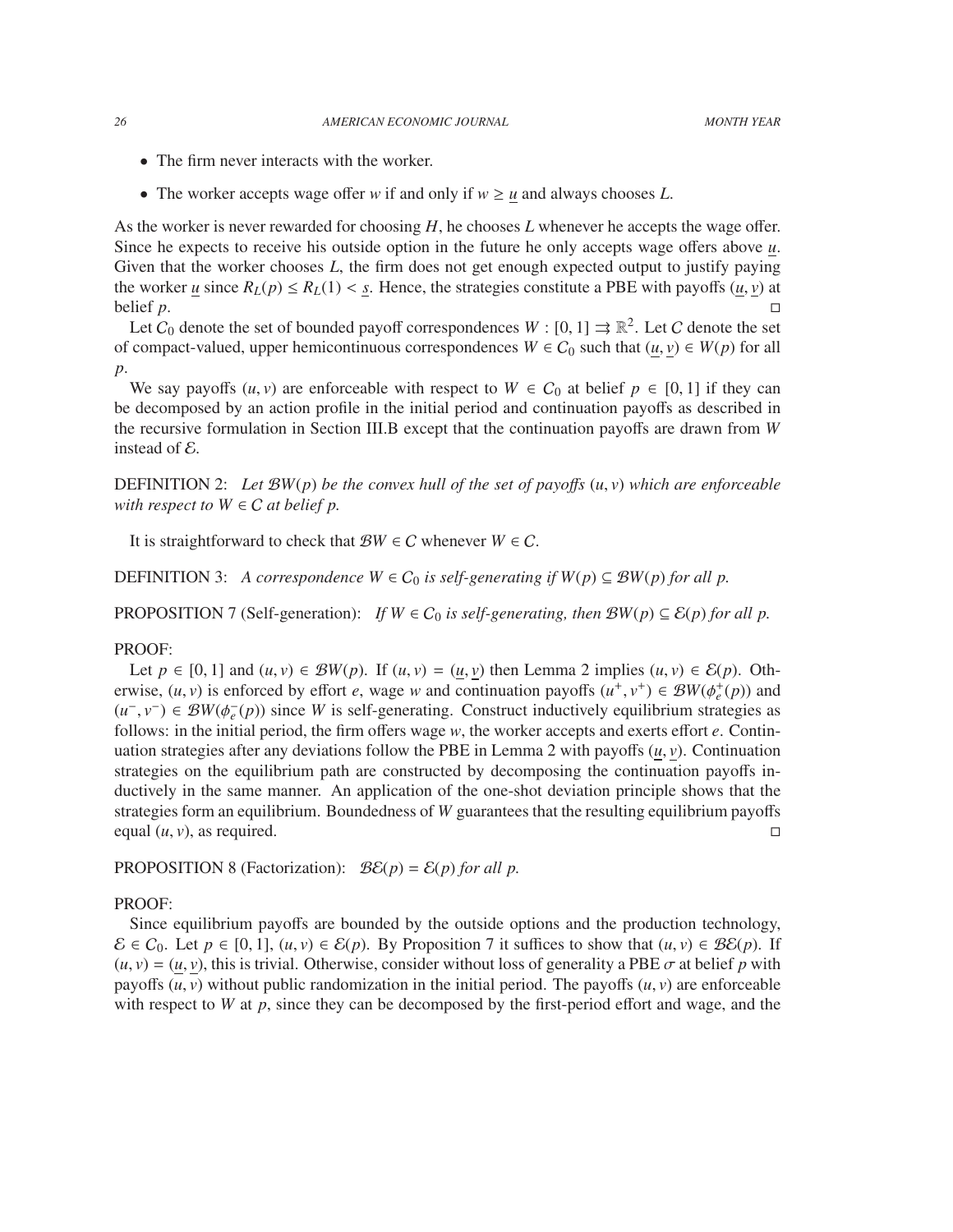on-path continuation payoffs following success and failure in  $\sigma$ . To see this, note that  $(u, v) \ge (u, v)$ since the players are free to exercise their outside options. Moreover, the incentive constraint for *H* given by (3) holds, since otherwise the agent can profitably deviate from  $\sigma$  in the first period by exerting *L* and taking his outside option in the next period. Hence,  $(u, v) \in \mathcal{B}\mathcal{E}(p)$ , as required.  $\Box$ 

PROPOSITION 9 (APS algorithm): *Let*  $W_0 \in C$  *satisfy*  $W_0(p) \supseteq B W_0(p)$  *and*  $W_0(p) \supseteq E(p)$  *for all p. Inductively define*  $W_n = \mathcal{B}W_{n-1}$  *for all n*  $\in \mathbb{N}$ *. Let*  $W^*(p) = \bigcap_{n \in \mathbb{N}} W_n(p)$  *for all p. Then*  $W^*(p) = \mathcal{E}(p)$  *for all p.* 

# PROOF:

Observe that B is monotonic: any correspondences  $U, U' \in C_0$  with  $U(p) \subseteq U'(p)$  for all gentless  $W$ ,  $U(p) \supset W(p)$  for all  $p$ ,  $p$  and consequently *p* satisfy  $BU(p) \subseteq BU'(p)$  for all *p*. Hence  $W_{n-1}(p) \supseteq W_n(p)$  for all *n*, *p* and consequently,  $W^*(p) \supseteq P_n(p)$ . To show the converse inclusion it suffices to show  $W^*$  is self-generating. To this end  $W^*(p) \supseteq \mathcal{E}(p)$ . To show the converse inclusion it suffices to show  $W^*$  is self-generating. To this end, let *p* ∈ [0, 1] and  $(u, v) \in W^*(p)$ . Then  $(u, v) \in BW_n(p)$  for all *n*. We want to show  $(u, v) \in BW^*(p)$ .<br>It is sufficient to consider  $(u, v) \neq (u, v)$ . Then, there exists an effort level e such that  $(u, v) \in BW(n)$ . It is sufficient to consider  $(u, v) \neq (u, v)$ . Then, there exists an effort level *e* such that  $(u, v) \in BW_n(p)$ for infinitely many *n*. Along this subsequence, let  $w_n$  denote the wage offered,  $(u_n^+, v_n^+)$  and  $(u_n^-, v_n^-)$ <br>be the continuation payoffs following success and failure respectively. Without loss of generality be the continuation payoffs following success and failure respectively. Without loss of generality these sequences converge to *w*,  $(u^+, v^+)$  and  $(u^-, v^-)$  respectively. Compactness of  $W_n(\phi_e^+(p))$  and  $W_n(\phi_e^+(p))$  and  $W_n(\phi_e^+(p))$  and monotonicity in *n* imply  $(u^+, v^+) \in W^*(\phi_e^+(p))$  and  $(u^-, v^-) \in W^*(\phi_e^-(p))$ . Hence *W<sub>n</sub>*( $\phi_e^{-}(p)$ ) and monotonicity in *n* imply (*u*<sup>+</sup>, *v*<sup>+</sup>) ∈ *W*<sup>∗</sup>( $\phi_e^{+}(p)$ ) and (*u*<sup>−</sup>, *v*<sup>−</sup>) ∈ *W*<sup>∗</sup>( $\phi_e^{-}(p)$ ). Hence,  $(\mu, \nu)$  is enforceable with respect to *W*<sup>\*</sup> at belief *n* through wage *w* and con (*u*, *v*) is enforceable with respect to  $W^*$  at belief *p* through wage *w* and continuation payoffs  $(u^+, v^+)$ <br>and  $(u^- v^-)$  that is  $(u, v) \in \mathcal{B}W^*(v)$ and  $(u^-, v^-)$ , that is  $(u, v) \in \mathcal{B}W^*$ (*p*).

COROLLARY 2: E *is compact-valued and upper hemicontinuous.*

#### PROOF:

This follows from the fact that each  $W_n$  in the statement of Proposition 9 is compact-valued and upper hemicontinuous.

# *Proofs from Section III.C*

It will be useful to operate on payoff correspondences that, like the equilibrium correspondence, are fully described by the maximum sum of payoffs that can be achieved at every belief.

DEFINITION 4: Let  $D$  be the set of all correspondences  $W \in C$  such that

$$
W(p) = \{(u, v) | (u, v) \ge (u, \underline{v}), u + v \le S^W(p) \} \quad \text{for all } p
$$

*for some*  $S^W$  :  $[0, 1] \rightarrow [s, \gamma_H - c]$ *.* 

LEMMA 3: *If*  $W \in \mathcal{D}$ *, then*  $\mathcal{B}W \in \mathcal{D}$ *.* 

PROOF:

Let

$$
S^{\mathcal{B}W}(p) = \max_{(u,v)\in \mathcal{B}W(p)} u + v \quad \text{for all } p.
$$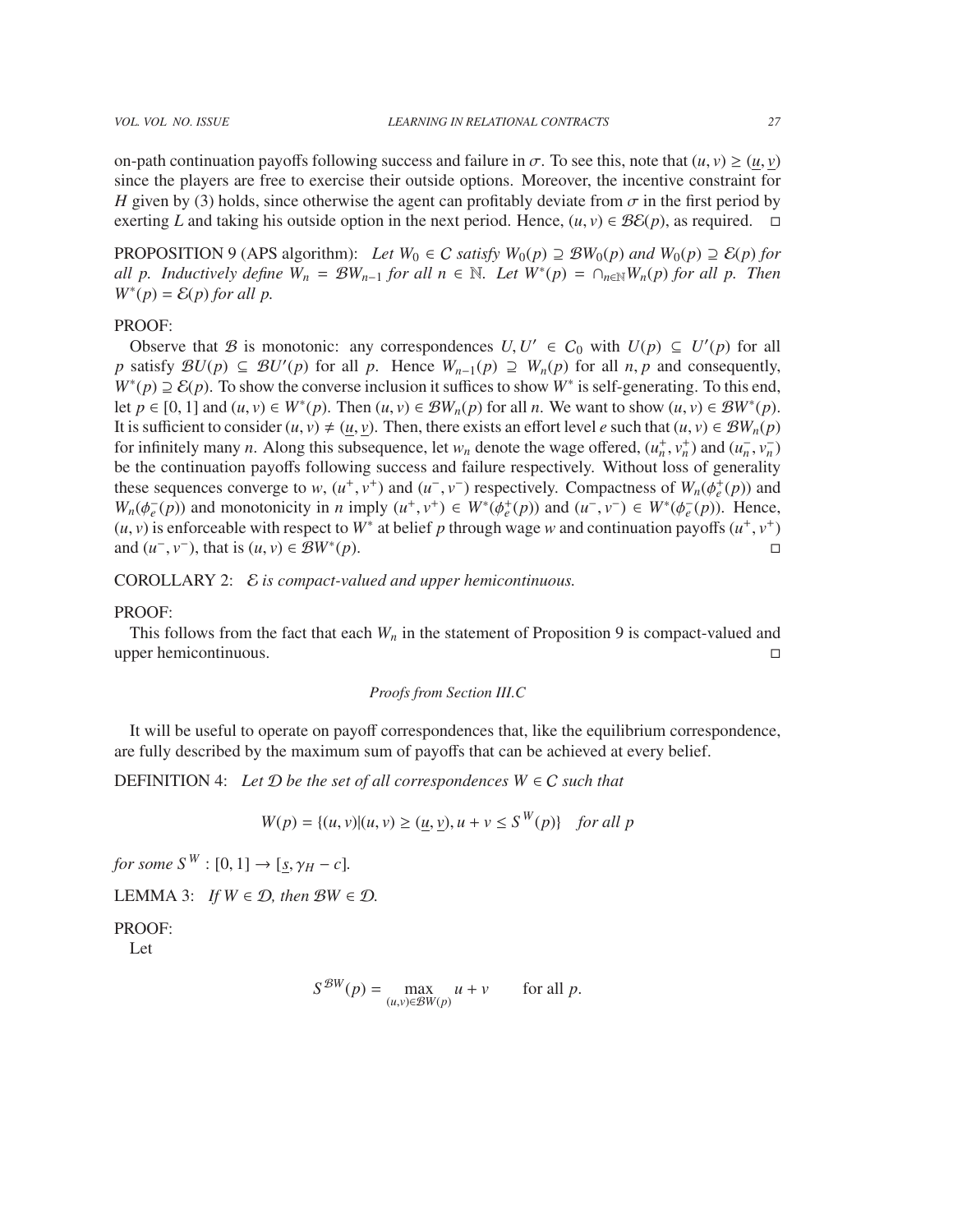Let  $p \in [0, 1]$ . Notice that  $S^{BW}(p) \geq \underline{s}$  by definition of the operator B. Moreover,  $R_H(1) - c$  is an upper bound on the sum of payoffs in a single period so  $S^{BW}(p) \in [s, R_H(1) - c]$ . It only remains to upper bound on the sum of payoffs in a single period so  $S^{BW}(p) \in [s, R_H(1) - c]$ . It only remains to show that if  $(\mu, y) > (\mu, y)$  and  $\mu + y = S^{BW}$  then  $(\mu, y) \in BW(n)$  (the rest follows from taking convex show that if  $(u, v) \ge (\underline{u}, \underline{v})$  and  $u+v = S^{\mathcal{B}W}$  then  $(u, v) \in \mathcal{B}W(p)$  (the rest follows from taking convex combinations of  $(u, v)$  and efficient payoffs in  $\mathcal{B}W(n)$ . The statement clearly holds if  $S^{\mathcal{B}W}(n) = s$ combinations of  $(\underline{u}, \underline{v})$  and efficient payoffs in  $\mathcal{B}W(p)$ ). The statement clearly holds if  $S^{\mathcal{B}W}(p) = S$ <br>so suppose  $S^{\mathcal{B}W}(p) > S$  and consider any such  $(u, v)$ . There exists a payoff  $(u', v') \in \mathcal{B}W(p)$  with so suppose  $S^{BW}(\overline{p}) > S$  and consider any such  $(u, v)$ . There exists a payoff  $(u', v') \in BW(p)$  with  $u' + v' = S^{BW}(p)$  which does not involve public randomization, since  $BW(p)$  is a compact convex  $u' + v' = S^{\mathcal{B}W}(p)$  which does not involve public randomization, since  $\mathcal{B}W(p)$  is a compact, convex subset of  $[\underline{u}, \infty) \times [\underline{v}, \infty)$ . The payoff  $(u, v)$  can be supported by the same effort and continuation payoffs as  $(u', v')$  through an adjustment of the wage. payoffs as  $(u', v')$  through an adjustment of the wage.

Lemma 4 states that in any optimal relational contract it is without loss of generality to give the worker the highest equilibrium continuation payoff. This can only improve the incentives for the worker to exert *H*, and the wage can be used to redistribute the surplus without violating incentives for the firm. The same result holds when *L* is enforced but is not needed.

LEMMA 4: *Let*  $W ∈ D$ ,  $p ∈ [0, 1]$ *. Consider a payoff*  $(u, v)$  *such that* 

$$
u + v = \max\{u' + v' | (u', v') \in \mathcal{B}W(p) \text{ is enforced by } H\}.
$$

*Then*  $(u, v)$  *can be enforced by effort H and continuation payoffs*  $\hat{u}^+ = S^W(\phi_H^+(p)) - \underline{v}$  *and*  $\hat{u}^- = S^W(\phi_H^-(p)) - \underline{v}$  *for the worker*  $S^W(\phi_H^-)$  $\frac{1}{H}(p)$ ) – *v for the worker.* 

# PROOF:

By definition,  $(u, v)$  is enforced by some wage w and continuation payoffs  $(u^i, v^i) \in W(\phi^i_H(p))$  for  $i \in \{+, -\}$ . Let  $\hat{v}^i = \underline{v}$  for all *i*. Since  $W \in \mathcal{D}$  we have  $(\hat{u}^i, \hat{v}^i) \in W(\phi^i_H(p))$  for all *i*. Consider  $i, v^i$ )  $\in W(\phi_H^i(p))$  for

$$
\hat{w} = w - \frac{\delta}{1 - \delta} [\pi_H(p)(v^+ - \underline{v}) + (1 - \pi_H(p))(v^- - \underline{v})].
$$

We want to show that  $(u, v)$  is also enforced by *H*, wage  $\hat{w}$  and continuation payoffs  $(\hat{u}^+, \hat{v}^+)$  and  $(\hat{u}^-, \hat{v}^-)$  following success and failure respectively  $(\hat{u}^-, \hat{v}^-)$  following success and failure respectively.

Efficiency of  $(u, v)$  implies that  $u^i + v^i = S(\phi^i_H(p))$  for all *i* so the promise keeping constraints adily hold. readily hold:

$$
v = (1 - \delta)[R_H(p) - \hat{w}] + \delta[\pi_H(p)\hat{v}^+ + (1 - \pi_H(p))\hat{v}^-]
$$
  

$$
u = (1 - \delta)[\hat{w} - c] + \delta[\pi_H(p)\hat{u}^+ + (1 - \pi_H(p))\hat{u}^-].
$$

It remains to check the incentive constraints. Clearly,  $(u, v) \ge (u, v)$  so we only need to check the incentive constraint for effort. For any *i* we have

$$
S^{W}(\phi_H^i(p)) = u^i + v^i = \hat{u}^i + \underline{v}
$$

so  $v^i \ge v$  implies  $\hat{u}^i \ge u^i$ . Since the incentive constraint holds in the original decomposition with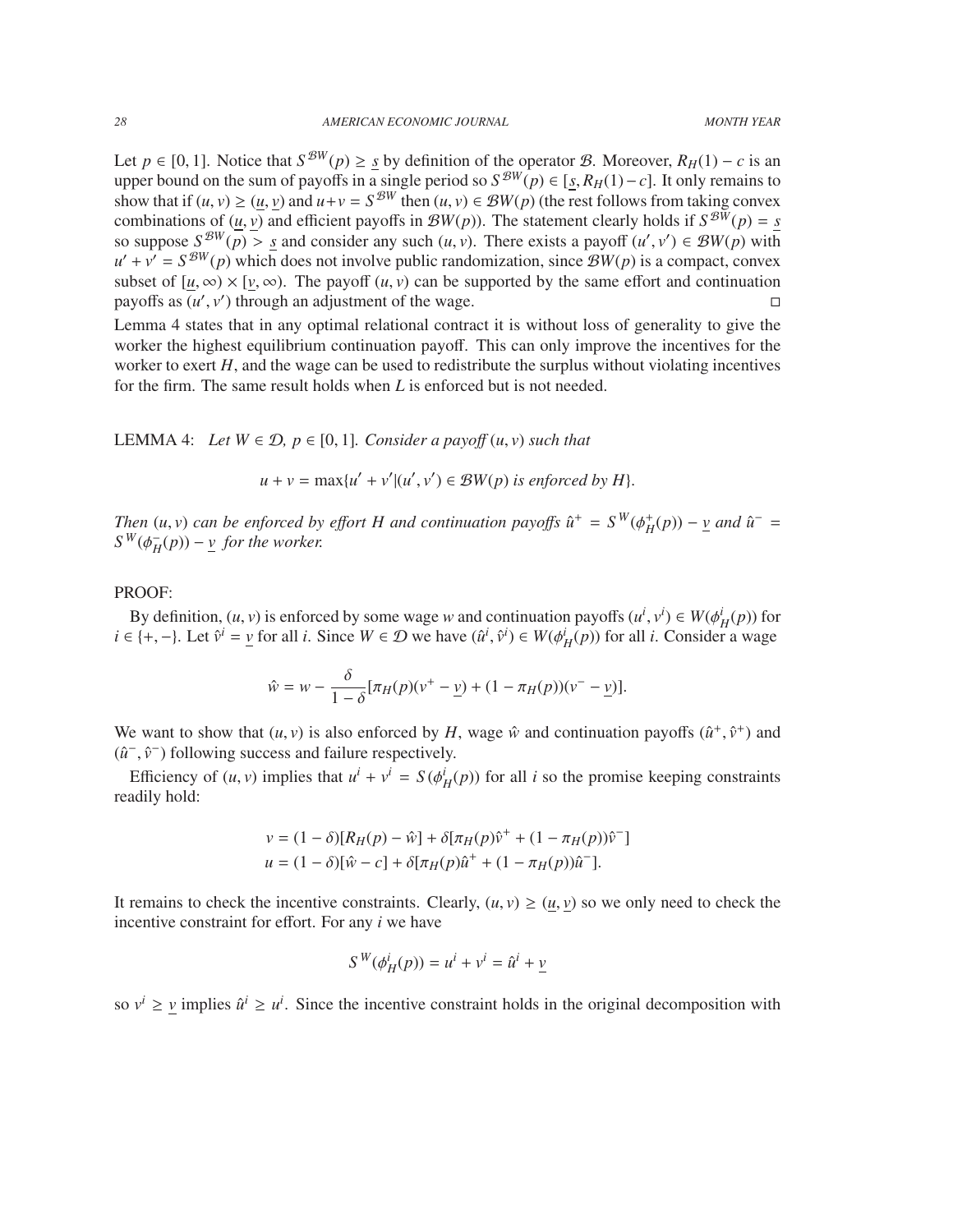continuation payoffs  $u^+$  and  $u^-$  we have

$$
\pi_H(p)\hat{u}^+ + (1 - \pi_H(p))\hat{u}^- - \underline{u}
$$
  

$$
\ge \pi_H(p)u^+ + (1 - \pi_H(p))u^- - \underline{u} \ge \frac{1 - \delta}{\delta}c
$$

which completes the proof.  $\Box$ 

The following result follows directly from Lemma 3 and Proposition 9.

# COROLLARY 3:  $\mathcal{E} \in \mathcal{D}$ .

Now we are ready to show the equivalence of operating on the frontier of the equilibrium set through the APS operator  $\mathcal B$  and operating on the maximum equilibrium surplus function through *T*∗.

LEMMA 5:  $S^{BW}(p) = T_{*}S^{W}(p)$  *for all p.* 

## PROOF:

It suffices to show that, for any belief *p*

- The maximum sum of payoffs in  $\mathcal{B}W(p)$  decomposed by *L*, if it exists, is equal to  $T_L S^W(p)$ . If no payoffs in  $\mathcal{B}W(p)$  are decomposed by *L* we have  $T_L S^W(p) < \underline{s}$ .
- The maximum sum of payoffs in  $\mathcal{B}W(p)$  decomposed by *H*, if it exists, equals  $T_H S^W(p)$  and the incentive constraint below holds.

(5) 
$$
\pi_H(p)S^W(\phi_H^+(p)) + (1 - \pi_H(p))S^W(\phi_H^-(p)) \ge \underline{s} + \frac{1 - \delta}{\delta}c
$$

If no payoffs in  $\mathcal{B}W(p)$  are decomposed by *H* we have either  $T_H S^W(p) < \underline{s}$  or the incentive constraint (5) does not hold constraint (5) does not hold.

Let  $p \in [0, 1]$ . The maximum sum of payoffs in  $\mathcal{B}W(p)$  decomposed by *e*, if it exists, is given by  $T_e S^W(p)$ ; the effort pins down the flow payoff as the wage transfer cancels out and maximality implies that the players share the maximum future surplus, as higher payoffs do not hurt incentives. Moreover, in the case of  $e = H$ , Lemma 4 states that this maximum sum of payoffs can be achieved by setting continuation payoffs  $u^i = S^W(\phi^i_H(p)) - \underline{u}$  for  $i \in \{+, -\}$ . Therefore, the incentive constraint

$$
\pi_H(p)u^+ + (1 - \pi_H(p))u^- \ge \underline{u} + \frac{1 - \delta}{\delta}c
$$

becomes equivalent to (5).

Hence, it remains to show that when  $T_eS^W(p) \geq \underline{s}$ , and, in the case of  $e = H$ , (5) holds, there exist payoffs in B*W*(*p*) decomposed by effort *e*. This can be achieved by setting continuation payoffs  $v^i = v$  and  $u^i = S(\phi_e^i(p)) - v$  for all *i* and adjusting the wage to ensure that each player receives at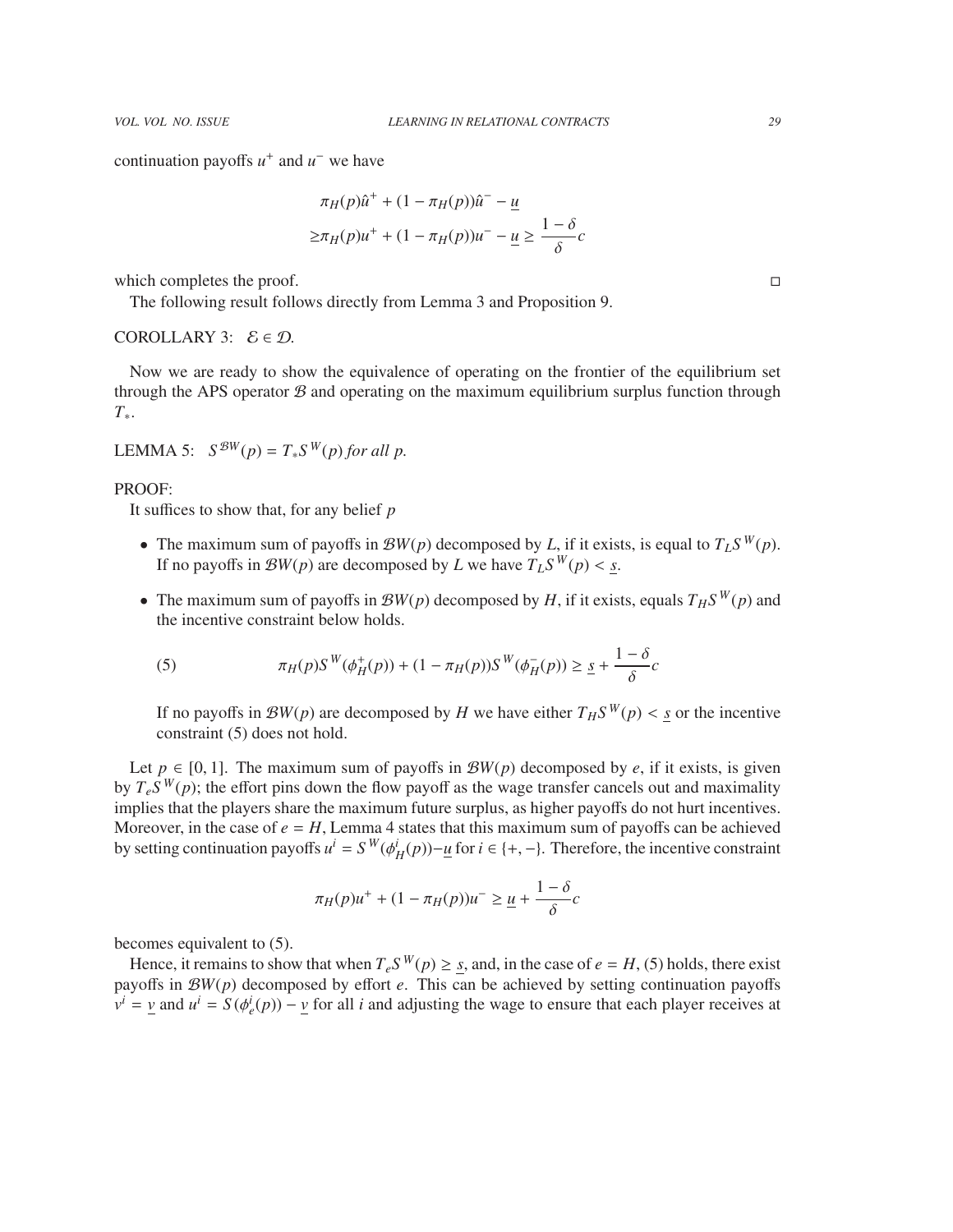least his outside option. In the case of  $e = H$ , this composition of continuation payoffs implies that  $(5)$  is equivalent to the incentive constraint for effort. This completes the proof.

Now we have all the ingredients to the proof of Lemma 1.

# PROOF OF LEMMA 1:

Since  $\mathcal{E} \in \mathcal{D}$  and  $S \equiv S^{\mathcal{E}}$ , Lemma 5 and Proposition 8 imply  $S(p) = T_*S(p)$  for all p. Thus, S is a fixed point of *T*∗.

Let  $f : [0, 1] \to \mathbb{R}$  be a bounded function satisfying  $f \geq S$  and  $f \geq T_* f$  and  $W_0(p) = \{(u, v) \geq$  $(u, v)|u + v \le f(p)$  for all p. Hence,  $W_0 \in \mathcal{D}$ . Lemma 5 and  $f \ge T_* f$  imply  $W_0(p) \supseteq \mathcal{B}W_0(p)$ , whereas  $f \geq S$  implies that  $W_0(p) \supseteq \mathcal{E}(p)$  for all p. Thus,  $W_0$  satisfies the conditions in Proposition 9. In the notation of Proposition 9, we have  $W_n \in \mathcal{D}$  for all *n* by an inductive application of Lemma 3. Thus,  $S^{W_n}(p) = T_*^n S^{W_0}(p)$  for all *n* and *p* by Lemma 5. Since  $\mathcal{E} \in \mathcal{D}$  and *W<sub>n</sub>*(*p*) converges to  $\mathcal{E}(p)$  for all *p*, we have that  $\lim_{n\to\infty} S^{W_n}(p) = S(p)$  for every *p*. Moreover,  $W_n(p) \supseteq W_{n+1}(p)$  implies  $T_*^n f \geq T_*^{n+1} f$ .

Finally, we can take  $f = G$  since the equilibrium cannot improve upon the efficient outcome  $(G \ge S)$  and  $G = \max\{T_H G, T_L G, s\} \ge T_* G$ .

*Proofs from Section IV.A*

# PROOF OF PROPOSITION 2:

Rearranging

$$
G(p^{FB}) = \underline{s} = (1 - \delta)(R_H(p^{FB}) - c) + \delta \mathbb{E}^H[G(p^{FB})]
$$

we obtain

(6) 
$$
(1 - \delta)c = (1 - \delta)(R_H(p^{FB}) - \underline{s}) + \delta(\mathbb{E}^H[G(p^{FB})] - \underline{s}).
$$

Consider the application of  $T_*$  to *G*. If  $R_H(p^{FB}) \leq \underline{s}$ , (6) implies

$$
\delta(\mathbb{E}^H[G(p^{\text{FB}})] - \underline{s}) \ge (1 - \delta)c
$$

so the incentive constraint in the definition of  $T_*$  is satisfied at all beliefs  $p \ge p^{\text{FB}}$ . Hence,  $T_*G(p)$  =  $\max\{T_HG(p), T_LG(p), \underline{s}\} = G(p)$  for all  $p \ge p^{FB}$ . Moreover,  $\underline{s} \le T_*G(p) \le G(p) = \underline{s}$  for all  $p \le p^{FB}$ . Hence  $T G - G$ . The algorithmic part of Lemma 1 implies  $S - G$  so relational contracts  $p \le p^{\text{FB}}$ . Hence,  $T_*G = G$ . The algorithmic part of Lemma 1 implies  $S = G$  so relational contracts are not inefficient.

If, instead,  $\pi_H(p^{\text{FB}}) > \underline{s}$ , (6) implies

$$
\delta(\mathbb{E}^H[G(p^{\text{FB}})] - \underline{s}) < (1 - \delta)c.
$$

By continuity of *G* and the belief updates  $\phi_H^+$  and  $\phi_L^+$ , the above strict inequality holds for some  $n > n^{FB}$ , at which the incentive constraint for *H* is not satisfied. Then *T*  $G(n) = \max\{T, G(n)\}$  at  $p > p^{\text{FB}}$ , at which the incentive constraint for *H* is not satisfied. Then  $T_*G(p) = \max\{T_LG(p), s\}$ .<br>Since  $G(p) = T_{\text{tr}}G(p) \ge T_{\text{tr}}G(p)$ , Lemma 1 implies  $S(p) \le G(p)$ . Hence relational contracts are Since  $G(p) = T_H G(p) > T_L G(p)$ , Lemma 1 implies  $S(p) < G(p)$ . Hence, relational contracts are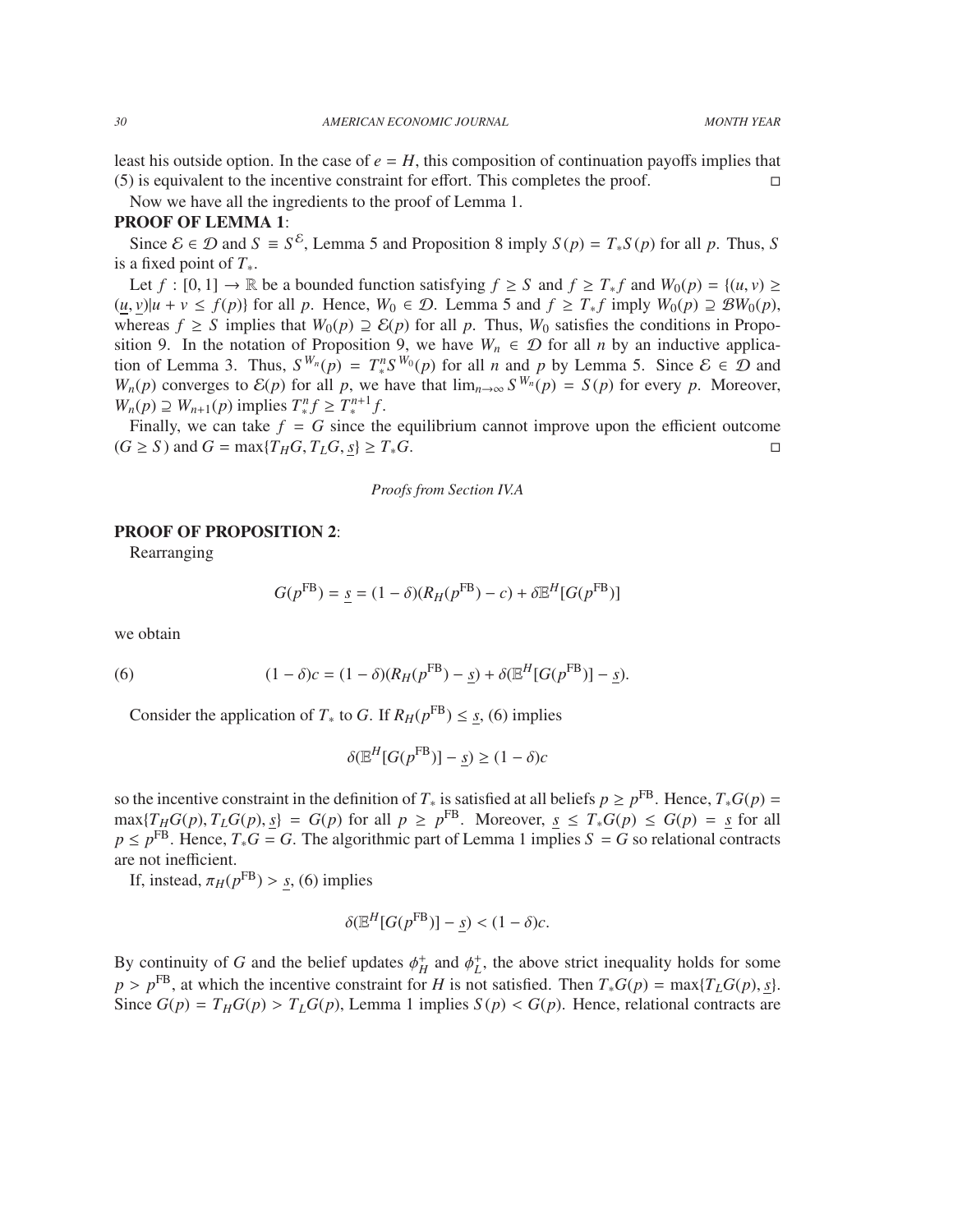inefficient.

#### *Proofs from Section IV.B*

To prove Proposition 3 we first establish some properties of *S* similar to, but weaker than, the properties of *G* in Proposition 1.

LEMMA 6: *S* is increasing and upper semicontinuous with  $S(0) = s$  and  $S(1) = R$ <sup>H</sup>H $(H) − c$ . There *exists a unique belief*  $p^* \in (0, 1]$  *such that*  $S(p) = \underline{s}$  *for*  $p < p^*$  *and*  $\overline{S}(p) > \underline{s}$  *for*  $p > p^*$ *.* 

#### PROOF:

The upper semicontinuity of S follows directly from the upper hemicontinuity of  $\mathcal E$  established in Corollary 2. We now turn to establishing that *S* is increasing. Since *G* is increasing, Lemma 1 implies it is sufficient to show that *T*<sup>∗</sup> maps increasing functions to increasing functions. Let *f* be one such function. Notice that the incentive constraint for *H* in the definition of  $T_* f$  can be rewritten as  $h(p) \ge A$  where A is a constant and h is increasing and usc. Moreover, other things equal,  $T_* f$  is larger if the incentive constraint is satisfied. Hence, it is sufficient to show  $T_H f$  and *T<sup>L</sup> f* are increasing and usc. This follows directly from the fact that *f* has the same properties.

The algorithmic part of Lemma 1 also implies that the values of *S* at 0 and 1 can be found by showing that  $T_*G(0) = s$  and  $T_*G(1) = R_H(1) - c$ . The former follows from  $s \leq T_*G(0) \leq T G(0) =$  $G(0) = s$ , while the latter is a consequence of Assumption 3.

Since  $R_H(1) - c > s$ , the monotonicity of *S* implies there exists a maximal belief  $p^*$  such that  $n > s$  if  $n < p^*$  and  $S(n) = \max\{TxS(n), TxS(n)\}$  if  $n > p^*$ . That  $p^*$  is unique follows from  $S(p) = \underline{s}$  if  $p < p^*$  and  $S(p) = \max\{T_H S(p), T_L S(p)\}\$  if  $p \ge p^*$ . That  $p^*$  is unique follows from the strict monotonicity of  $T_T S$ ,  $T_T S$  and  $h$ the strict monotonicity of  $T_H S$ ,  $T_L S$  and *h*.

Next, we establish that the three-region structure in Proposition 3 is obtained if the surplus function exhibits a monotone policy.

LEMMA 7: *If S exhibits a monotone policy there exist beliefs p*, *p such that* ¯

$$
S(p) = \begin{cases} \frac{s}{T_L S(p)} & \text{if } p < p \\ T_L S(p) & \text{if } p \le p < \bar{p} \\ T_H S(p) & \text{if } p \ge \bar{p} \end{cases}
$$

#### PROOF:

By Lemma 6 there is a threshold belief  $p^*$  such that the players take their outside options at beliefs  $p < p^*$  and interact if  $p \ge p^*$ . The monotonicity of S implies that if the incentive constraint is satisfied at some belief it is satisfied for all higher beliefs. Let  $p^{\text{IC}}$  be the minimum belief at which \* and interact if  $p \geq p^*$ . The monotonicity of *S* implies that if the incentive constraint the incentive constraint for *H* is satisfied. Note that such a belief exists due to  $S(1) = R_H(1) - c$ and the infimum is attained due to the upper semicontinuity of *S*. Hence,  $T_* f(p) = T_H f(p)$  iff  $p \ge \max\{p^*, p^{\text{IC}}\}$ . Putting  $p = p^*$  and  $\bar{p} = \max\{p^*, p^{\text{IC}}\}$  completes the proof.  $\Box$ 

The final piece of the proof of Proposition 3 is the following lemma which ensures that the monotone policy property is preserved under *T*∗.

 $\Box$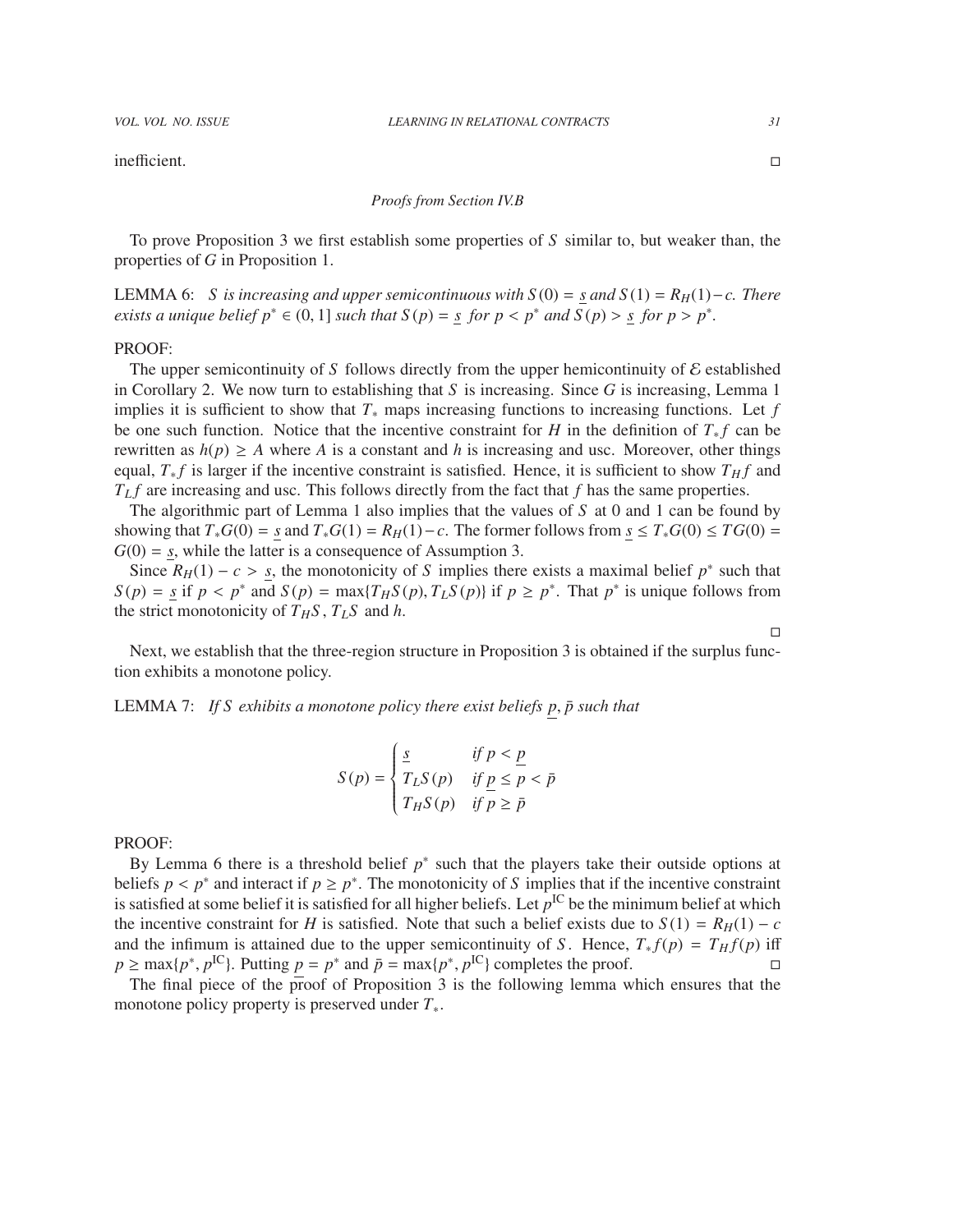LEMMA 8: Let f be an increasing function that exhibits a monotone policy. Then T<sub>∗</sub>f is increas*ing and exhibits a monotone policy.*

# PROOF:

The proof of Lemma 6 showed that  $T_* f$  is increasing when f is increasing. Hence, there exists a maximal belief *p*<sup>\*</sup> such that  $T_* f(p) = \frac{s}{p} \forall p < p^*$ . It remains to show that  $T_* f$  exhibits a monotone policy. Let  $p \in [0, 1]$ . We will show that  $T_{*}(T, f)(p) \geq T_{*}(T, f)(p)$ . We examine two cases policy. Let  $p \in [0, 1]$ . We will show that  $T_H(T_* f)(p) > T_L(T_* f)(p)$ . We examine two cases depending on where the posterior beliefs lie relative to the cutoff *p* ∗ .

Firstly, if  $p^* > \phi_L^-(p)$ , we have  $T_* f(\phi_L^-)$  $L<sup>L</sup>(p)$ ) = <u>s</u>. Also,  $\phi<sup>L</sup>$  $\bar{L} \geq \phi_H^ \bar{H}$  implies that  $T_* f(\phi_H^-)$  $_{H}^{-}(p)$ ) = <u>*s*</u> since  $T_* f$  is increasing. Hence,

$$
T_H(T_*f)(p) - T_L(T_*f)(p)
$$
  
\n
$$
\geq (1 - \delta)(R_H(p) - c) + \delta[\pi_H(p)T_*f(\phi_H^+(p)) + (1 - \pi_H(p))g]
$$
  
\n
$$
- (1 - \delta)R_L(p) - \delta[\pi_L(p)T_*f(\phi_L^+(p)) + (1 - \pi_L(p))g]
$$
  
\n
$$
\geq (1 - \delta)(R_H(p) - c - R_L(p)) > 0.
$$

where the second inequality follows from  $R_H(p) > R_L(p)$  and  $T_* f(\phi_H^+(p)) \geq T_* f(\phi_L^+(p)) \geq \underline{s}$ .<br>Secondly suppose  $p^* \leq \phi_-(p)$ . Then  $T_* f(g') \in \{T_*, f(g')\}$  for any  $g' \in \{g_+(p) \}$ 

Secondly, suppose  $p^* \leq \phi_L^-$ <br>
pich implies  $T_f(q') \leq T$  $L(P)$ . Then  $T_* f(q') \in \{T_H f(q'), T_L f(q'')\}$  for any  $q' \in \{\phi_L^+(p), \phi_L^-(p)\}$ <br> $L_{H} f(q')$  since *f* exhibits a monotone policy. Thus  $T_*(T, f)(p) \leq$ which implies  $T_* f(q') \leq T_H f(q')$  since f exhibits a monotone policy. Thus,  $T_L(T_* f)(p) \leq$  $T_L(T_H f)(p)$  and it follows that

$$
T_H(T_*f)(p) - T_L(T_*f)(p)
$$
  
\n
$$
\geq T_H(T_Lf)(p) - T_L(T_Hf)(p)
$$
  
\n
$$
= (1 - \delta)(R_H(p) - c) + \delta(1 - \delta)(\mathbb{E}^H[R_L(p)]) + \delta^2 \mathbb{E}^{H,L}[f(p)]
$$
  
\n
$$
-((1 - \delta)(R_L(p)) + \delta(1 - \delta)(\mathbb{E}^L[R_H(p) - c]) + \delta^2 \mathbb{E}^{L,H}[f(p)])
$$
  
\n
$$
= (1 - \delta)(R_H(p) - c) + \delta(1 - \delta)(R_H(p) - c)
$$
  
\n
$$
= (1 - \delta)^2 (R_H(p) - c - R_L(p)) > 0
$$

where

$$
\mathbb{E}^{e_1,e_2}[f(p)] = \pi_{e_1}(p)\mathbb{E}^{e_2}[f(\pi_{e_1}^+(p))] + (1 - \pi_{e_1}(p))\mathbb{E}^{e_2}[f(\pi_{e_1}^-(p))]
$$

for any  $e_1, e_2 \in \{H, L\}$ . This completes the proof.

#### PROOF OF PROPOSITION 3:

We know from Lemma 1 that  $S = \lim_{n \to \infty} G_n$  where  $G_n = T_*^n G$ . Since G is increasing and exhibits a monotone policy (Proposition 1), Lemma 8 implies that *G<sup>n</sup>* exhibits a monotone policy for all *n*. Taking limits yields  $T_HS(p) \geq T_LS(p)$  for all *p*, so *S* exhibits a monotone policy. Lemma 7 completes the proof. PROOF OF PROPOSITION 4: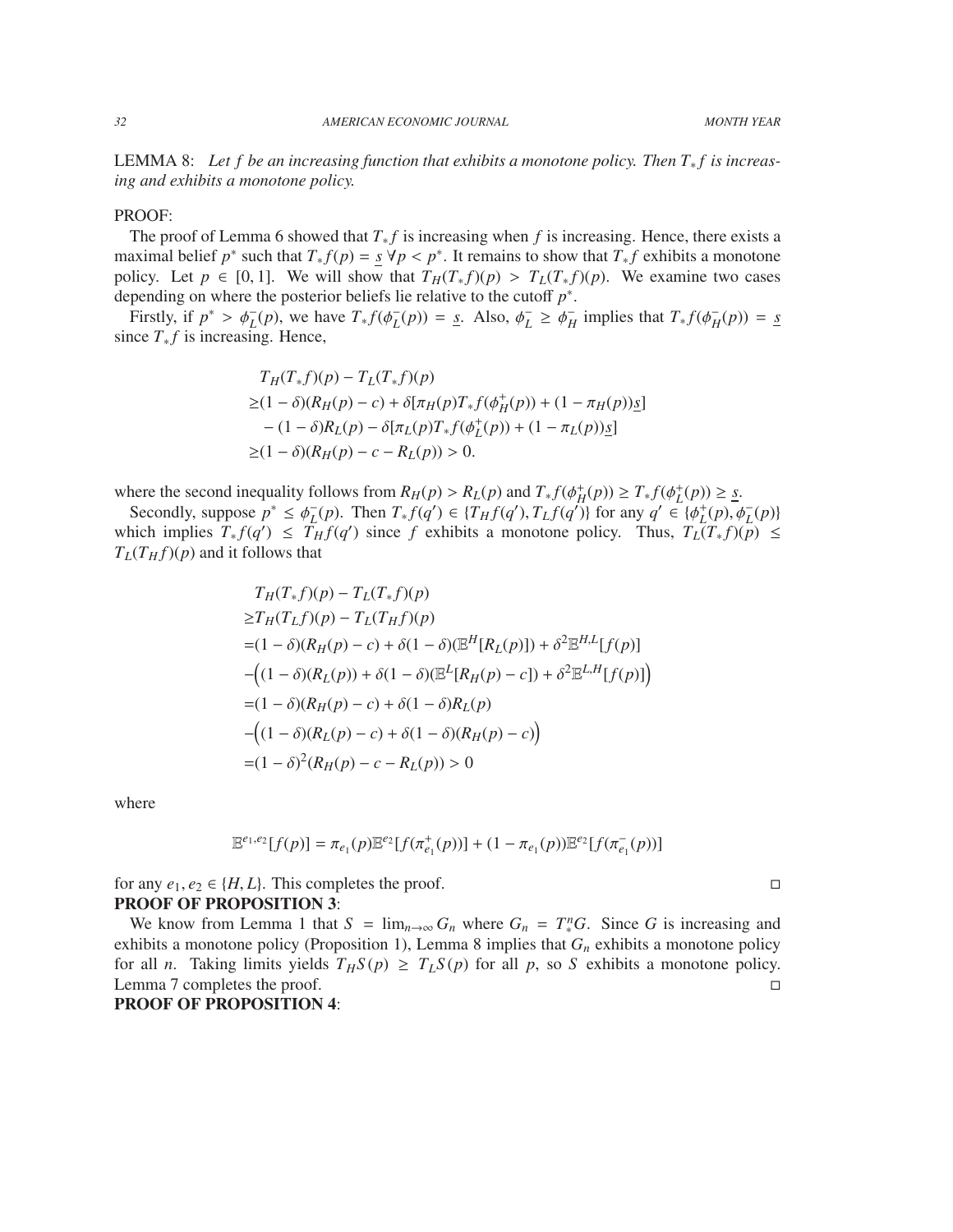Suppose, for the sake of contradiction, that  $p = \bar{p}$ . Consider some belief  $p = \bar{p} - \varepsilon$  for some small  $\varepsilon > 0$ . It suffices to show that *L* generates more surplus than the outside options.

We know that  $S(\phi_L^+(p)) \ge S(\bar{p})$  whenever  $\varepsilon$  is small enough. So the joint surplus from *L* at belief is at least *p* is at least

$$
(1 - \delta)R_L(p) + \delta \Big[ \pi_L(p)S(\bar{p}) + (1 - \pi_L(p))\underline{s} \Big]
$$
  
\n
$$
\geq (1 - \delta)R_L(p) + \delta \Big[ \pi_L(p)\Big((1 - \delta)R_H(\bar{p}) + \delta \underline{s}\Big) + (1 - \pi_L(p))\underline{s} \Big]
$$
  
\n
$$
= (1 - \delta)R_L(p) + \delta \Big[ \pi_L(p)(1 - \delta) \Big(R_H(\bar{p}) - \underline{s}\Big) + \underline{s} \Big]
$$
  
\n
$$
= \underline{s} + (1 - \delta) \Big[R_L(p) - \underline{s} + \delta \pi_L(p)(R_H(\bar{p}) - \underline{s})\Big]
$$

This exceeds *s* whenever

$$
R_L(0) - \underline{s} + \delta \pi_L(0)(R_H(0) - \underline{s}) \ge 0
$$

as required.  $\Box$ 

#### *Proofs from Section V*

# PROOF OF THEOREM 1:

Any limit in this proof is taken as  $k \to \infty$ .

We begin with some preliminaries regarding the efficient solution, which are a direct consequence of Proposition 1. For any *k*, define  $G_k^+(p) := G_k(\phi_{H,k}^+(p))$  and  $G_k^-$ <br>have that  $p > n^{FB}$  if and only if  $K_{k}(p) := G_{k}(\phi_{H}^{-})$  $_{H,k}^{-}(p)$ ). We have that  $p \ge p_k^{\text{FB}}$  if and only if

$$
(1 - \delta_k)(R_H(p) - c) + \delta_k \left[ \pi_H^k(p) G_k^+(p) + (1 - \pi_H^k(p)) \underline{s} \right] \ge \underline{s}
$$

which can be rearranged as

(7) 
$$
\frac{\delta_k \pi_H^k(p)}{(1 - \delta_k)} (G_k^+(p) - \underline{s}) \geq \underline{s} - (R_H(p) - c)
$$

and (7) holds at equality if  $p = p_k^{\text{FB}}$ . Since  $G_k$  is increasing, convex and  $G_k(p) \ge R_H(p) - c$ , each subgradient of  $G_k$  at any  $p$  is bounded above by  $R_H(1) - R_H(0)$ . Hence, the family  $(G_k)$  is equicontinuous and, by the Arzela-Ascoli theorem, it has a subsequence which converges uniformly. In what follows, we will assume that this is the original subsequence and use *G* to denote the limiting function.<sup>23</sup> In addition, notice that  $R_H(1) - c > s$  and  $G_k(p) \ge R_H(p) - c$  for all p, k imply that  $p_*^{\text{FB}}$  < 1 and  $G(p)$  > <u>s</u> for some  $p < 1$ .

<sup>&</sup>lt;sup>23</sup>This is without loss of generality, since the only properties of the sequence we will need are  $p_k^{\text{FB}} \to p_*^{\text{FB}}$  and  $\bar{p}_k \to \bar{p}_*$ , which hold at any subsequence.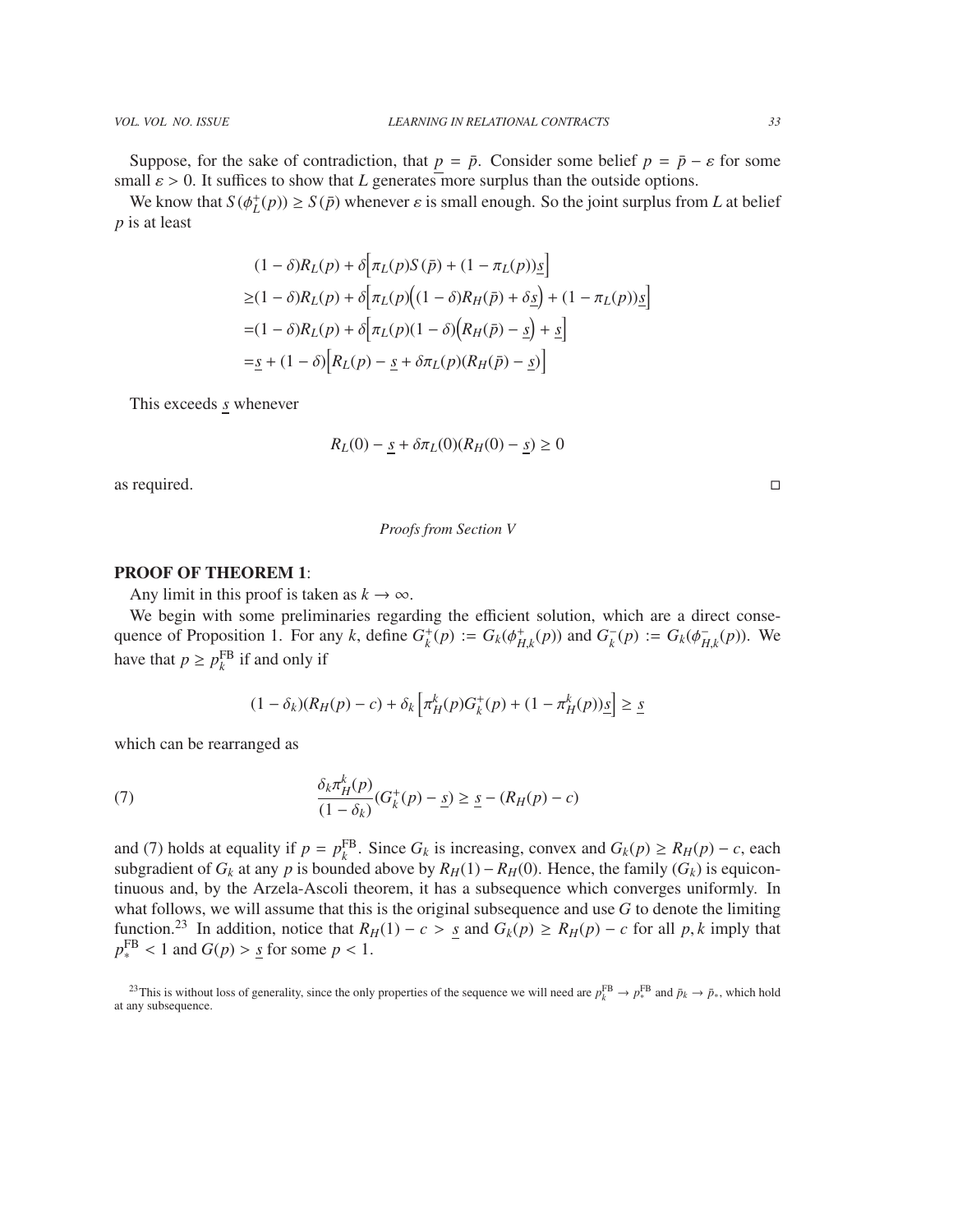In the optimal relational contract, the following incentive constraint holds:

$$
\delta_k(\pi_H^k(\bar{p}_k)(S_k^+(\bar{p}_k)-\underline{s}) + (1-\pi_H^k(\bar{p}_k))(S_k^-(\bar{p}_k)-\underline{s}) \ge (1-\delta_k)c
$$

where  $S_k^+(p) := S_k(\phi_{H,k}^+(p))$  and  $S_k^$  $k^-(p) := S_k(\phi_H^-)$  $H_{H,k}(p)$ ). A sufficient condition is

(8) 
$$
\delta_k \pi_H^k(\bar{p}_k) \Big( S_k^+(\bar{p}_k) - \underline{s} \Big) \geq (1 - \delta_k) c.
$$

Lemma 6 and Helly's selection theorem imply that  $(S_k)$  has a subsequence which converges pointwise to some function *S* . Without loss of generality, we take the subsequence to be the original sequence.

We continue by describing the relationship between both parts of Assumption 4 and  $\lim_{t \to \delta_t} \frac{\text{Var}_H^k(p)}{1 - \delta_t}$  $\frac{\mathbf{a} \cdot H(\mathbf{p})}{1-\delta_k}$ . The variance of the posterior at prior *p* can be expressed as

$$
\text{Var}_{H}^{k}(p) = (p(1-p))^{2} \frac{(\gamma_{H}^{k} - \beta_{H}^{k})^{2}}{\pi_{H}^{k}(p)(1 - \pi_{H}^{k}(p))}.
$$

where

(9) 
$$
\frac{\gamma_H^k - \beta_H^k}{\pi_H^k(p)} = \frac{1}{p + \frac{1}{\frac{\gamma_H^k}{\beta_H^k - 1}}} \quad \text{and} \quad \frac{\gamma_H^k - \beta_H^k}{1 - \pi_H^k(p)} = \frac{1}{\frac{1}{1 - \frac{1 - \gamma_H^k}{1 - \beta_H^k}} - p}.
$$

Suppose both parts of Assumption 4 hold. Then the limits of  $\frac{\gamma_H^k - \beta_H^k}{\pi_H^k(p)}$  and  $\frac{\gamma_H^k - \beta_H^k}{1 - \pi_H^k(p)}$  are finite for all interior *p*. Hence  $\lim_{n \to \infty} \frac{\text{Var}_{H}^{k}(p)}{1 - \delta_{k}} = \infty$ . In addition, Bayesian updating neces  $\frac{dH(\mu)}{1-\delta k}$  = ∞. In addition, Bayesian updating necessitates that 0 <  $\liminf \pi_H^k(p) \leq \limsup \pi_H^k(p) < 1$  for all *p*.

Suppose Assumption 4(a), holds, but Assumption 4(b) does not. Then (9) implies that  $\frac{\gamma_H^k - \beta_H^k}{\pi_H^k(p)}$ converges to a finite limit for all interior *p*. Moreover, Bayes rule implies  $\pi_H^k(p) \to 0$  for all interior *p*, which implies  $\beta_H^k \to 0$ . Hence,  $\lim \frac{\text{Var}_H^k(p)}{1-\delta_k}$  $\frac{dH(P)}{1-\delta_k}$  is finite for all interior *p* iff the limit of

(10) 
$$
\frac{\gamma_H^k - \beta_H^k}{1 - \delta_k} = \frac{\gamma_H^k}{1 - \delta_k} \left( 1 - \frac{\beta_H^k}{\gamma_H^k} \right) = \frac{1 - \beta_H^k}{1 - \delta_k} \left( 1 - \frac{1 - \gamma_H^k}{1 - \beta_H^k} \right)
$$

is finite. Let  $\pi^* = \lim_{\substack{\to \infty \\ 1-\delta_k}} \frac{\gamma_H^k}{\Gamma(k)}$ . Hence,  $\lim \frac{\text{Var}_{H}^{k}(p)}{1-\delta_{k}}$  $\frac{\partial a_H^k(p)}{1-\delta_k}$  is finite for all interior *p* iff  $\pi^*$  is finite iff lim  $\frac{\pi_H^k(p)}{1-\delta_k}$  $\frac{\mu(\mathbf{P})}{1-\delta_k}$  is finite for all *p*.

If Assumption 4(b) holds but Assumption 4(a) does not hold, (9) implies that  $\frac{\gamma_H^k - \beta_H^k}{1 - \pi_H^k(p)}$  converges to a finite limit for all interior *p*. Bayes rule implies  $\pi_H^k(p) \to 1$  for all *p* and  $\beta_H^k \to 1$ . Hence,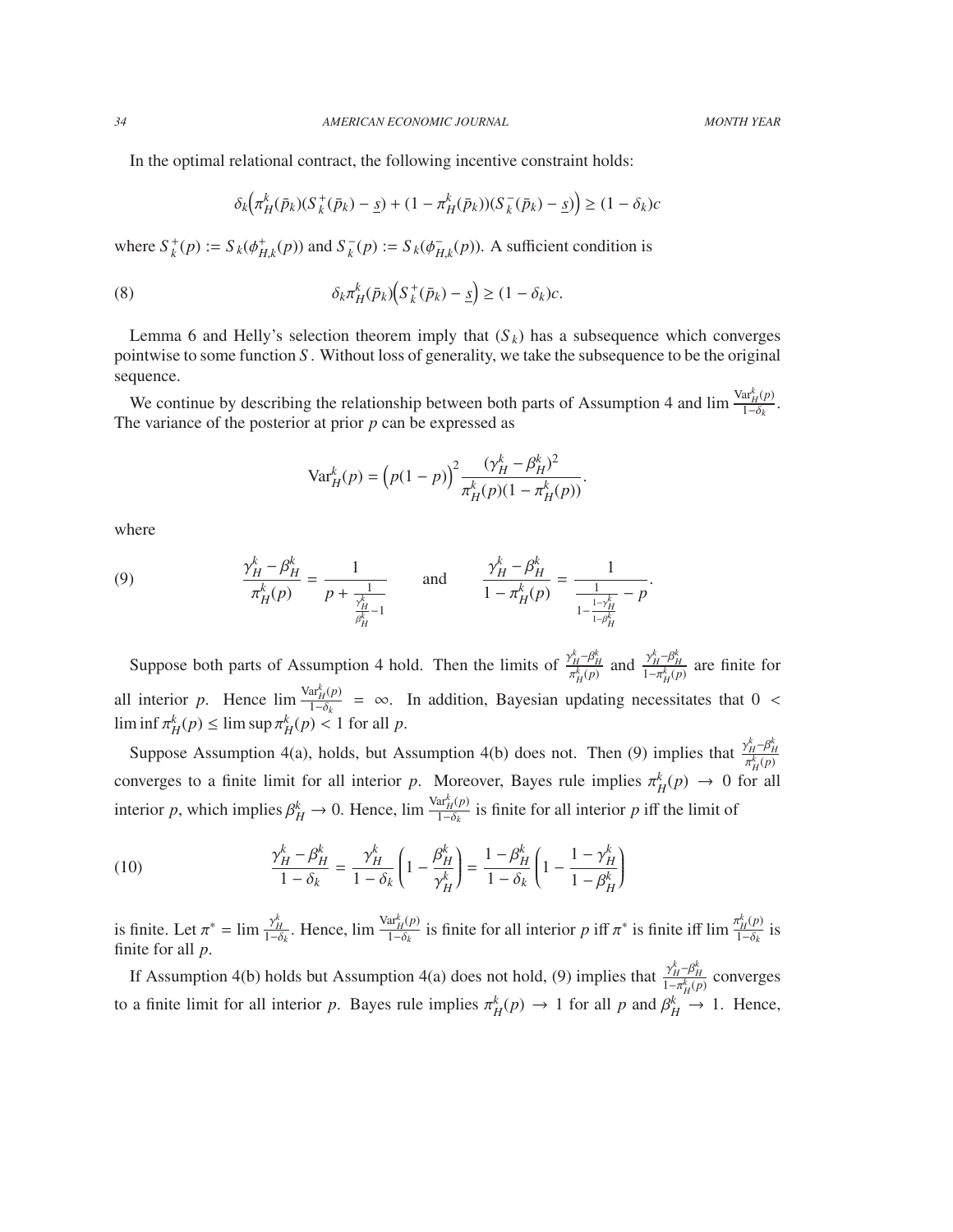$\lim \frac{\text{Var}_k(p)}{1-\delta_k}$  $\frac{\gamma_{\text{dr}_k}(p)}{1-\delta_k}$  is finite iff  $\lim_{t \to \delta_k} \frac{\gamma_H^k - \beta_H^k}{1-\delta_k}$ is finite iff  $\lim_{t \to \delta_k} \frac{1-\beta_H^k}{1-\delta_k}$  is finite (see (10)).

We proceed to give separate proofs for the cases when parts (a) and (b) of Assumption 4 hold.

*Proof of Theorem 1* under Assumption 4(a). Suppose Assumption 4(a) holds. The preliminary arguments establish that, if Assumption 4(b) holds,  $\lim \frac{\text{Var}_H^k(p)}{1-\delta}$  $\frac{d\hat{r}_H(p)}{1-\delta_k} = \infty$  for all interior *p* and  $\pi^* = \infty$ <br>mption 4(b) does not hold (i) holds iff  $\pi^*$ since the probability of success is bounded below. If Assumption 4(b) does not hold, (i) holds iff  $\pi^*$ <br>is finite. Hence, we conclude that (i) holds iff  $\pi^*$  is finite, regardless of whether Assumption 4(b) is finite. Hence, we conclude that (i) holds iff  $\pi^*$  is finite, regardless of whether Assumption 4(b) holds holds.

(*i*) ⇒ (*ii*), (*iii*): Suppose  $\pi^*$  is finite and  $p_*^{\text{FB}} = 0$ . Then the RHS of (7) converges to  $\frac{s}{\pi} - R_H(0) + c$ , and is positive by Assumption 1. Hence when  $\pi^*$  is finite we can show  $p^{\text{FB}} > 0$  by showing which is positive by Assumption 1. Hence, when  $\pi^*$  is finite, we can show  $p^{\text{FB}}_* > 0$  by showing that the LHS of (7) at  $p^{\text{FB}}$  converges to 0. This implies  $\bar{p} > 0$ that the LHS of (7) at  $p_k^{\text{FB}}$  converges to 0. This implies  $\bar{p}_* > 0$ .

If  $\lim_{k \to \infty} \frac{\gamma_H^k}{\rho_k^k}$  $\frac{\gamma_H}{\beta_H^k} < \infty$ ,  $\phi_{H,k}^+(p_k^{\text{FB}}) \to 0$ , and, by the uniform convergence of  $(G_k)$ , we have  $G_k^+(p_k^{\text{FB}}) \to \underline{s}$ . Since  $\pi^*$  is finite, this implies that the LHS of (7) at  $p_k^{\text{FB}}$  converges to 0.

If  $\lim_{k \to \infty} \frac{\gamma_H^k}{\rho_k^k}$  $\frac{\gamma_H^k}{\beta_H^k} = \infty$ , the finiteness of  $\pi^*$  implies that  $\lim_{t \to \delta_k} \frac{\beta_H^k}{1 - \delta_k} = 0$ . Thus,  $\frac{\pi_H^k(p)}{1 - \delta_k} \to p\pi^*$  for all *p*. It follows that the LHS of (7) converges to 0, as required.

 $(i) \Rightarrow (iv)$ : Suppose  $\pi^*$  is finite,  $R_H(p_*^{\text{FB}}) > \underline{s}$ , and  $\bar{p}_* = p_*^{\text{FB}}$ . There exist  $\varepsilon > 0$  and  $K_1$  such that

$$
\frac{\delta_k \pi_L^k(p_*^{\text{FB}} + \varepsilon)}{1 - \delta_k} \Big( S_k(\phi_{L,k}^+(p_*^{\text{FB}} + \varepsilon)) - \underline{s} \Big) \leq \frac{\delta_k \pi_H^k(p_*^{\text{FB}} + \varepsilon)}{1 - \delta_k} \Big( G_k(\phi_{L,k}^+(p_*^{\text{FB}} + \varepsilon)) - \underline{s} \Big)
$$
  

$$
\leq \lim_{h \to 0} \delta_k \frac{\pi_H^k(p_k^{\text{FB}})}{1 - \delta_k} \Big( G_k(\phi_{L,k}^+(p_k^{\text{FB}})) - \underline{s} \Big) + \varepsilon
$$
  

$$
\leq \underline{s} - (R_H(p_*^{\text{FB}}) - c) + \varepsilon
$$
  

$$
< \underline{s} - R_L(p_*^{\text{FB}} + \varepsilon).
$$

for all  $k \geq K_1$ . The first inequality follows from  $S_k \leq G_k$  and Assumption 1. The second inequality holds for any  $\varepsilon > 0$  small enough due to three limit results:  $G_k(\phi_{L,k}^+(p_k^{\text{FB}})) \to G(\phi_{L,k}^+(p_k^{\text{FB}})),$ <br>  $\pi^k(e_k^{\text{FB}})$  $L, k \vee P_k$  )  $\vee$   $\cup \vee_{k,k}$  $\lim \frac{\pi_H^k(p_k^{\text{FB}})}{1-\delta_k}$  $\frac{d_H^k(p_k^{\text{FB}})}{1-\delta_k} = \lim \frac{\pi_H^k(p_k^{\text{FB}})}{1-\delta_k}$  $\frac{\partial f}{\partial t}(\mathcal{F}_{k}^{T}) < \infty$ , and  $\delta_k \to 1$ . The first follows from the uniform convergence of  $\phi_{L,k}^+$ , invergence of  $(G_k)$  to G. Towards the second limit notice that and the uniform convergence of  $(G_k)$  to  $G$ . Towards the second limit, notice that

$$
\pi_H^k(p) = \beta_H^k \left(1-p + p\frac{\gamma_H^k}{\beta_H^k}\right)
$$

so Assumption 4(a) implies that  $\lim_{k} \frac{\pi_H^k(\rho_k^{\text{FB}})}{\pi^k(\rho_k^{\text{FB}})}$ desired result. The penultimate equality follows from (7) and  $\phi_{L,k}^+ \leq \phi_{H,k}^+$ . The final inequality is a result of Assumption 1 for an appropriate choice of  $\varepsilon$  $\frac{H(P_k^{\text{FB}})}{H(P_{\text{s}}^{\text{FB}})} = 1$ . Since  $\pi^*$  is finite,  $\lim_k \frac{\pi_H^k(P_k^{\text{FB}})}{1-\delta_k}$  $\frac{q(\mathcal{V}^*)}{1-\delta_k}$  exists, giving the result of Assumption 1 for an appropriate choice of  $\varepsilon$ .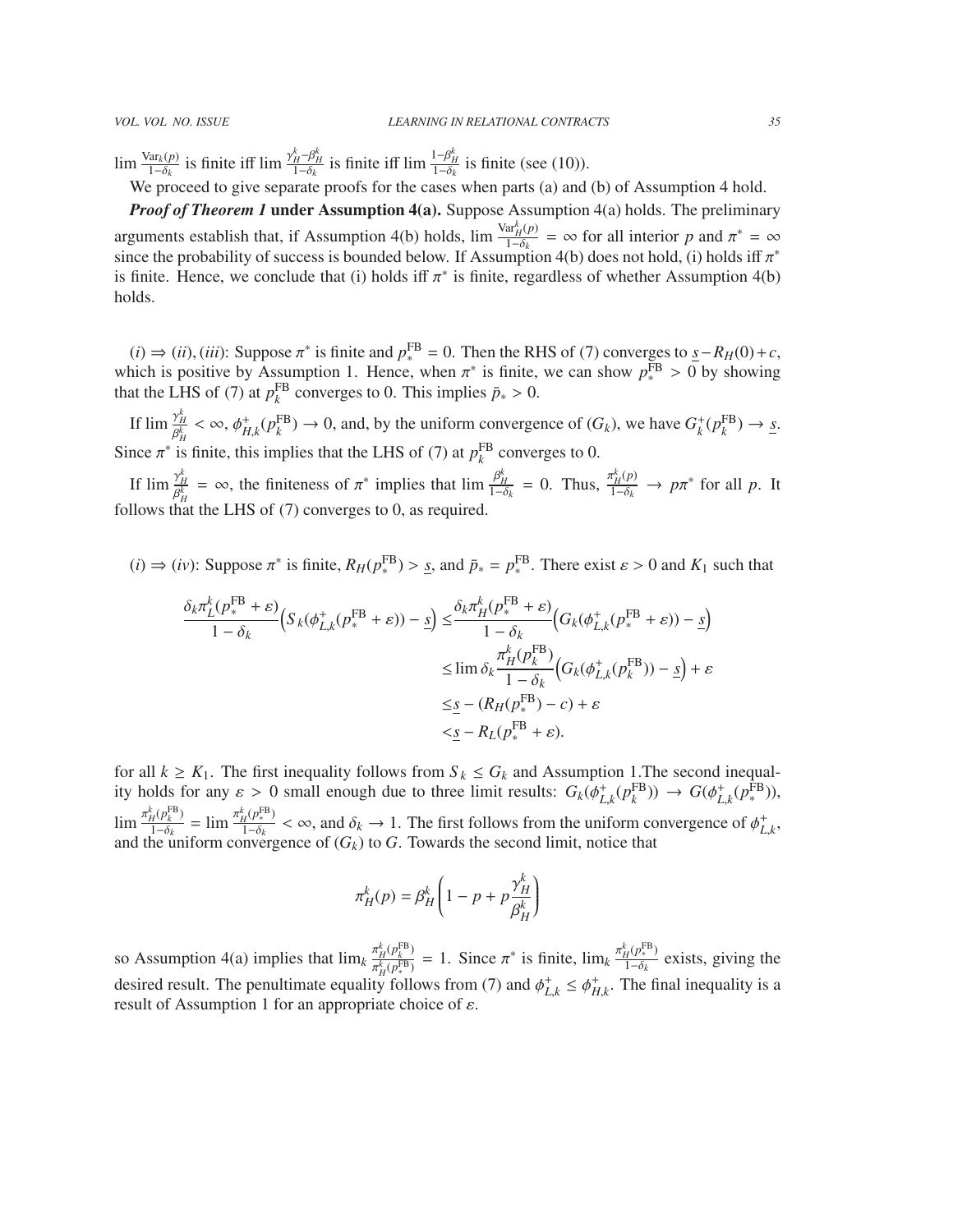The resulting inequality can be rearranged to show

(11)  
\n
$$
(1 - \delta_k) \Big( R_L(p) - \underline{s} \Big) + \delta_k \Big( \pi_L^k(p) S_k(\phi_{L,k}^+(p)) + (1 - \pi_L^k(p)) \underline{s} \Big) < \underline{s}
$$
\n
$$
\text{for all } p \le p_*^{\text{FB}} + \varepsilon, \ k \ge K_1.
$$

Let  $K_2$  be such that  $\bar{p}_k < p_k^{\text{FB}} + \varepsilon$  for all  $k \geq K_2$  and let  $K = \max\{K_1, K_2\}$ . Suppose that there is a region where *L* is used in an optimal relational contract for some  $k \ge K$ . By Proposition 3 there exists  $p \leq p_*^{\text{FB}} + \varepsilon$ , at which the surplus from *L* is no less than <u>*s*</u> and  $S_k(\phi_{L,k}^-(p)) = s$ . This is a contradiction to (11). Hence for all  $k > K$  the optimal relational contract does not use *L* and the contradiction to (11). Hence, for all  $k \ge K$ , the optimal relational contract does not use *L* and the contradiction to (11). Hence, for all  $k \ge K$ , the optimal relational contract does not use *L* and the incentive constraint implies

(12) 
$$
\lim_{k \to \infty} \frac{\delta_k \pi_H^k(\bar{p}_k)}{1 - \delta_k} (G_k^+(\bar{p}_k) - \underline{s}) \ge c
$$

Since  $\pi^*$  is finite,  $\frac{\delta_k \pi_H^k(\bar{p}_k)}{1-\delta_k}$  converges to a finite number. Hence, the uniform convergence of  $(G_k)$ and (7) imply that the LHS of (12) converges to  $\underline{s} - (R_H(p_*^{\text{FB}}) - c)$ . A contradiction to  $R_H(p_*^{\text{FB}}) > \underline{s}$ .<br>Hence we conclude that  $p_{\text{FB}} \le \overline{p}$ Hence, we conclude that  $p_*^{\text{FB}} < \bar{p}_*.$ 

(*ii*)  $\Rightarrow$  (*i*): Suppose  $\pi^* = \infty$ . We want to show that  $p_*^{FB} = 0$ . Let  $\hat{p} = \sup\{p|G(p) = s\} < 1$ . Suppose for a contradiction, that  $\hat{p} > 0$ . By Assumption 4 there exists  $\varepsilon > 0$  such that  $\phi_{H,k}^{+}(\hat{p}-\varepsilon) \ge$  $H, k$ <sub>n</sub> $F$ <sub>*x*</sub>  $\hat{p} + \varepsilon$  for all *k* large enough. Hence,  $G_k^+(\hat{p} - \varepsilon) \ge \underline{s} + \eta$  for some  $\eta > 0$ . Then (7) implies  $p_k^{\text{FB}} \le \hat{p} - \varepsilon$  for high *k* and it follows that for high *k* and it follows that

$$
G_k(p) = (1 - \delta_k)(R_H(p) - c) + \delta_k \Big[ \pi_k(p) G_k^+(p) + (1 - \pi_k(p)) G_k^-(p) \Big]
$$
  

$$
\frac{G_k(p) - G_k^-(p)}{p - \phi_{H,k}^-(p)} = \frac{1 - \delta_k}{p - \phi_{H,k}^-(p)} (R_H(p) - c - G_k^-(p)) + \delta_k \frac{\pi_H^k(p)}{p - \phi_{H,k}^-(p)} (G_k^+(p) - G_k^-(p))
$$

for any  $p \in (\hat{p} - \varepsilon, \hat{p})$ . Notice that

$$
\frac{\pi_H^k(p)}{p - \phi_{H,k}^-(p)} = \frac{\pi_H^k(p)(1 - \pi_H^k(p))}{p(1 - p)(\gamma_H^k - \beta_H^k)}.
$$

Assumption 4(a) and (9) imply that  $\lim_{x \to k} \frac{\pi_H^k(p)}{e^k}$ show that if Assumption 4(b) holds, then  $1 - \pi_H^k(p)$  is bounded away from 0. If Assumption 4(b) does not hold  $1 - \pi_K^k(p) \to 1$  for all interior n. Hones, there exists a constant  $\zeta > 0$  such that  $h_H^{(HVP)}$  is positive and finite. The preliminaries of the proof does not hold,  $1 - \pi_H^k(p) \to 1$  for all interior *p*. Hence, there exists a constant  $\zeta > 0$  such that

$$
\frac{1}{p(1-p)}\zeta \le \frac{\pi_H^k(p)}{p - \phi_{H,k}^-(p)} \le \frac{1}{p(1-p)}\frac{1}{\zeta}
$$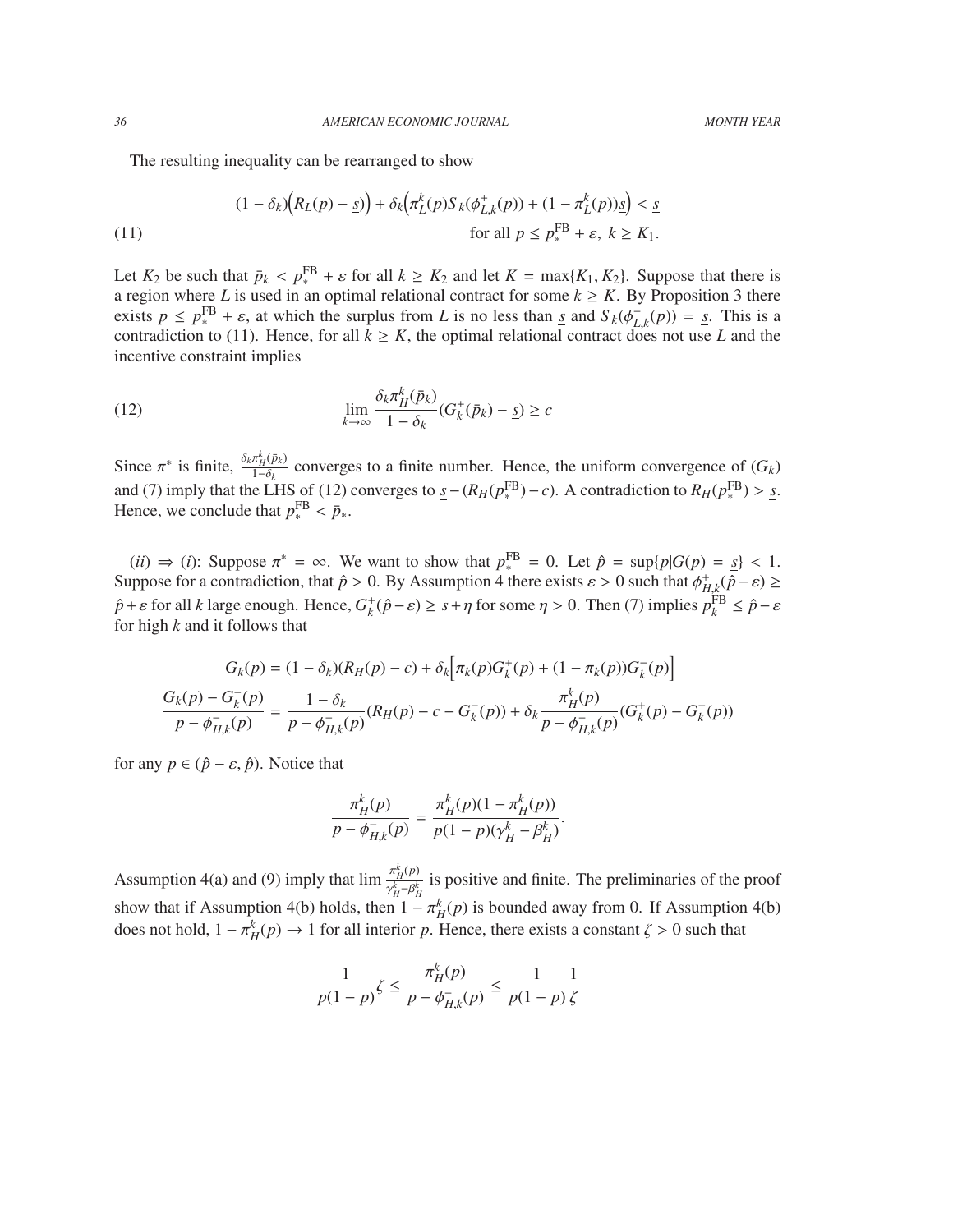for all interior *p*. Hence,  $\pi^* = \infty$  implies

$$
\lim \frac{1 - \delta_k}{p - \phi_{H,k}^-(p)} = \lim \frac{1 - \delta_k}{\pi_H^k(p)} \frac{\pi_H^k(p)}{p - \phi_{H,k}^-(p)} = 0
$$

for all  $p \in (\hat{p} - \varepsilon, \hat{p})$ . Since  $R_H(p) - c - G_k^$  $k<sub>k</sub>$  (*p*) is uniformly bounded, we have

$$
\lim \frac{G_k(p) - G_k^-(p)}{p - \phi_k^-(p)} = \lim \delta_k \frac{\pi_H^k(p)}{p - \phi_k^-(p)} (G_k^+(p) - G_k^-(p))
$$

Hence, there exists *K* such that for all  $k \geq K$  and  $p \in (\hat{p} - \varepsilon, \hat{p})$  we have

$$
\frac{G_k(p) - G_k^-(p)}{p - \phi_k^-(p)} > \frac{1}{2}\zeta\eta \min_{p' \in [\hat{p} - \varepsilon, \hat{p}]} \frac{1}{p'(1 - p')}.
$$

Consequently, there exists a constant  $\mu > 0$  such that  $G_k(\hat{p} - \frac{\varepsilon}{2}) > \underline{s} + \mu$  for all  $k \ge K$ , in contradiction to  $G(\hat{p} - \frac{\varepsilon}{2}) - s$ to  $G(\hat{p} - \frac{\varepsilon}{2}) = \underline{s}$ .

We conclude that  $\hat{p} = 0$ . Hence, for any  $p > 0$ , there exists *K* such that  $G_k(p) > s$  for all  $k \geq K$ . It follows that  $p_k^{\text{FB}} \to 0$ , as required.

(*iii*)  $\Rightarrow$  (*i*): Suppose  $\pi^* = \infty$ . We want to show that  $\bar{p}_* = 0$ . The strategy follows the argument  $\pi(i) \rightarrow (i)$  with some modifications for  $(ii) \Rightarrow (i)$  with some modifications.

Let  $\hat{p} = \sup\{p|S(p) = s\}$ . Our first goal is to show that  $\hat{p} < 1$ . Let

$$
f(p) = \begin{cases} \frac{s}{2} & \text{if } p < p_1 \\ \frac{s}{2} + (R_H(1) - c) \frac{p - p_1}{1 - p_1} & \text{if } p \ge p_1 \end{cases}
$$

where  $p_1$  is large enough to ensure  $R_H(p) - c \ge f(p)$  for all  $p \ge p_1$ . Let  $T_*^k$  denote the operator  $T_*$ within model  $M_k$ . Consider the function  $T^k$  at belief  $p_1$ . Assumption 4(a) implies there exists a constant  $\eta > 0$  such that  $S_k^+(p_1) \geq \underline{s} + \eta$  for *k* large enough. Hence,  $\pi^* = \infty$  and (8) imply that the incontinuous constraint holds at all  $p > p_k$  for high *k*. The convexity of *f* implies that  $\mathbb{E}^H[f(n)] > f(n)$ incentive constraint holds at all  $p \ge p_1$  for high k. The convexity of f implies that  $\mathbb{E}_k^H[f(p)] \ge f(p)$ for all such *k* and *p*, where  $\mathbb{E}_k^H$  denotes the  $\mathbb{E}^H$  operator in model  $\mathcal{M}_k$ . Hence,

$$
T_*^k f(p) \ge (1 - \delta_k)(R_H(p) - c) + \delta_k \mathbb{E}_k^H[f(p)] \ge f(p).
$$

for all  $p \ge p_1$ . It follows that  $T^k_* f(p) \ge f(p)$  for all  $p \in [0, 1]$  and *k* large enough. Hence, the correspondence correspondence

$$
W^{f}(p) = \{(u, v) | (u, v) \ge (u, v), u + v \le f(p) \} \text{ for all } p
$$

is self-generating and Proposition 7 implies that  $S_k \geq f$  for all *k* large enough. Hence,  $\hat{p} < 1$ .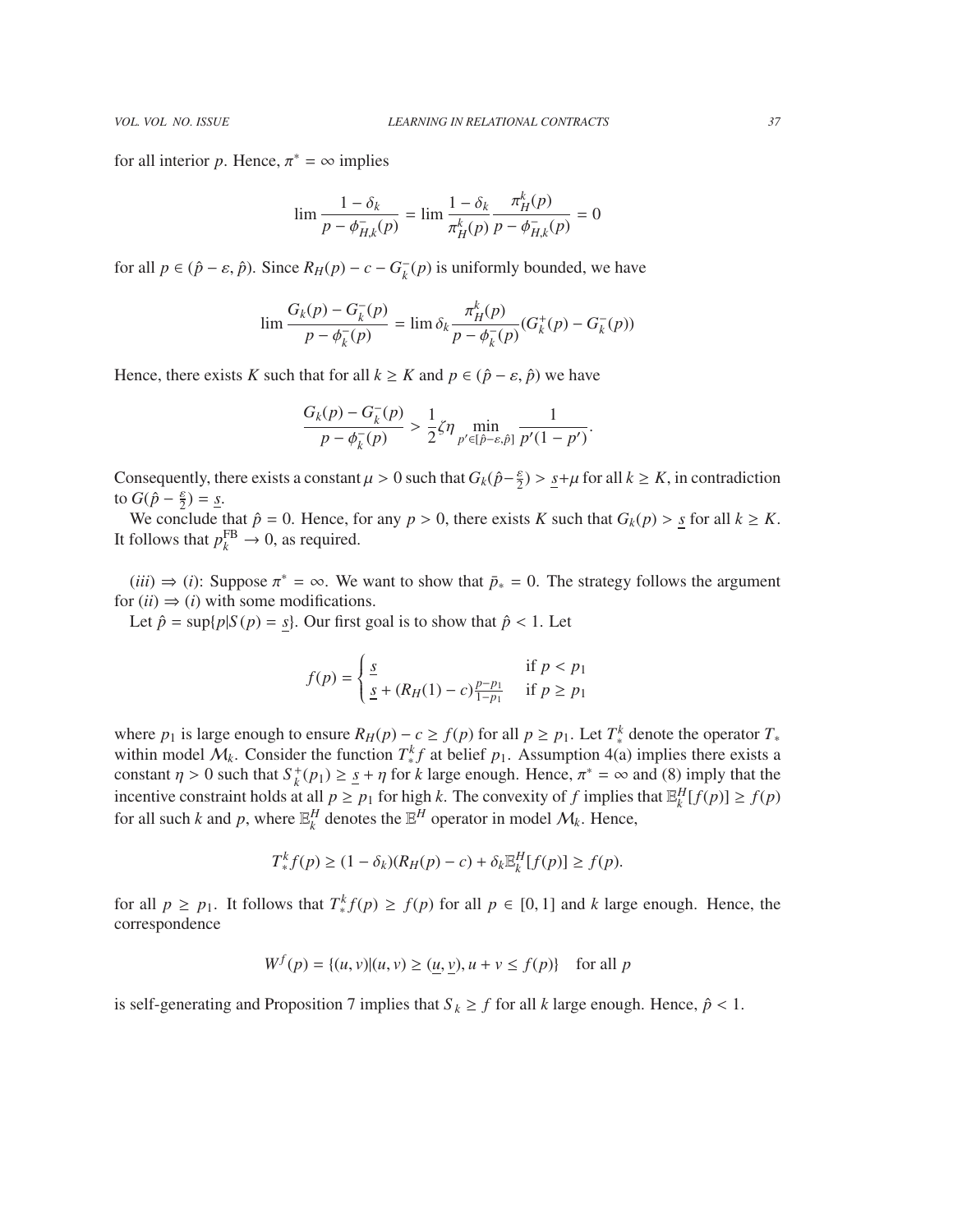Suppose that  $\hat{p} > 0$ . Define  $\varepsilon$  and  $\eta$  as in the proof of (*ii*)  $\Rightarrow$  (*i*), so that  $S_k^+(\hat{p} - \varepsilon) \geq \underline{s} + \eta$ . Since  $-\infty$  the incentive constraint (8) holds for all *k* large enough. It follows that  $\bar{p}_k < \hat{$ *k*. Replicating the remaining part of the argument for (*ii*)  $\Rightarrow$  (*i*) shows that we must have  $\hat{p} = 0$ . It  $\pi^* = \infty$ , the incentive constraint (8) holds for all *k* large enough. It follows that  $\bar{p}_k \leq \hat{p} - \varepsilon$  for high follows that  $\bar{p}_* = 0$ , as required.

 $(iv) \Rightarrow (i)$ : Consider a sequence of models where all parameters, except for  $\delta_k$  are constant and  $R_H(0) > s$ . Then  $\pi^* = \infty$ , which implies  $\bar{p}_* = p_*^{\text{FB}}$ , but  $R_H(p_*^{\text{FB}}) = s$ . Hence  $\pi^* = \infty$  implies that statement (iv) is false, as required statement (iv) is false, as required.

*Proof of Theorem 1* under Assumption 4(b). Suppose Assumption 4(b) holds. In light of the previous part of the proof, we will assume without loss of generality that Assumption 4(a) does not hold. Then  $\pi_H^k(p) \to 1$  for all *p*. Let  $\lambda = \lim_{\substack{\lambda \to 0^k \\ 1-\delta_k}} \frac{\gamma_H^k - \beta_H^k}{\lambda}$ . It follows from the preliminary discussion that (i) holds iff  $\lambda$  is finite iff  $\lim_{1-\delta_k} \frac{1-\beta_H^k}{1-\delta_R}$ is finite. Notice that Assumption 4(b) implies that  $\lim_{t \to \delta_k} \frac{1 - \gamma_H^k}{1 - \delta_k}$ is finite whenever  $\lim_{\epsilon \to 0} \frac{1-\beta_H^k}{1-\delta_k}$  is finite.

 $(i) \Rightarrow (ii)$ ,  $(iii)$ : Suppose  $\lambda$  is finite and  $p_*^{\text{FB}} = 0$ . Since

$$
\phi_{H,k}^+(p) - p = p(1-p)\frac{\gamma_H^k - \beta_H^k}{\pi_H^k(p)}
$$

and the bound on the subgradient of  $G_k$  implies that

$$
\frac{G_k^+(p_k^{\text{FB}}) - \underline{s}}{\phi_{H,k}^+(p_k^{\text{FB}}) - p_k^{\text{FB}}} \le R_H(1) - R_H(0)
$$

for all *k*, it follows that

$$
\frac{\delta_k \pi_H^k(p)}{1 - \delta_k} \Big( G_k^+(p_k^{FB}) - \underline{s} \Big) \le \Big( R_H(1) - R_H(0) \Big) \delta_k p_k^{FB} (1 - p_k^{FB}) \frac{\gamma_H^k - \beta_H^k}{1 - \delta_k} \n\le \Big( R_H(1) - R_H(0) \Big) (\lambda + \varepsilon) p_k^{FB} (1 - p_k^{FB})
$$

for large *k*. Hence,  $p_*^{\text{FB}} = 0$  implies that the LHS of (7) at  $p_k^{\text{FB}}$  converges to 0, while the RHS converges to  $\underline{s}-(R_H(0)-c) > 0$ . A contradiction. Hence,  $p_*^{\text{FB}} > 0$  and  $\bar{p}_* > 0$ , whenever  $\lambda$  is finite.

(*i*) ⇒ (*iv*): Suppose  $p_*^{\text{FB}} = \bar{p}_* = p_*$  and  $R_H(p_*) > \underline{s}$ . There exists  $\hat{p} > p_*$  such that  $\phi_L^-$  rall  $p \in [p_*, \hat{p}_*]$ . Hence for *k* high enough the incentive constraint at  $\bar{p}_k$  is given by  $L_{\lambda,k}^{-}(p) < p_*$ for all  $p \in [p_*, \hat{p}]$ . Hence, for *k* high enough, the incentive constraint at  $\bar{p}_k$  is given by

(13) 
$$
\frac{\delta_k \pi_H^k(\bar{p}_k)}{1 - \delta_k} (S_k^+(\bar{p}_k) - \underline{s}) \ge c
$$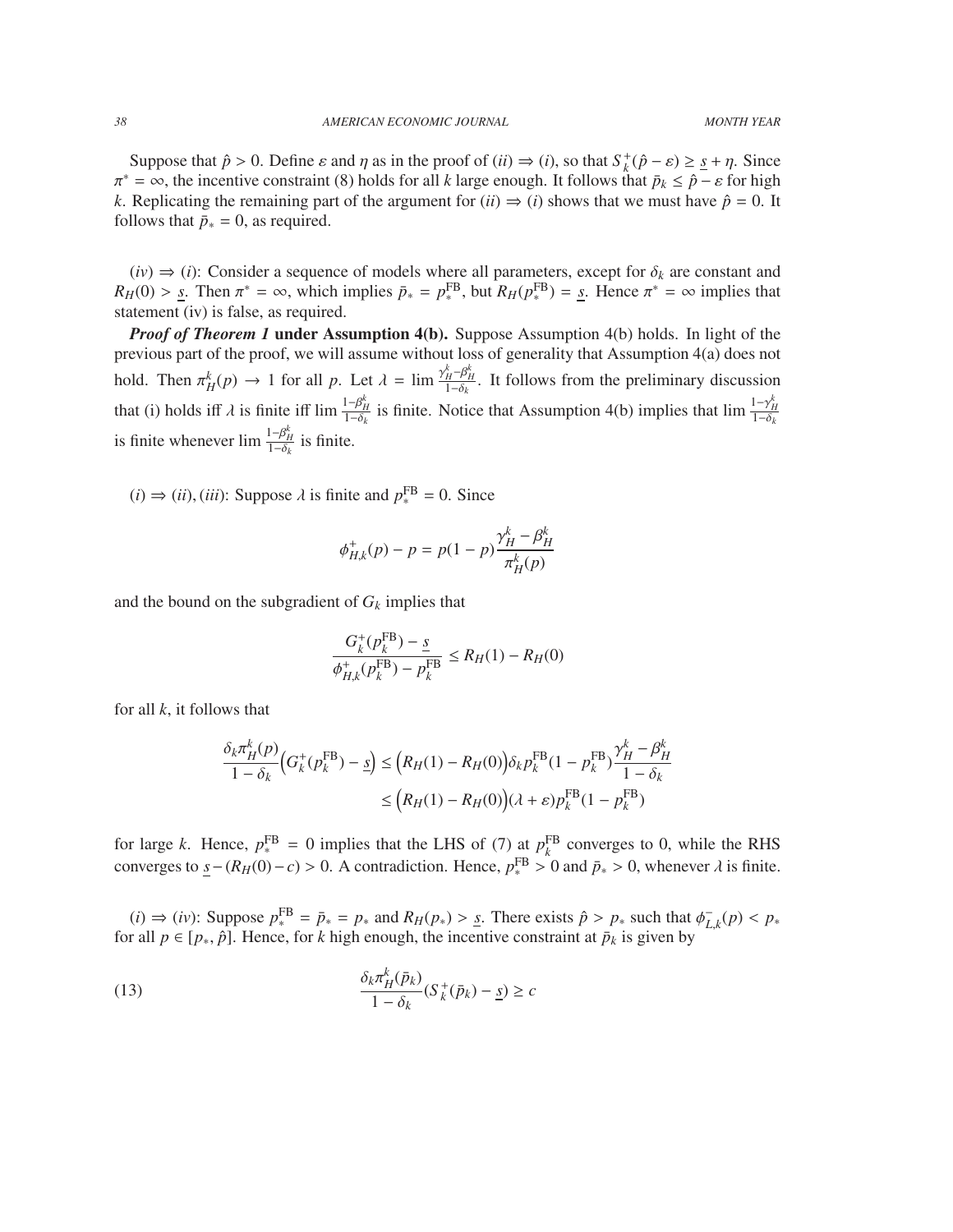For any  $p \geq \bar{p}_k$ , we have

$$
S(p) = (1 - \delta_k)(R_H(p) - c) + \delta_k \Big[ \pi_H^k(p) S_k^+(p) + (1 - \pi_H^k) S_k^-(p) \Big]
$$
  
=  $S_k^+(p) - (1 - \pi_H^k(p))(S_k^+(p) - S_k^-(p))$   
+  $(1 - \delta_k) \Big( (R_H(p) - c) - \Big( \pi_H^k(p) S_k^+(p) + (1 - \pi_H^k(p)) S_k^-(p) \Big) \Big)$ 

Hence, the following holds for all *k* high enough:

(14)  
\n
$$
\frac{S_k^+(\bar{p}_k) - s}{1 - \delta_k} = \frac{1 - \pi_H^k(\bar{p}_k)}{1 - \delta_k} (S_k^+(\bar{p}_k) - s)
$$
\n
$$
- (R_H(\bar{p}_k) - c) + \left(\pi_H^k(\bar{p}_k) S_k^+(\bar{p}_k) + (1 - \pi_H^k(\bar{p}_k))s\right).
$$

Since Assumption 4(b) does not hold,  $\phi_{H,k}^+(p) \to p$  for all *p*. Hence, the uniform convergence of *H*,*k G* implies that  $G_k^+(\bar{p}_k) \to \underline{s}$ . It follows that  $S_k^+(\bar{p}_k) \to \underline{s}$ . Since  $\lim_{t \to \delta_k} \frac{1 - \beta_H^k}{1 - \delta_k}$ and  $\lim_{h \to 0} \frac{1 - \gamma_H^k}{1 - \delta_k}$  are finite,  $\lim \frac{1-\pi_H^k(\bar{p}_k)}{1-\delta_k}$  $\frac{n_H(\mu_K)}{1-\delta_k}$  is finite. Hence, taking limits of (14), we obtain

$$
\lim \delta_k \pi_H^k(\bar{p}_k) \frac{S_k^+(\bar{p}_k) - s}{1 - \delta_k} = \lim \frac{S_k^+(\bar{p}_k) - s}{1 - \delta_k} = s - (R_H(p_*) - c) < c
$$

which contradicts the limit of the incentive constraint (13).

 $(ii) \Rightarrow (i):$  Suppose  $\lambda = \infty$ . Let  $\Delta_k$  satisfy  $\delta_k = e^{-\Delta_k}$ . L'Hospital's rule implies  $\frac{\gamma_H^k - \beta_H^k}{\Delta} \to \infty$ .

Let  $\hat{p} = \inf\{p|G(p) > s\}$ . Suppose, for the sake of contradiction, that  $\hat{p} > 0$ . There exists  $\varepsilon$  such that for all *k* high enough  $G(\hat{p} + \varepsilon) \geq \underline{s} + \varepsilon$ . Suppose the belief is  $\hat{p} - \varepsilon$  and we want to find the number of consecutive successes needed to reach  $\hat{p} + \varepsilon$ . Since

$$
\phi_{H,k}^+(p) - p = \frac{p(1-p)}{\pi_H^k(p)} (\gamma_H^k - \beta_H^k)
$$

this number will be at most

$$
N(k) = \frac{2\varepsilon}{\gamma_H^k - \beta_H^k} \max_{p \in [\hat{p} - \varepsilon, \hat{p} + \varepsilon]} \frac{p(1 - p)}{\pi_H^k(p)} = \frac{\xi}{\gamma_H^k - \beta_H^k}
$$

for high *k*, where  $\xi$  is a positive constant (since  $\pi_H^k \to 1$ ). Consider the following policy at  $\hat{p} - \varepsilon$ :<br>in the next  $N(k)$  periods, exert H and, if failure occurs, take the outside options in the following in the next  $N(k)$  periods, exert  $H$  and, if failure occurs, take the outside options in the following period. If  $N(k)$  successes occur, continue with the optimal policy at the posterior belief, which must generate surplus of at least  $s + \varepsilon$ . For *k* high enough, it must be that the value of this policy does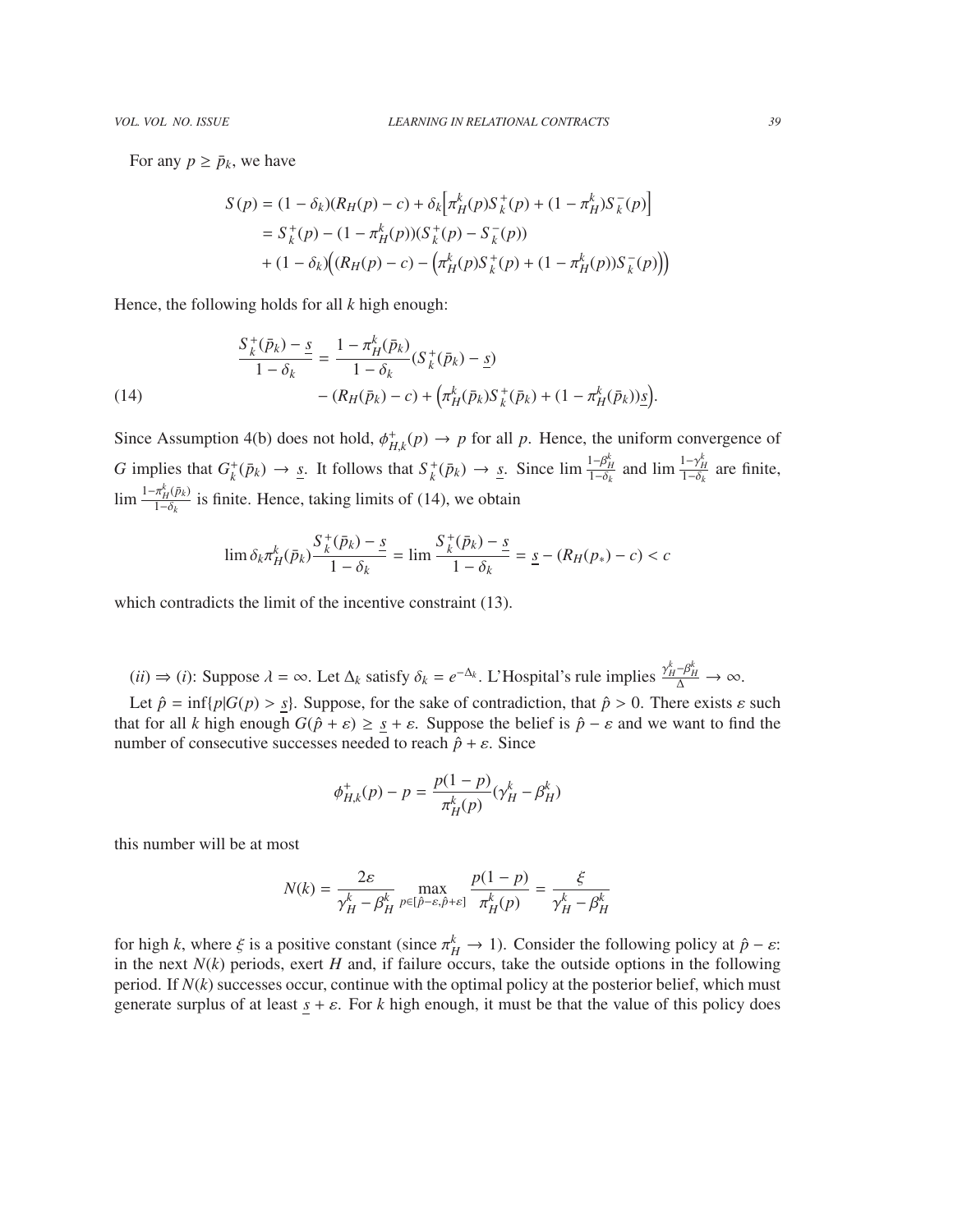not exceed the value of the outside options. Hence,

$$
\underline{s} \ge \delta_k^{N(k)} \Big[ \hat{\pi}^k(\underline{s} + \varepsilon) + (1 - \hat{\pi}^k) \underline{s} \Big] + (R_H(0) - c)(1 - \delta_k^{N(k)})
$$

where  $\hat{\pi}^k$  is the probability of getting *N*(*k*) successes in a row, starting from  $\hat{p} - \varepsilon$ . The flow payoffs during the first *N*(*k*) periods are either *R*<sub>*x*</sub>(*n*) – *c* when *H* is everted or s both of whi during the first  $N(k)$  periods are either  $R_H(p) - c$  when *H* is exerted, or *s*, both of which are more valuable that  $R$ <sup>*H*</sup>(0) − *c* by Assumption 1. Rearranging, we obtain

$$
(1 - \delta_k^{N(k)}) \underline{s} \ge \delta_k^{N(k)} \hat{\pi}^k \varepsilon + (R_H(0) - c)(1 - \delta_k^{N(k)})
$$

We will violate this inequality for high *k* by showing that the LHS converges to 0, while the RHS converges to a positive constant. This follows from two limiting results:  $\delta_k^{N(k)} \to 1$  and lim inf  $\hat{\pi}^k$ <br>0. Towards the first notice that 0. Towards the first, notice that

$$
\delta_k^{N(k)} = \exp\left(-\frac{\Delta}{\gamma_H^k - \beta_H^k} \xi\right)
$$

converges to 1 since  $\frac{\gamma_H^k - \beta_H^k}{\Delta} \to \infty$ . Towards the second result, notice that

$$
\hat{\pi}^k \ge \left(\pi_H^k(\hat{p}-\varepsilon)\right)^{N(k)}
$$

and let

$$
B_k = \frac{\log \left[ \left( \pi_H^k (\hat{p} - \varepsilon) \right)^{N(k)} \right]}{\xi} = \frac{\log \left[ \beta_H^k + (\gamma_H^k - \beta_H^k)(\hat{p} - \varepsilon) \right]}{\gamma_H^k - \beta_H^k}
$$

$$
= \frac{\log \left[ 1 - (1 - \beta_H^k) - \left( (1 - \gamma_H^k) - (1 - \beta_H^k) \right)(\hat{p} - \varepsilon) \right]}{(1 - \beta_H^k) - (1 - \gamma_H^k)}
$$

Given any  $\varepsilon > 0$  small enough, we have

$$
(1 - \beta_H^k)(\lambda - \varepsilon) \le (1 - \gamma_H^k) \le (1 - \beta_H^k)(\lambda + \varepsilon)
$$

for all *k* high enough. Hence,

$$
B_k \ge \frac{\log\left[1-(1-\beta_H^k)(1-(\lambda+\varepsilon-1)(\hat{p}-\varepsilon))\right]}{(1-\beta_H^k)(1-\lambda+\varepsilon)}
$$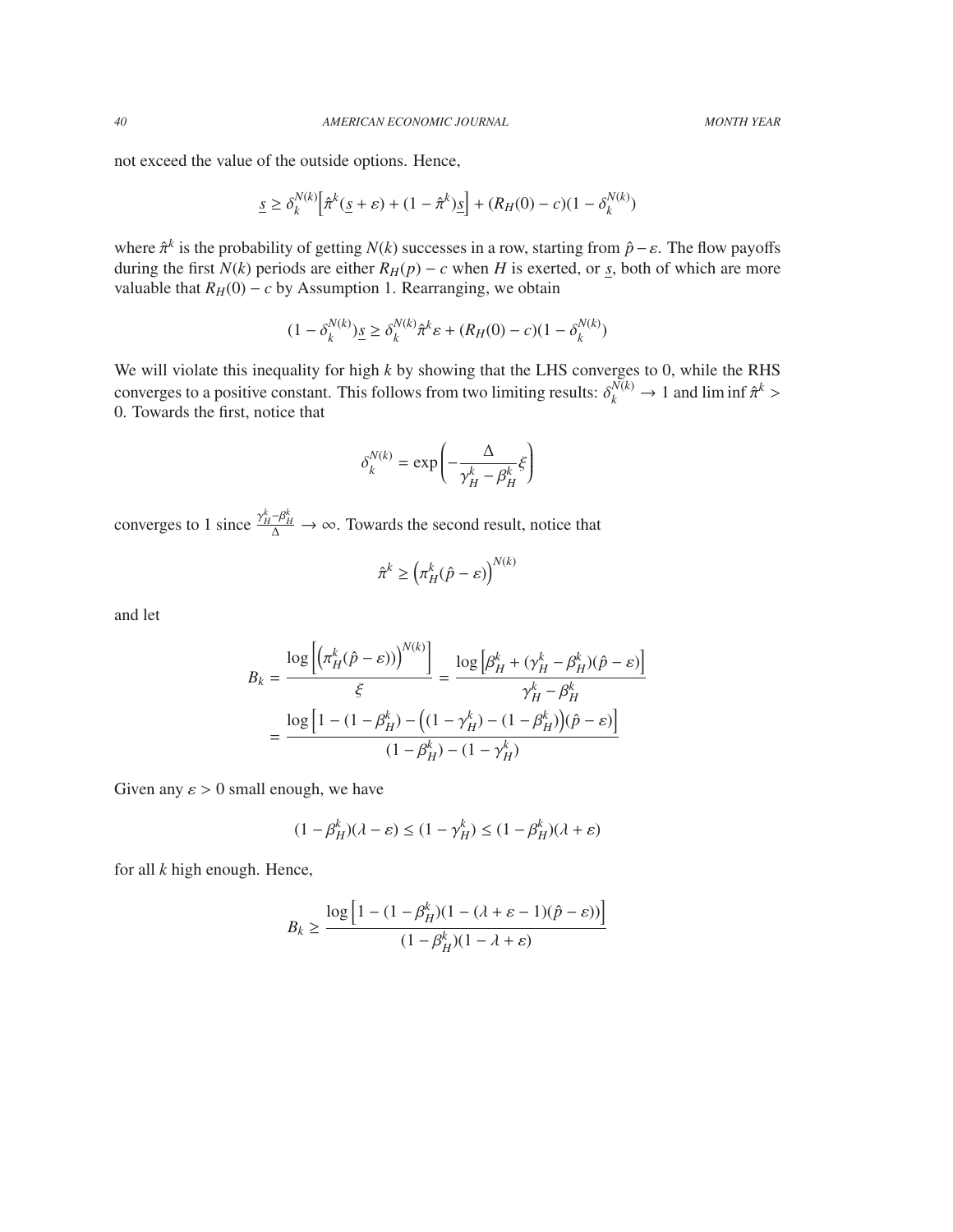Since  $\lim \beta_H^k = 1$ , L'Hospital's rule implies

$$
\liminf B_k \ge -\frac{1 - (\lambda + \varepsilon - 1)(\hat{p} - \varepsilon)}{1 - \lambda + \varepsilon}
$$

Thus, we conclude that

$$
\liminf \hat{\pi}^k \ge \liminf \exp(B_k \xi) > 0
$$

as required. Hence,  $p_*^{\text{FB}} = 0$ .

 $(iii) \Rightarrow (i)$ : Suppose  $\lambda = \infty$ . Let  $\hat{p} = \inf\{p | S(p) > s\}$ . We can show  $\hat{p} < 1$  as in the proof under Assumption 4(a). Suppose  $\hat{p} > 0$ . Define  $\varepsilon$  and  $N(k)$  as in the previous part of the proof and recall the strategies considered at  $\hat{p}$  −  $\varepsilon$ : the worker exerts *H* for *N*(*k*) periods, unless a failure occurs which is followed by the outside options. In the event of  $N(k)$  consecutive successes, an efficient continuation equilibrium is played with surplus of at least  $s + \varepsilon$ . As previously shown, these strategies create higher surplus than the outside options for high *k*. Hence, it only remains to show that the incentive compatibility constraint is satisfied in each of the initial  $N(k)$  periods. Since *H* is exerted only if success occurred in all of the previous periods, the expected continuation surplus from  $H$  in excess of  $\frac{s}{s}$  in the *n*-th period is at least

$$
\delta \pi_H^k(\hat{p} - \varepsilon) \bigg[ \delta_k^{N(k)-n} \big( \pi_H^k(\hat{p} - \varepsilon) \big)^{N(k)-n} \varepsilon + (1 - \delta_k^{N(k)-n}) (R_H(0) - c - s) \bigg]
$$

which is strictly positive for *k* high enough. Hence, we conclude that  $\hat{p} = 0$ . Hence  $\bar{p}_* = 0$ .

 $(iv) \Rightarrow (i)$ : The proof of this part is identical to the proof under Assumption 4(b).

# PROOF OF PROPOSITION 5:

If  $\pi^* = \infty$ , the proof of (*iii*)  $\Rightarrow$  (*i*) in Theorem 1 shows that  $p_k = \bar{p}_k$  for all *k* large enough. Hence, surplus above the outside options can only arise from *H* and we have  $\bar{p}_* \leq \hat{p}$ .

Suppose  $\pi^*$  is finite and let  $p > \hat{p}$ . Since  $\pi_H^k(p) \to 0$ , we have  $\phi_H^+$  $H_{H,k}(p) \to p$  as  $k \to \infty$ . Hence,<br>enough Moreover there exists there exists  $\varepsilon$  such that  $p - \varepsilon > \hat{p}$  and  $\phi_{H,k}^-(p) > p - \varepsilon$  for all *k* large enough. Moreover, there exists  $p > 0$  such that  $S_L(p - \varepsilon) > s + p$  for large *k*. This implies the incentive constraint for *H* holds at  $\eta > 0$  such that  $S_k(p - \varepsilon) \geq \frac{s}{2} + \eta$  for large *k*. This implies the incentive constraint for *H* holds at *p* for all *k* large enough. Since  $\delta_i \to 1$  the surplus from *H* at *n* exceeds s for large *k*. Hence  $\bar{$ for all *k* large enough. Since  $\delta_k \to 1$ , the surplus from *H* at *p* exceeds <u>*s*</u> for large *k*. Hence,  $\bar{p}_* \leq p$ . Since  $p > \hat{p}$  was arbitrary, the proof is complete.

*Proofs from Section VI.A*

# PROOF OF PROPOSITION 6:

Let  $w^h$  and  $w^l$  be the wages upon success and failure and let  $\mathbb{E}[u']$  be the expected continuation

 $\Box$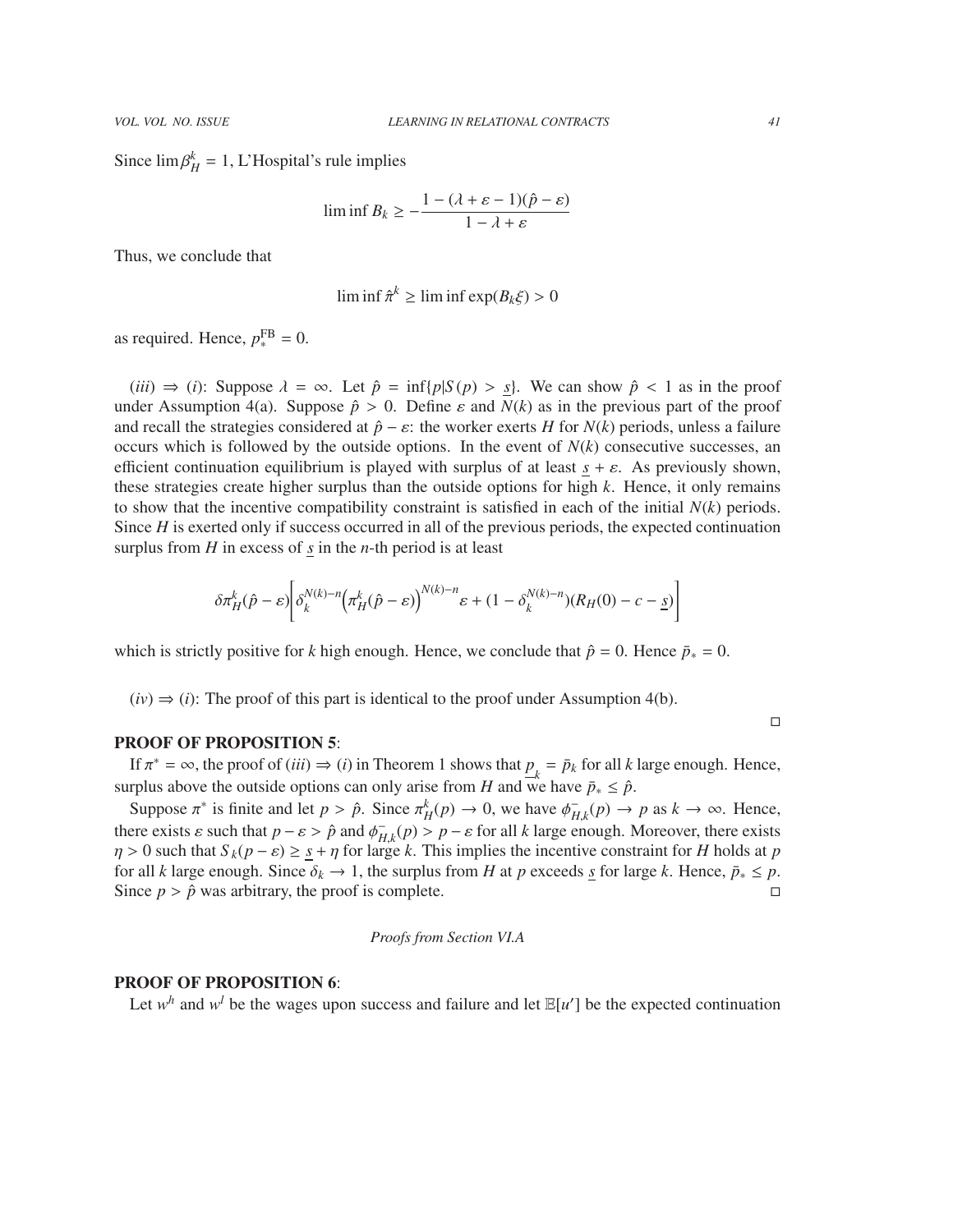value of the worker. The worker's incentive constraint to choose *H* over *L* is given by

$$
(1 - \delta) \left[ \pi_H(p) w^h + (1 - \pi_H(p)) w^l - c \right] + \delta \mathbb{E}[u'] \ge (1 - \delta) \left[ \pi_L(p) w^h + (1 - \pi_L(p)) w^l \right] + \delta \underline{u}
$$

$$
(1 - \delta) (w^h - w^l) (\pi_H(p) - \pi_L(p)) + \delta (\mathbb{E}[u'] - \underline{u}) \ge (1 - \delta) c
$$

Without limited liability, the firm can always increase the spread between  $w^h$  and  $w^l$  to satisfy the above incentive constraint without affecting the expected wage payment  $\pi_H(p)w^h + (1 - \pi_H(p))w^l$ .<br>Hence the incentive constraint for *H* can be satisfied whenever the relationship vields more surplus Hence, the incentive constraint for *H* can be satisfied whenever the relationship yields more surplus than *s*. Therefore, the equilibrium is efficient.

With limited liability, however, the firm can no longer create an arbitrary wage spread since  $w^h$ ,  $w^l \geq u$ . To tackle the first case in the characterization of efficiency, suppose  $R_H(p^{\text{FB}}) \leq s$ . It  $w^h$ ,  $w^l \ge \underline{u}$ . To tackle the first case in the characterization of efficiency, suppose  $R_H(p^{FB}) \le \underline{s}$ . It suffices to show that *H* is enforceable at belief  $p^{FB}$  when continuations are drawn from *G*. Equation (6) implies

$$
\delta\left(\mathbb{E}^H[G(p^{\text{FB}})] - \underline{s}\right) \ge (1 - \delta)c
$$

so we can set the worker's continuation payoffs  $u^+$ ,  $u^- \ge u$  following success and failure so that

$$
\delta \left( \pi_H(p^{\text{FB}})(u^+ - \underline{u}) + (1 - \pi_H(p^{\text{FB}}))(u^- - \underline{u}) \right) = (1 - \delta)c
$$

which makes the continuation payoffs for the firm given by  $v^+ = G(\pi_H^+(\rho^{FB})) - u^+$  and  $v^- = G(\pi^-(\rho^{FB})) - u^-$  greater than or equal to *y*. By setting  $w^h = w^l - u$  the overall payoff of the worker  $G(\pi_H^-)$  $H(p^{\text{FB}})$ )−*u*<sup>−</sup> greater than or equal to *v*. By setting  $w^h = w^l = \underline{u}$  the overall payoff of the worker is *u* and the firm's payoff is *v* since  $G(p^{FB}) = s$  and the path of play is the same as in the first best. Hence, all the incentive constraints for  $H$  are satisfied at  $p<sup>FB</sup>$  and we are done.

We now show that whenever  $R_H(p^{FB}) > \underline{s}$  the incentive constraint cannot be satisfied at  $p^{FB}$ . Sup-<br>see for a contradiction, that it can be satisfied. Without loss of generality  $w^l = u$ , otherwise the pose, for a contradiction, that it can be satisfied. Without loss of generality  $w^l = u$ , otherwise the difference between wages for success and failure can be increased without affecting the expected wage while still satisfying the incentive constraint for *H*. Since  $S(\pi_H^{-1})$ <br>the continuation payoffs following *H* and failure must be equal to the o  $\overline{H}(p^{\text{FB}})) \leq G(\pi_H)$ <br>outside options  $_{H}^{-}(p^{\text{FB}})) = s$ the continuation payoffs following *H* and failure must be equal to the outside options. Let  $(u^+, v^+)$ <br>denote the continuation payoffs following *H* and success. Equation (6) and the incentive constraint denote the continuation payoffs following *H* and success. Equation (6) and the incentive constraint for *H* imply

$$
(1 - \delta)(\pi_H(p^{\text{FB}}) - \pi_L(p^{\text{FB}}))(w^h - \underline{u}) + \delta \pi_H(p^{\text{FB}})(u^+ - \underline{u})
$$
  
 
$$
\geq (1 - \delta)(R_H(p^{\text{FB}}) - \underline{s}) + \delta \left( \mathbb{E}^H[G(p^{\text{FB}})] - \underline{s} \right)
$$

and we obtain

(15) 
$$
(1 - \delta)(\pi_H(p^{\text{FB}}) - \pi_L(p^{\text{FB}}))(w^h - \underline{u}) \ge (1 - \delta)(R_H(p^{\text{FB}}) - \underline{s}) + \delta \pi_H(p^{\text{FB}})(v^+ - \underline{v}).
$$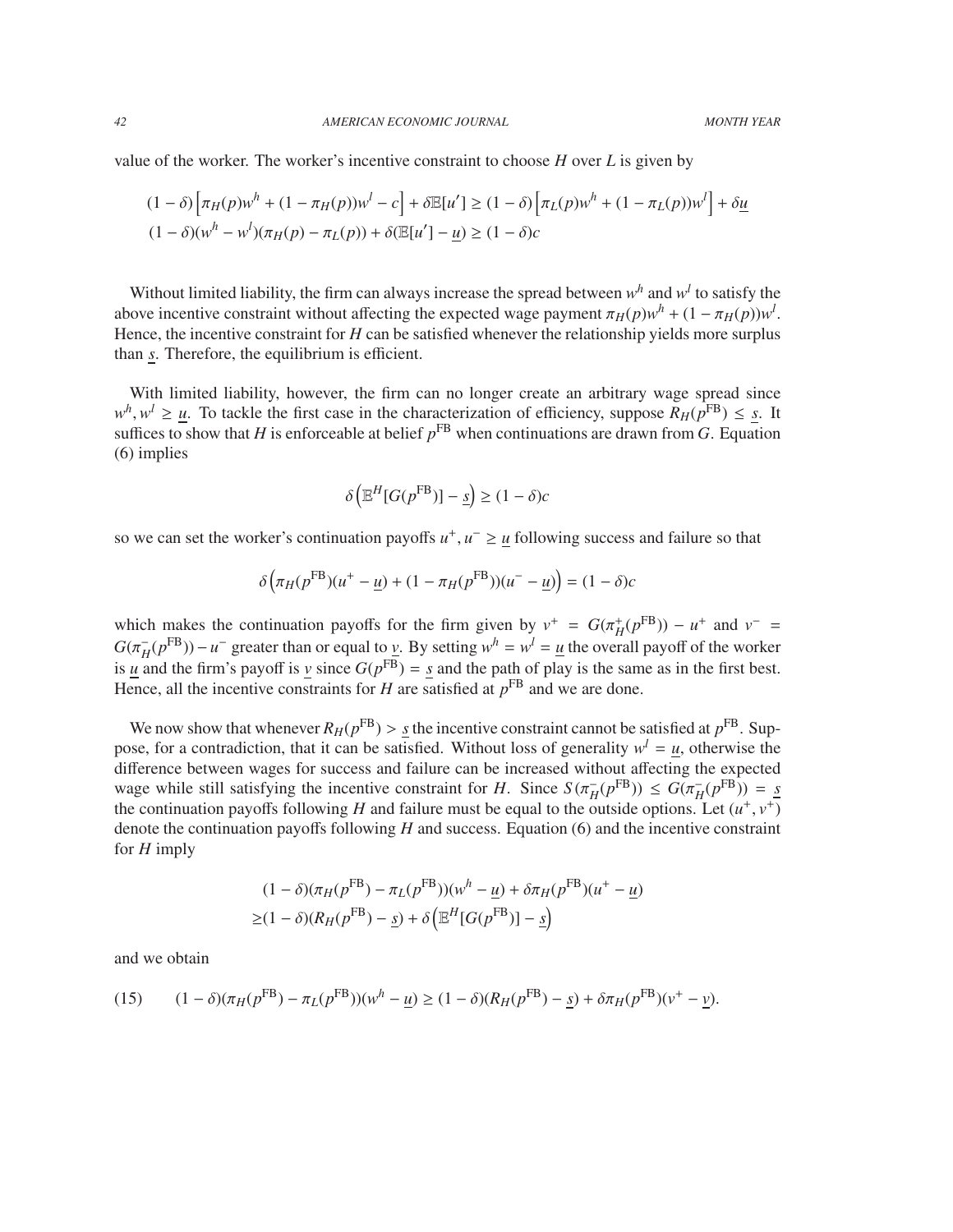Notice that  $R_H(p^{FB}) > \underline{s}$  implies  $w^h - \underline{u} > 0$ . Now consider the firm's payoff:

$$
v = (1 - \delta)[\pi_H(p^{FB})(y^h - w^h) + (1 - \pi_H(p^{FB}))(y^l - \underline{u})] + \delta[\pi_H(p^{FB})v^+ + (1 - \pi_H(p^{FB}))\underline{v}]
$$
  

$$
v - \underline{v} = (1 - \delta)[R_H(p^{FB}) - \underline{s} - \pi_H(p^{FB})(w^h - \underline{u})] + \delta\pi_H(p^{FB})(v^+ - \underline{v})].
$$

Using equation (15) we obtain

$$
v - \underline{v} \le -(1 - \delta) - \pi_L(p^{\text{FB}})(w^h - \underline{u}) < 0
$$

which is a contradiction since the firm's payoff must exceed his outside option in any equilibrium. By continuity, the same argument can be extended to show that the incentive constraint cannot be satisfied at some belief  $p > p^{\text{FB}}$  so relational contracts are inefficient.

## **REFERENCES**

- Abreu, D., P. Milgrom, and D. Pearce (1991). Information and timing in repeated partnerships. *Econometrica 59*(6), 1713–1733.
- Abreu, D., D. Pearce, and E. Stacchetti (1990). Toward a theory of discounted repeated games with imperfect monitoring. *Econometrica*, 1041–1063.
- Athey, S. and K. Bagwell (2008). Collusion with persistent cost shocks. *Econometrica 76*(3), 493–540.
- Battigalli, P. (1996). Strategic independence and perfect bayesian equilibria. *Journal of Economic Theory 70*(1), 201–234.
- Bhaskar, V. (2014). The ratchet effect: A learning perspective. *Working Paper, University of Texas at Austin*.
- Blackwell, D. (1953). Equivalent comparison of experiments. *Annals of Mathematics and Statistics 32*, 265–272.
- Bolton, P. and C. Harris (1999). Strategic experimentation. *Econometrica 67*(2), 349–374.
- Bull, C. (1987). The existence of self-enforcing implicit contracts. *The Quarterly Journal of Economics*, 147–159.
- Cisternas, G. (2018). Two-sided learning and the ratchet principle. *The Review of Economic Studies 85*(1), 307–351.
- DeVaro, J., J.-H. Kim, and N. Vikander (2018). Non-performance pay and relational contracting: Evidence from ceo compensation. *The Economic Journal 128*(613), 1923–1951.
- Fudenberg, D. and Y. Yamamoto (2010). Repeated games where the payoffs and monitoring structure are unknown. *Econometrica 78*(5), 1673–1710.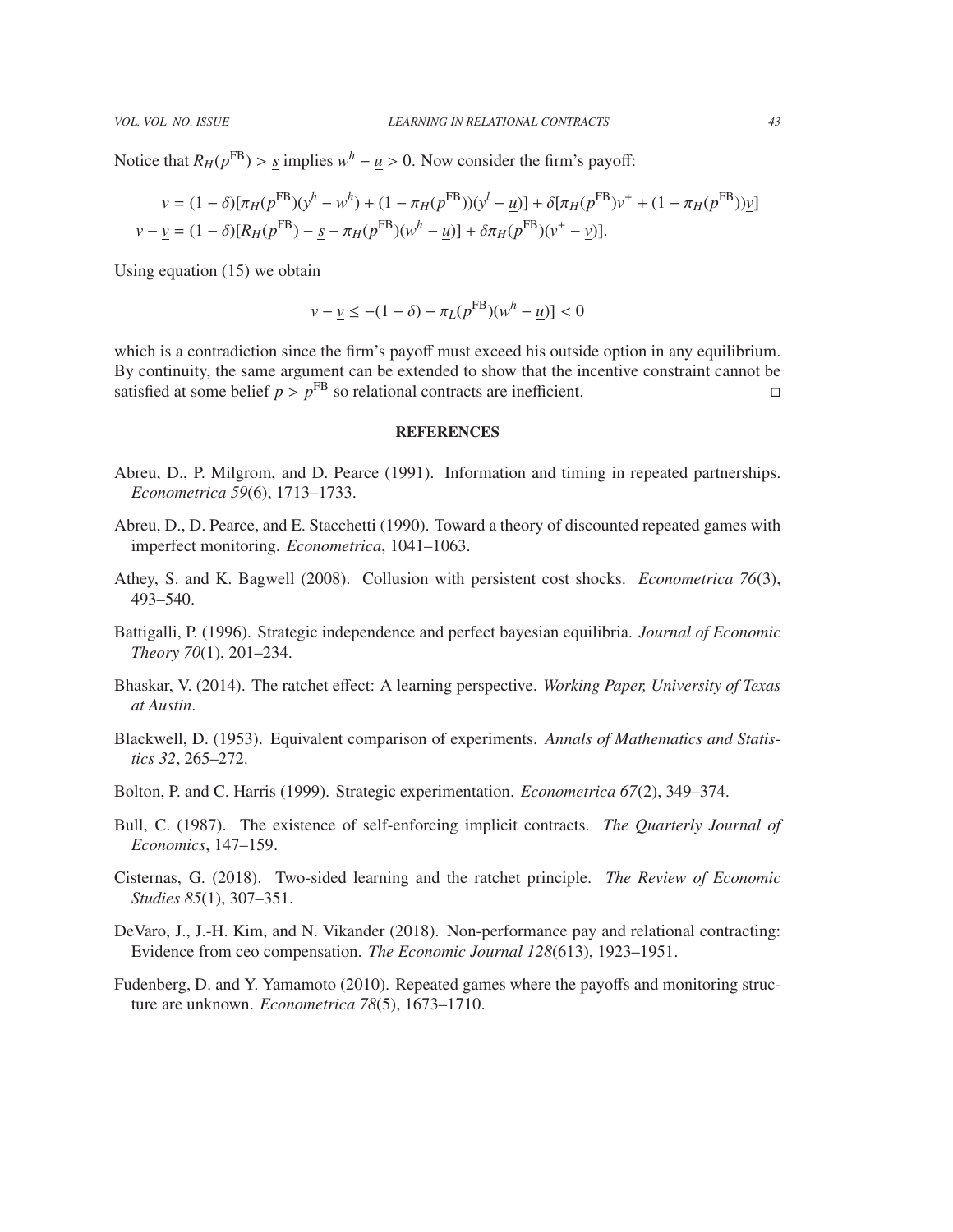- Fudenberg, D. and Y. Yamamoto (2011). Learning from private information in noisy repeated games. *Journal of Economic Theory 146*(5), 1733–1769.
- Ghosh, P. and D. Ray (1996). Cooperation in community interaction without information flows. *The Review of Economic Studies 63*(3), 491–519.
- Halac, M. (2012). Relational contracts and the value of relationships. *The American Economic Review 102*(2), 750–779.
- Halac, M. (2014). Relationship building: Conflict and project choice over time. *Journal of Law, Economics, and Organization 30*(4), 683–708.
- Holmström, B. (1999). Managerial incentive problems: A dynamic perspective. *The Review of Economic Studies 66*(1), 169–182.
- Hörner, J. and L. Samuelson (2013). Incentives for experimenting agents. *The RAND Journal of Economics 44*(4), 632–663.
- Hörner, J., T. Sugaya, S. Takahashi, and N. Vieille (2011). Recursive methods in discounted stochastic games: An algorithm for  $\delta \rightarrow 1$  and a folk theorem. *Econometrica* 79(4), 1277–1318.
- Keller, G., S. Rady, and M. Cripps (2005). Strategic experimentation with exponential bandits. *Econometrica 73*(1), 39–68.
- Kuvalekar, A. V. and E. Lipnowski. Job insecurity. *American Economic Journal: Microeconomics, Forthcoming*.
- Kwon, S. (2016). Relational contracts in a persistent environment. *Economic Theory 61*(1), 183– 205.
- Laffont, J.-J. and J. Tirole (1988). The dynamics of incentive contracts. *Econometrica*, 1153–1175.
- Levin, J. (2003). Relational incentive contracts. *The American Economic Review 93*(3), 835–857.
- MacLeod, W. B. and J. M. Malcomson (1989). Implicit contracts, incentive compatibility, and involuntary unemployment. *Econometrica*, 447–480.
- Malcomson, J. M. (2016). Relational incentive contracts with persistent private information. *Econometrica 84*(1), 317–346.
- McAdams, D. (2011). Performance and turnover in a stochastic partnership. *American Economic Journal: Microeconomics 3*(4), 107–142.
- Pastorino, E. (2018). The role of job assignment, learning, and human capital acquisition for careers in firms. Technical report, mimeo.
- Peski, M. and T. Wiseman (2015). A folk theorem for stochastic games with infrequent state changes. *Theoretical Economics 10*(1), 131–173.